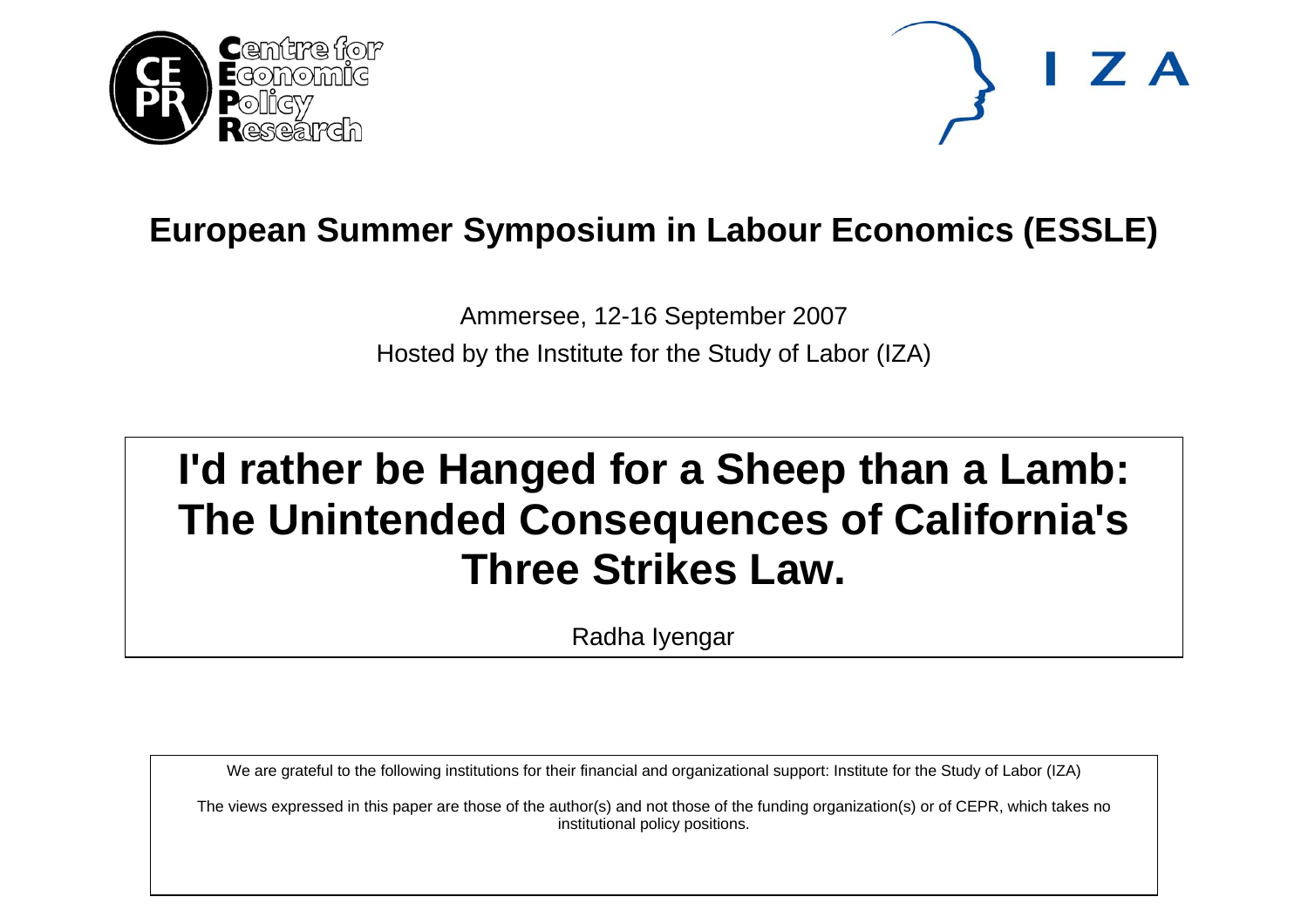I'd rather be Hanged for a Sheep than a Lamb The Unintended Consequences of 'Three-Strikes' Laws

Radha Iyengar

Harvard University

June 2007

The opinions and conclusions are solely those of the author. I grateful to Orley Ashenfelter, David Autor, Hank Farber, Lawrence Katz, Jeffery Kling, Steve Levitt, Alex Mas, Cecilia Rouse, and participants at the Industrial Relation's labor lunch for numerous insightful suggestions. I would also like to thank Tony Crittenden for generous assistance with data sources. I am grateful to the Princeton Industrial Relation Section, the Woodrow Wilson Society of Fellows, and the Robert Wood Johnson Foundation for financial support. Any remaining errors are entirely my own.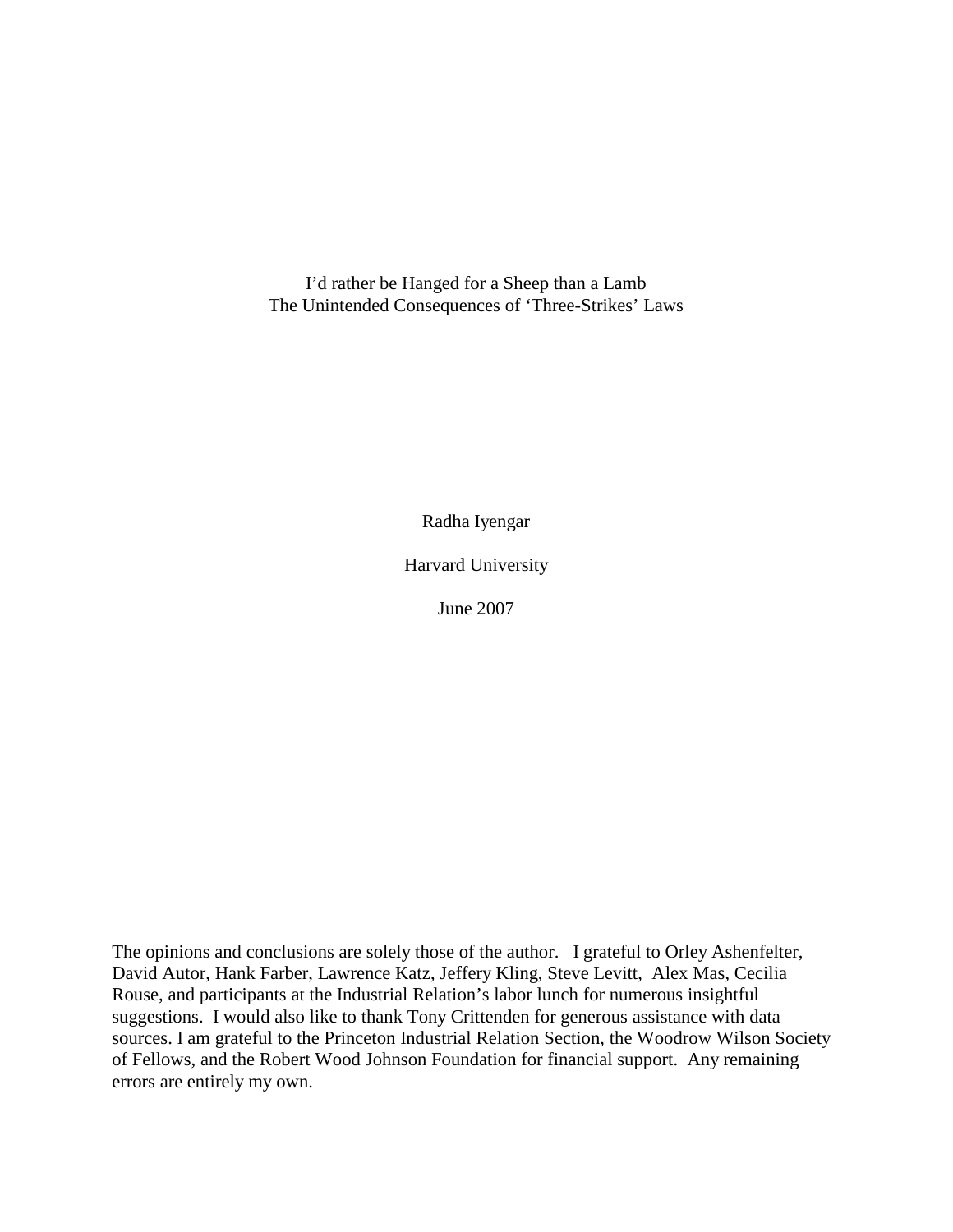#### **ABSTRACT**

Strong sentences are common "tough on crime" tool used to reduce the incentives for individuals to participate in criminal activity. However, the design of such policies often ignores other margins along which individuals interested in participating in crime may adjust. I use California's Three Strikes law to identify several effects of a large increase in the penalty for a broad set of crimes. Using criminal records data, I estimate that Three Strikes reduced participation in criminal activity by 20 percent for second-strike eligible offenders and a 28 percent decline for third-strike eligible offenders. However, I find two unintended consequences of the law. First, because Three Strikes flattened the penalty gradient with respect to severity, criminals were more likely to commit more violent crimes. Among third-strike eligible offenders, the probability of committing violent crimes increased by 9 percentage points. Second, because California's law was more harsh than the laws of other nearby states, Three Strikes had a "beggar-thy-neighbor" effect increasing the migration of criminals with second and third-strike eligibility to commit crimes in neighboring states. The high cost of incarceration combined with the high cost of violent crime relative to non-violent crime implies that Three Strikes may not be a cost-effective means of reducing crime.

Radha Iyengar Robert Wood Johnson Health Policy Scholar Harvard University and NBER 1730 Cambridge St Cambridge, MA 02138 riyengar@rwj.harvard.edu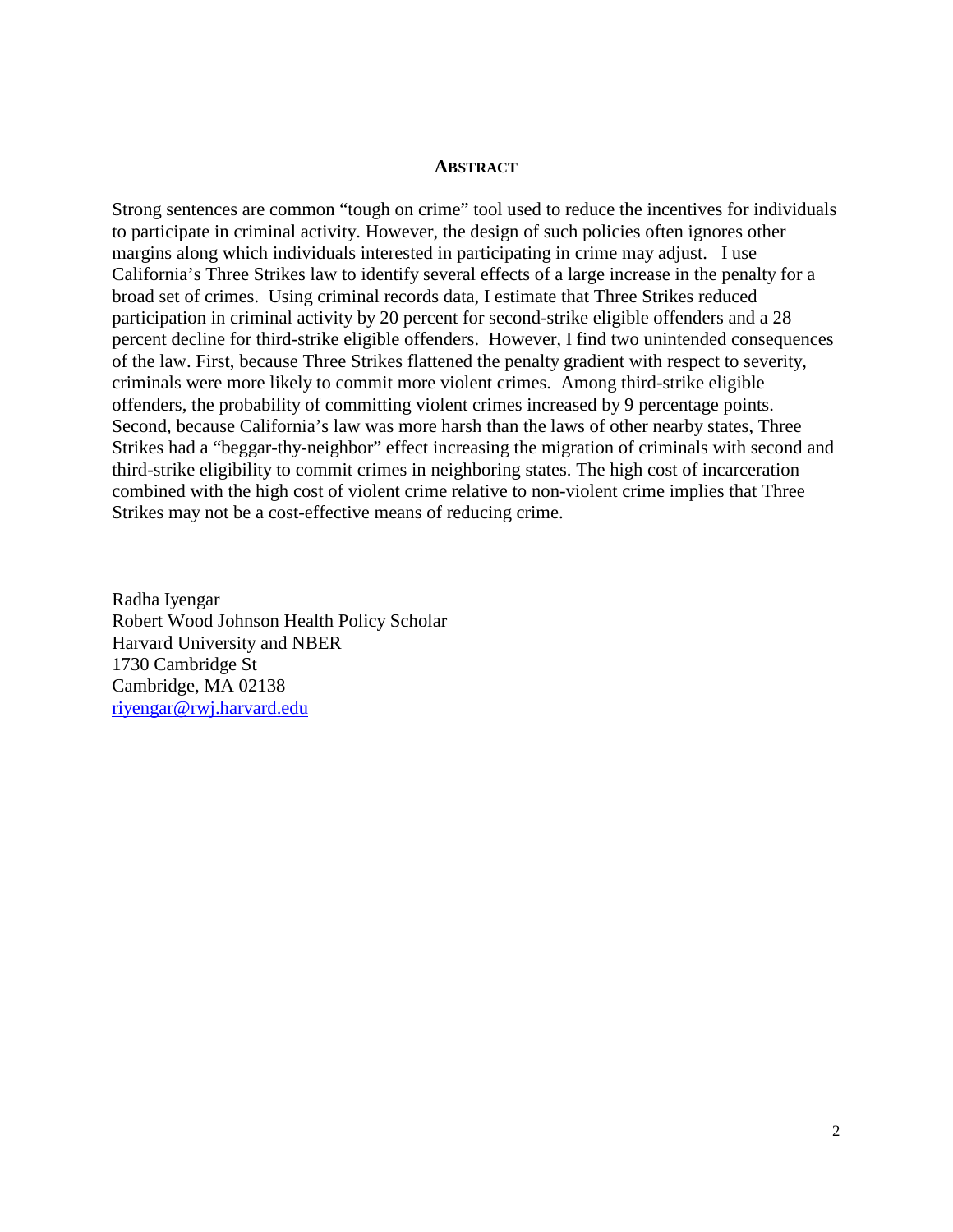#### **1. INTRODUCTION**

 The high crime rates of the 1980s coupled with the belief that prison served as a "revolving door" for criminal activity, prompted new sentencing laws aimed at increasing sentences for repeat offenders. One of the most publicized new policies was habitual offender law, commonly called "Three-Strikes You're Out". This paper uses California's version of this law to estimate how criminals respond to changes in sentencing policy. California's Three Strikes law changed the penalty structure in two ways: it increased the expected penalty for all crimes (intercept shift), and flattened the penalty gradient with respect to severity of crime (slope shift). I develop a model in which the increase in the intercept has the expected effect of decreasing crime levels, while the gradient shift has the unanticipated consequence of encouraging a shift toward more serious crime. I empirically examine the relative magnitude of these two effects using California's Three Strikes law. The results suggest that Three Strikes reduced the overall level of crime but increased the propensity to commit violent crime. Depending on the societal preferences regarding the cost of non-violent and violent crimes, such offsetting distributional effects may substantially reduce the benefits of broad enhancements in sentencing. In addition I find that some of California's reduction comes at the expense of other states. This further suggests that single-state enhancements may be more costly from a national perspective than previously believed.

 In part because of the high publicity surrounding the law and in part because it remains among the most striking examples of across-the-board sentence enhancements, there has been an extensive literature aimed at estimating the overall effect of Three Strikes law. Early work by Greenwood et al (1994) estimated huge costs and limited deterrence from the law change based on projections of current offenders among Three Strikes states. Macallair and Males (1999) compare counties with strict versus lax Three Strikes enforcement. They find counties that strictly enforced the sentence enhancements saw negligible effects on crime rates. Marvell and Moody's (2000) cross-state analysis also found Three Strikes has little effect on overall crime rates but found a significant increase in the number of murders. Comparing counties and age groups, Jaimeson (1999) finds little effect of Three Strikes on criminal participation. Shepherd (2001) compared the rates of triggering and non-triggering offenses before and after Three-Strikes and found significant declines in triggering offenses supporting a deterrence effect from expected increased punishment. Most recently, evidence from Helland and Tabarrok (2007) shows a significant deterrence effect of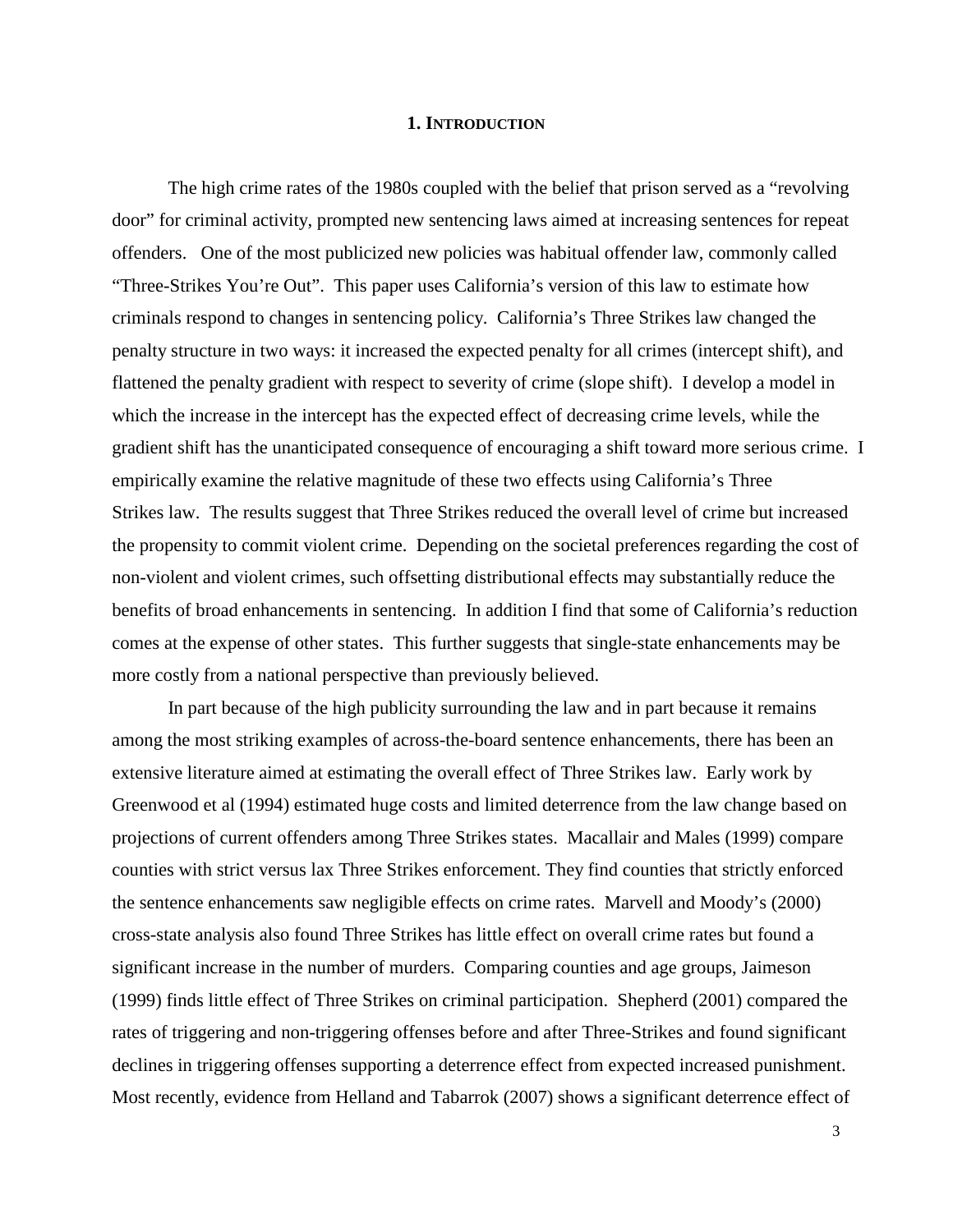Three Strikes law on second strike offenders concentrated among violent offenders.

 Previous attempts to estimate the effect of Three-Strikes have been limited by the ability to establish a valid control group. This paper uses the unique structure of Three-Strikes law in which offenders with the same criminal history but different ordering of crime commission face different sentencing eligibility to identify the effect of Three-Strikes sentencing eligibility on criminal activity. In particular, the law required that an individual commit a "record aggravating" or "triggering" offense in order to activate eligibility for Three-Strikes law sentencing. This meant that individuals who committed a "triggering" offense followed by a felony faced different potential sentences than those who committed a felony and then a "triggering" offense. Using individuals who committed the same crimes but in different orders, I estimate a baseline difference in the likelihood of re-offending and of committing a violent crime conditional on re-offending prior to the law change. I estimate the post-Three-Strikes difference in their likelihood of re-offending and of committing a violent crime conditional on re-offending. Differencing out the baseline likelihood, I estimate a 9 percentage point decrease in the propensity to re-offend. In part, this appears due to a lengthened duration of non-participation in criminal activities by repeat offenders.

 While Three Strikes had the intended effect of reducing participation in crime, there appear to be two sizeable unintended consequences of this law. First, there is an 8 percentage point increase in the propensity to commit violent crime conditional on committing a new crime. This effect, while smaller than the effect on the participation margin is a non-negligible and socially costly consequence of broad sentencing policies which apply equal penalties to a crime of varying severity. Second, some of the reduction in criminal participation in California appears due to the migratory response of repeat offenders who opt to move to lower-sanctioning states. Thus there appears to be a "beggar thy neighbor" spillover effect from state level sentencing laws.

 This paper adds to the literature attempting to estimate the effectiveness of harsh sentencing regimes on crime levels. Consistent with more recent literature, I find an overall effect of a decline in the criminal participation rate among second and third strike eligible offenders and a reduced propensity to commit record-aggravating offenses among first-strike eligible offenders. In addition, this paper attempt to systematically disentangle the competing effects of broad sentence enhancements on both the decision to participate in criminal activity and the selection of type of crime committed conditional on participation criminal activity as well as the mechanisms by which reduction in criminal activity is accomplished (e.g. deterrence versus migration). Separating and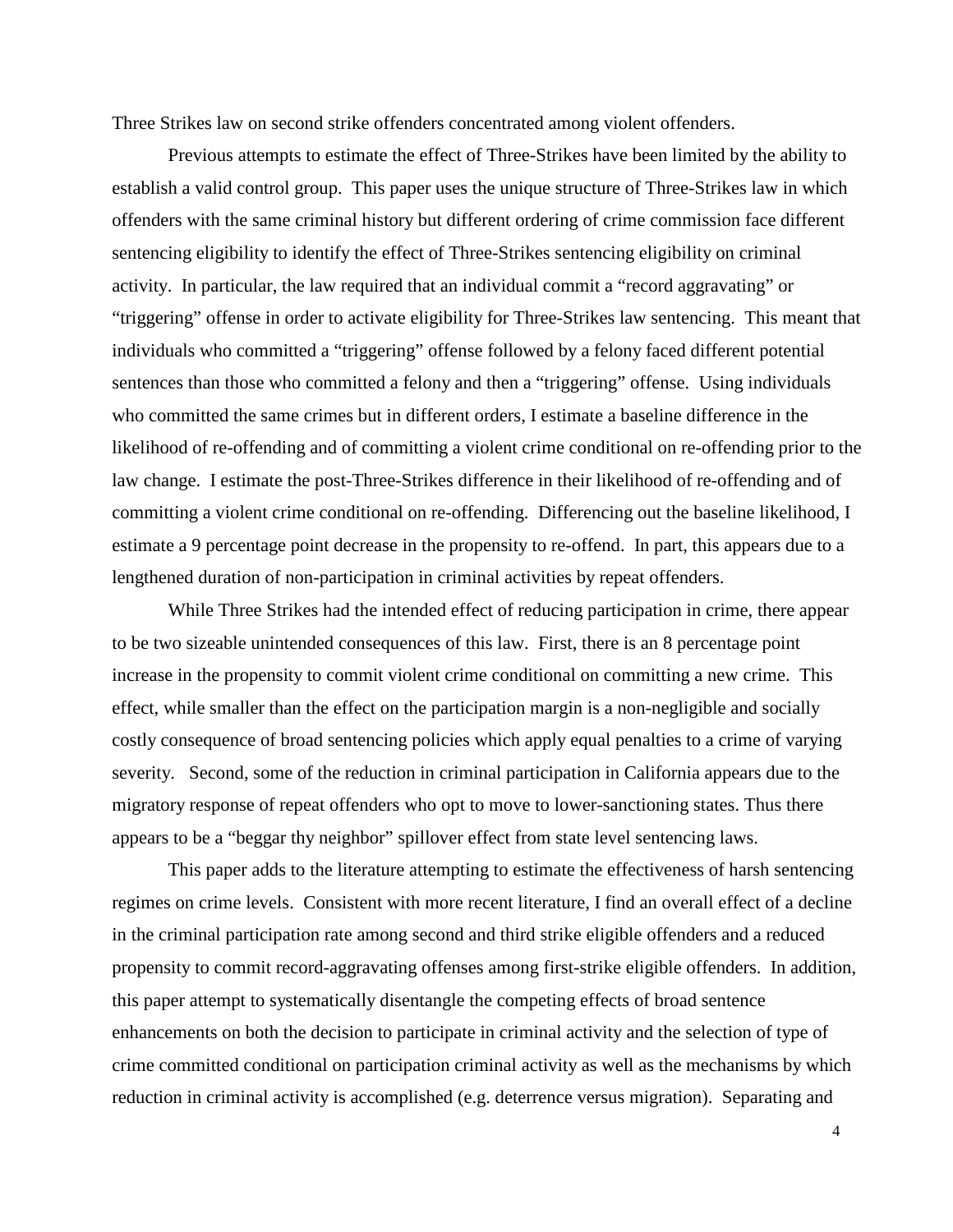identifying the margins along which criminals adapt to sentence enhancements can reveal not only the overall effect of long sentences but also the general responsiveness of criminals to cost-based incentives and the relative magnitudes of their responsiveness across different margins of adjustment.

 This rest of this paper proceeds as follows: Section 2 presents a framework for considering sentencing regimes and the specific case of the effects of Three Strikes law on criminal activity. Section 3 presents the data and strategy used to identify the causal effect of change in the penalty structure on criminal activity. Section 4 presents the results from an empirical analysis of the effect of Three Strikes law on the propensity to commit crimes as well as its effects on migration and crime selection. Section 5 uses the empirical results to estimate the social benefit of changes in sentencing structure and then offers some concluding remarks.

### **2. Theoretical Framework for Comparing Sentencing Regimes**

Broad sentence enhancements have been a common tool for increasing the potential costs of criminal activity. Most policies focus on maximizing the effect of these laws on participation in criminal activity but there are several margins of along which criminals may adjust their behavior in response to the enhanced sentencing. For example, as illustrated in Stigler (1978) while the most obvious margin of adjustment is participation, another means of adjustment is the severity of crime (which assuming returns to crime are increasing in severity may raise the profit of crime despite the increased cost of enhanced sentencing). In this section I develop a simple framework for considering the potential effect of different types of sentence enhancements and then consider the specific case of California's Three Strikes law.

#### *2.1 Basic Framework*

To begin understanding the effect of changes in sentencing policies on a criminal's decision, consider a simple version of the rational criminal's decision-making process (based on Becker, 1968). An individual will choose to commit a crime only if the utility from this crime, as defined by the difference between the revenue and the expected cost of committing this crime (U<sub>crime</sub>), is greater than some reservation utility ( $\overline{U}$ ):

$$
U_{\text{crime}} \geq U \tag{1}
$$

 $\sim$  5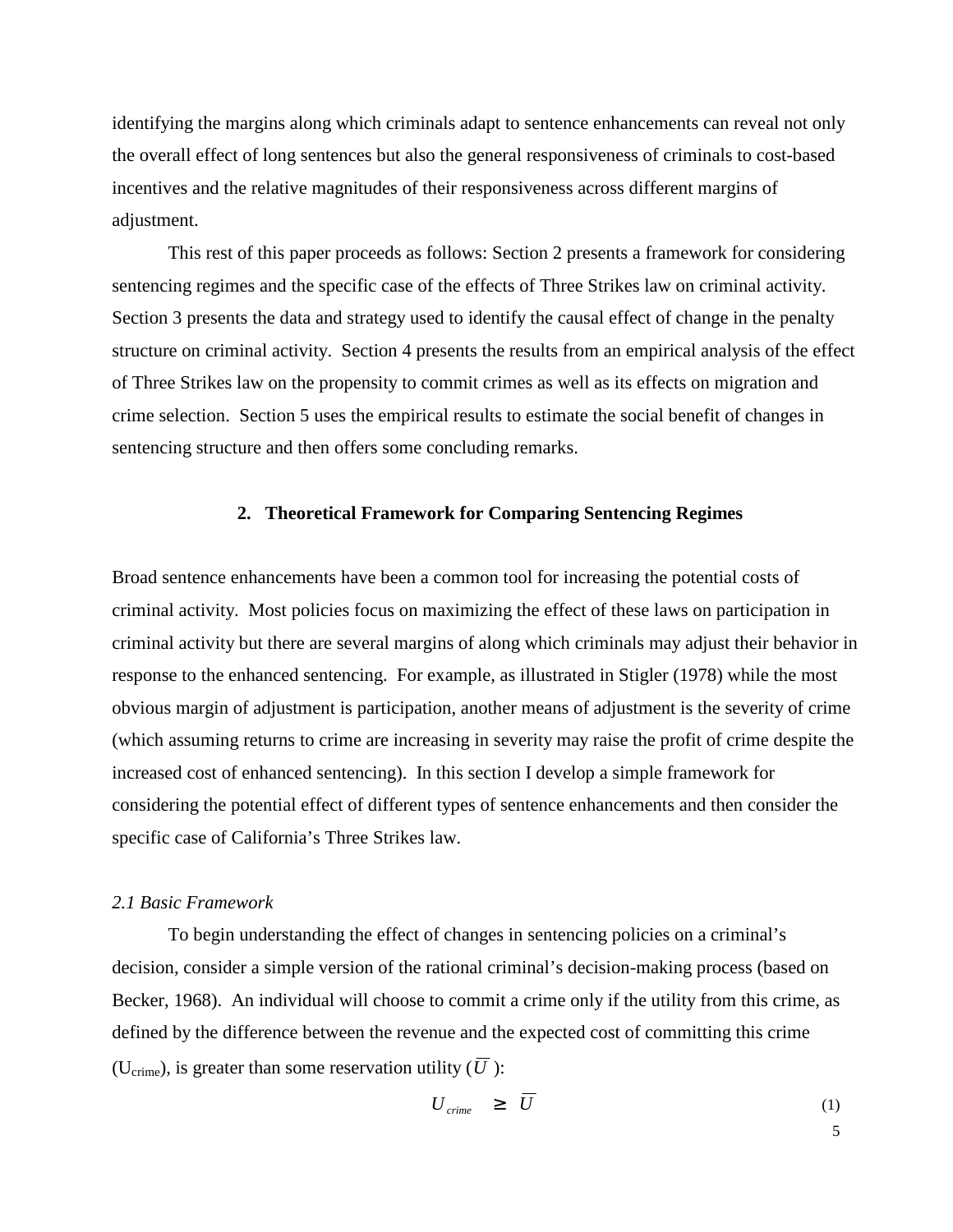In such a model, the high cost of crime, typically generated by expected cost of imprisonment, will cause many individuals not to commit crime at all. To illustrate this relationship more formally, define the utility from crime:

$$
U_T = p \cdot R^T - (1 - p) \cdot g(P^T) - \theta \cdot T \tag{2}
$$

An individual's utility from crime expressed above is separated into three terms. The first term is the returns from crime of type *T*,  $R<sup>T</sup>$ , which occurs with probability *p*. The second term is the utility of a failed attempted at crime type *T*, for which the criminal must pay  $P<sup>T</sup>$  and receives utility corresponding to  $g(P^T)$ . This second term occurs with probability  $I - p$ . The third term is the fixed cost to the criminal of committing crime *T*,  $\theta$  ·*T*, and occurs regardless of success. In this framework,  $\theta^T$  represents an individual cost specific term that incorporates psychic costs of crime as well as other individual-specific factors which may generate utility or disutility from crime (i.e. the additional private return from crime). The distribution  $\theta$  is described by  $F(\theta)$  which admits a density  $f(\theta)$ . Normalize the utility of the outside option to zero. For illustrative purposes, let utility gain from crime be linear in the type of crime and let the utility from punishment be represented by the function *g* which is strictly monotonic in  $P<sup>T</sup>$  and twice differentiable.<sup>1</sup>

For simplicity, suppose there are only 2 types of crime. Violent crime has a payoff  $R<sup>H</sup> = H$ and a penalty of  $P^H$  and non-violent crime has a payoff of  $R^L = L$  and a penalty of  $P^L$  where  $H > L$ and  $P^H \ge P^L$ . Using these simplifications, it is possible to divide the decisions of individuals in the distribution into three categories: non-criminal activity, non-violent crime, and violent crime. The criminal participation margin is defined as the value of  $\theta$  which sets the utility from non-criminal activity ( $T = 0$ ) and non-violent criminal activity ( $T = L$ ) equal.<sup>2</sup> Defining  $\theta^{Particle}$  as the value that makes the participation constraint hold at equality, the probability that an individual will participate in crime is:

$$
\Pr(\theta \le \theta^{\text{Particle}}) = F\left(\frac{1}{L}(pL - (1-p)g(P^L))\right) \tag{3}
$$

The cutoff value from equation 3 is illustrated in figure 1, where *F* is assumed to be a normal distribution with mean 0 and variance 1. As illustrated, the distribution of  $\theta$  generates a range of

-

added complexity of a more general g(.) function is included.<br><sup>2</sup> Note that the subsequent analysis assumes,  $\theta^{Paricipate} < \theta^{Severity}$ . This will be the case of  $g(P^H)$  is sufficiently large relative to  $g(P^L)$ . Specifically, this condition will hold if  $(P^L)$  $(P^H)$ *L H g P g P L*  $\frac{H-L}{I} \geq \frac{g(P^H)}{1-\frac{L}{I}}$ .

<sup>&</sup>lt;sup>1</sup> Note that if  $g(.)$  were simply linear then the results in this section would obtain. However, because we wish to allow for an ambiguous effect of an intercept shift in the level of punishment (rather than the ratio of the punishments), the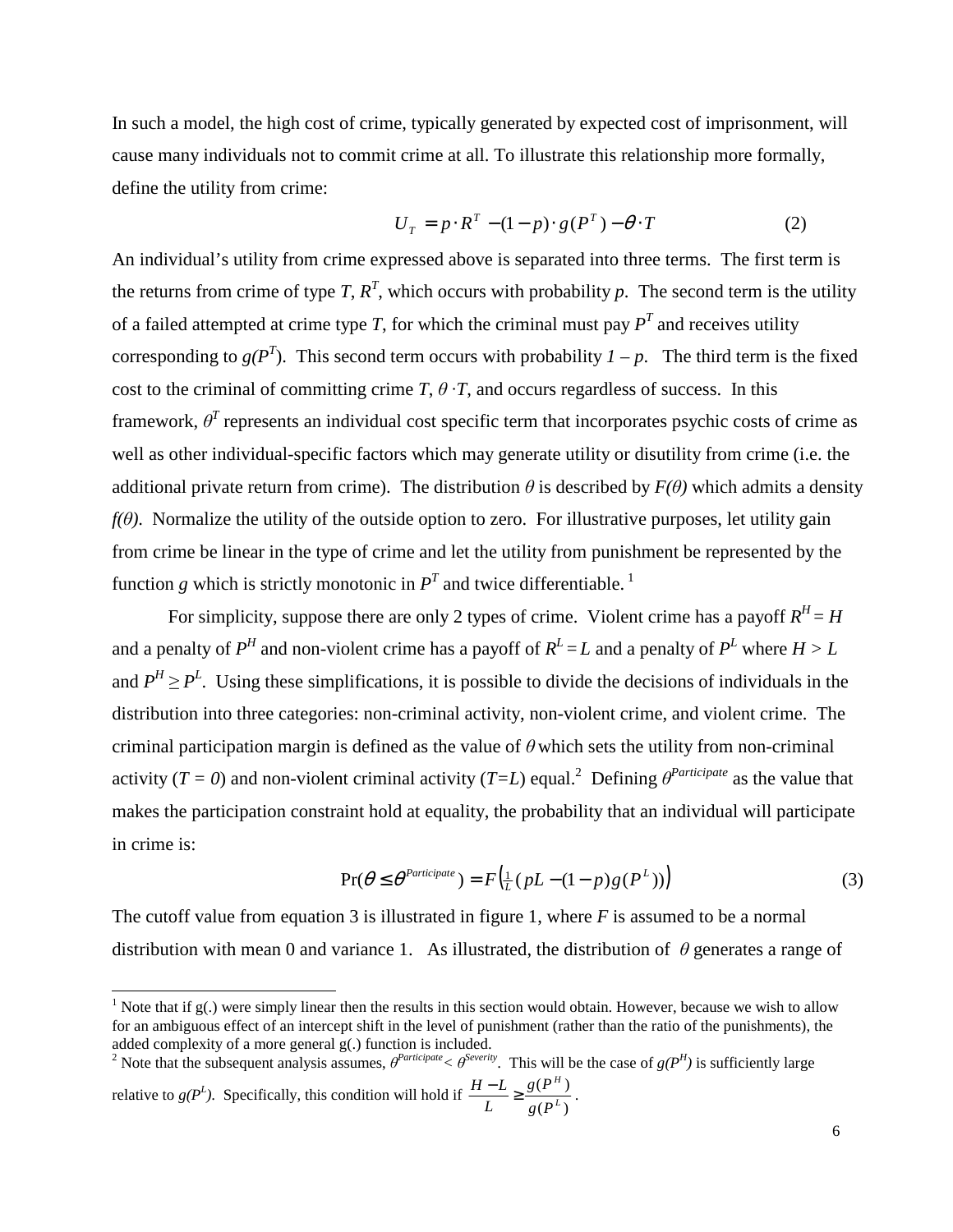individuals who participate in crime some of whom would shift their behavior into non-criminal activity with a small increase in costs and some of whom would not deterred even after a large increases in the cost of crime. Since  $g(.)$  is monotonic in  $P<sub>L</sub>$ , an increase in the penalty for nonviolent crime will shift  $\theta^{Particle}$  to the left. Thus, some individuals are deterred from engaging in criminal activity.

The crime severity margin is the boundary value of  $\theta$  at which criminals decide to participate in non-violent or violent crime. Individuals who commit violent crime are intuitively the set of individuals whose value of  $\theta$  sets the payoffs from non-violent ( $T = L$ ) as less than those from violent ( $T = H$ ). Defining  $\theta^{severity}$  as the value of  $\theta$  which sets the payoffs from the two types of crime equal, the probability that an individual will participate in violent crime is:

$$
\Pr(\theta \le \theta^{S\text{every}}) = F\bigg(\frac{1}{H-L}(p(H-L)-(1-p)(g(P^H)-g(P^L))\bigg) \tag{4}
$$

Thus for individuals with a sufficiently low  $\theta$ , participation in violent crime will be optimal. However, equation 4 illustrates that that this decision may be affected by either the penalty for violent crime  $(P_H)$ , the penalty for non-violent crime  $(P^L)$ , and the relationship between the two penalties. $3$ 

#### *2.2 Changing the Penalty-Severity Gradient*

1

 In the basic framework, the existence of the criminal participation margin and crime severity margin is generated by an assumed difference in the penalty structure which penalizes more serious crimes (e.g. violent crimes) more severely.<sup>4</sup> Suppose the relationship between the penalty for violent and non-violent crime is described as follows:  $P_L = \beta \cdot P_H$  where  $0 < \beta \leq 1$ . In this setting,  $1/\beta$  represents the penalty-severity gradient. A small  $\beta$  corresponds to a steep gradient meaning a very large penalty for violent crime relative to non-violent crime. If β*=1* then the crime-severity gradient is flat meaning that there is no additional penalty for more severe crimes. Using this

 $3$  This follows in the vein of Stigler (1970) and Becker (1968). The debate between the two articles concerns what role that a penalty gradient with respect to crime severity might play. In his classical model, the efficient criminal punishment system applies maximal (ideally infinite) punishment to all crimes with low probability of enforcement. This system is efficient in the sense that it has the highest ratio of crimes deterred relative to cost. Stigler countered that this effect was concentrated on the participation margin, which he labeled "average deterrence." In Becker's model, the additional penalties for more severe crime, which Stigler labeled "marginal deterrence" introduced inefficiency in the sense that it potentially lowers this ratio. Stigler's response suggested that the increased marginal cost of crimes was necessary to transfer the increased social cost of these crimes onto the individual imposing the costs on society.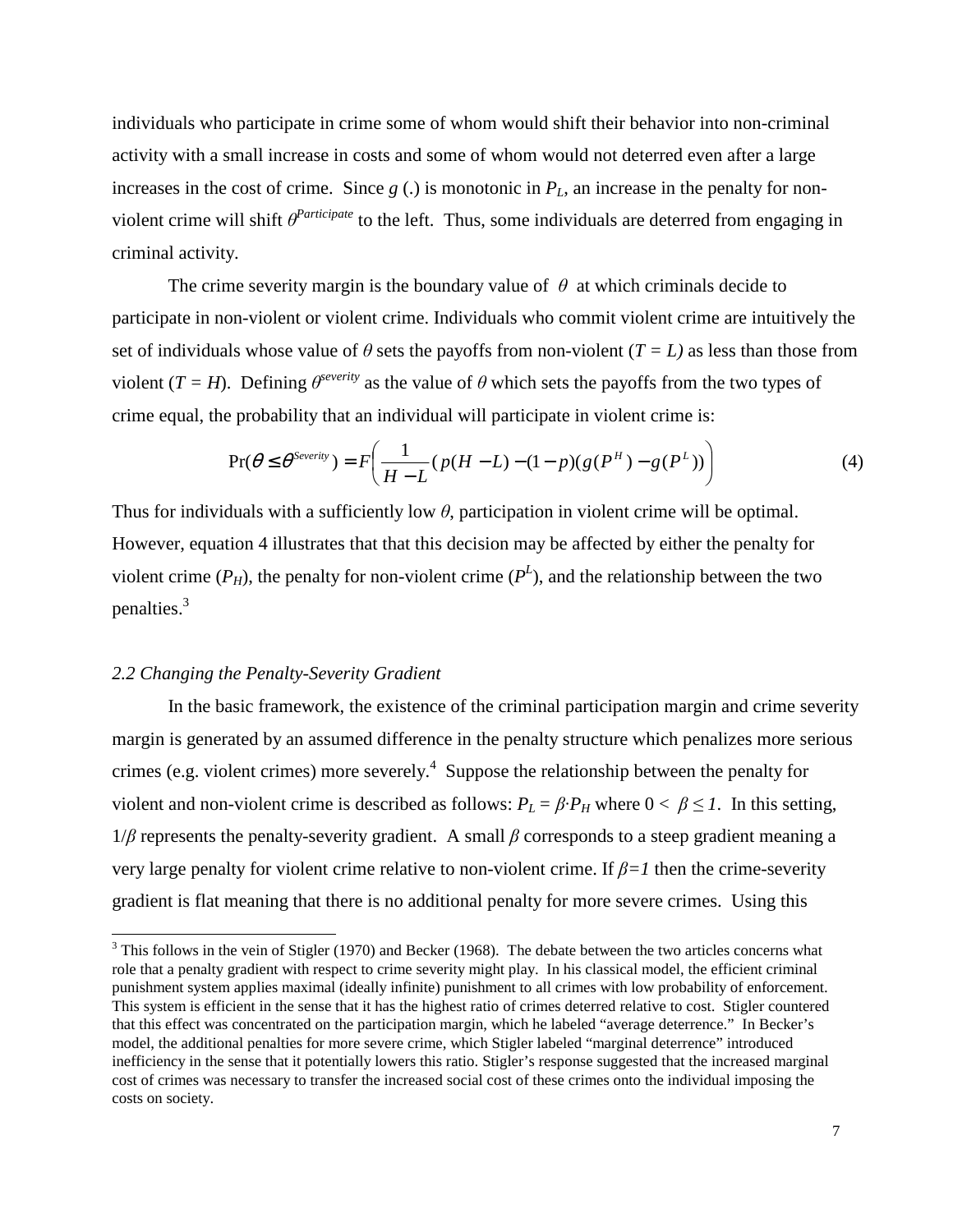representation of the penalty structure, the cutoff values of  $\theta$  from equations 3 and 4 can be rewritten as functions of β and *PH*.

$$
\Pr(\theta \le \theta^{\text{Participate}}) = F\left(\frac{1}{L}(pL - (1-p)g(\beta P^H))\right)
$$
\n(5)

$$
\Pr(\theta \le \theta^{S \text{every}}) = F\bigg(\frac{1}{H - L}(p(H - L) - (1 - p)(g(P^H) - g(\beta P^H))\bigg) \tag{6}
$$

Taking the derivative of the  $F(.)$  in equation (5) with respect to  $\beta$  yields the expression:

$$
-\frac{1}{L}f(.) (1-p)\frac{\partial g(\beta P^H)}{\partial \beta}
$$
. Thus an increase in  $\beta$  or a flattening of the penalty gradient will decrease

the number of individuals willing to participate. Intuitively, this is because the crime participation margin is created by the cost of non-violent crime. As illustrated in figure 1, an increase in this cost will shift  $\theta^{particle}$  to the left, decreasing the number of people willing to engage in criminal activity.

Taking the derivative of  $F(.)$  in equation (6) with respect to  $\beta$  yields the expression

$$
\frac{1}{H-L} f(.) (1-p) \frac{\partial g(\beta P^H)}{\partial \beta}.
$$
 This suggests that an increase in  $\beta$  or a flattening of the penalty

gradient will increase the number of people willing to participate in violent crime. This occurs because the returns from successful criminal activity are fixed and thus an increase in the cost of non-violent crime relative to non-violent crime changes the relative profitability of violent crime relative to non-violent crime. This can be illustrated in figure 1 as a shift to the right of  $\theta^{severity}$ , which encompasses a larger fraction of the total distribution as well as a larger fraction of individuals committing crime.

 To summarize, an increase in the penalty of non-violent crime relative to violent crime has two effects: first, it reduces the number of individuals willing to participate in criminal activity. Second, it increases the fraction of individuals participating in criminal activity who engage in violent crime.<sup>5</sup>

#### *2.3 Changing the Penalty Level*

 While a change in the penalty-severity gradient has clear predictions for the change in the crime participation and severity margins, a simple scaled increase in penalties has a more ambiguous

<sup>&</sup>lt;sup>4</sup> This was generated in the above case by assuming  $P^H > P^L$ .

 $<sup>5</sup>$  In the language of Becker and Stiglitz, for non-violent crime the average and marginal deterrence effect move in the</sup> same direction and the model predicts an unambiguous decline in non-violent crime. For violent crime, the average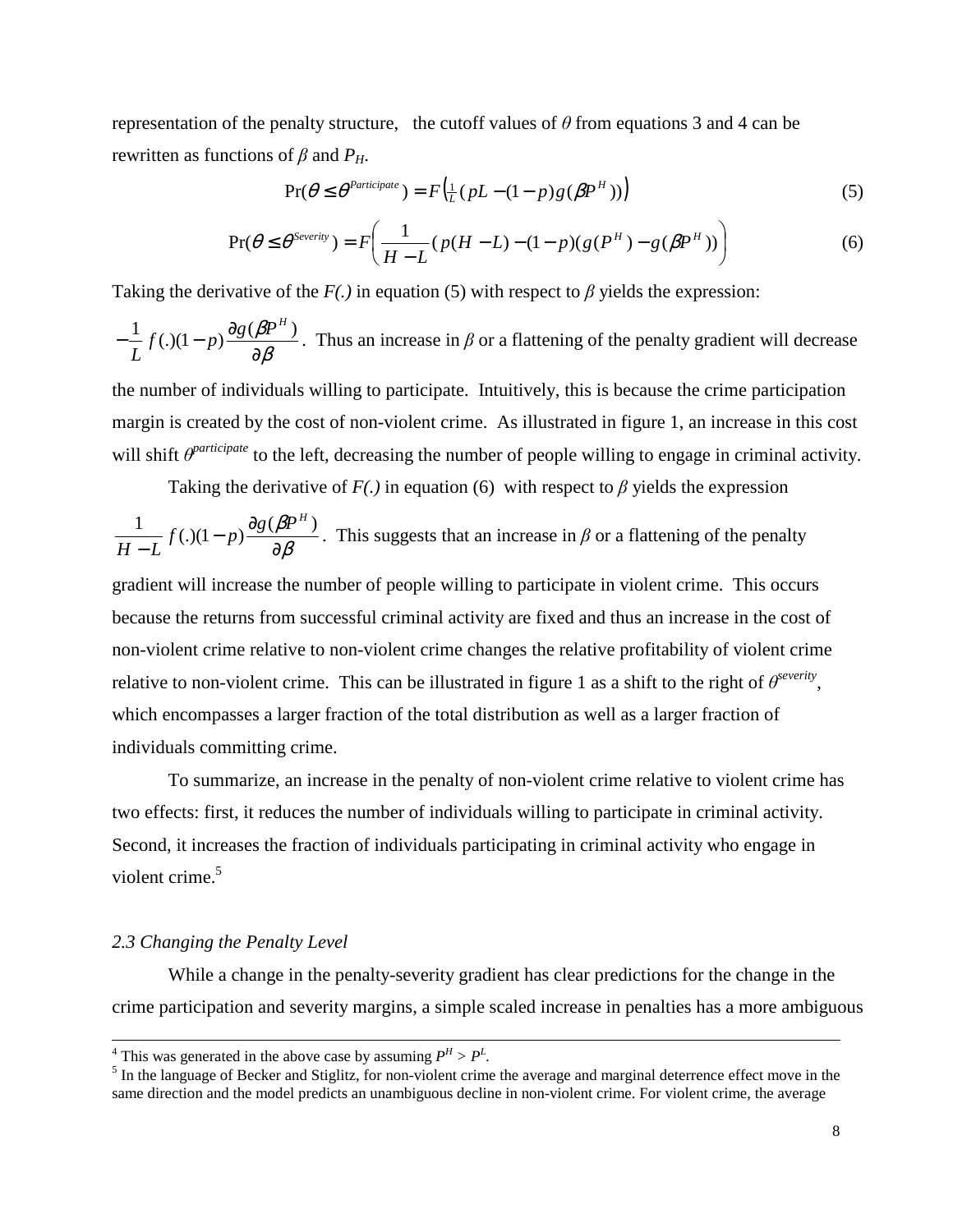effect. Suppose rather than changing the penalty gradient, there is an increase in the absolute level of penalties of crime such that the new penalty,  $P_T$  is defined as  $P_T = \frac{1}{\alpha} P_T$  $=\frac{1}{r}P_T$  for  $T = H, L$ . *1/α* represents the inflation factor of the new sentencing regime relative to the old and as such  $0 < \alpha < 1$ .

In this case the penalty for violent relative to non-violent is the same before and after the change in

penalty structure, that is 
$$
\frac{P_L}{P_H} = \frac{\overline{P_L}}{\overline{P_H}}
$$
.

1

Again substituting this into equations 3 and 4 yields the following expression:

$$
\Pr(\theta \le \theta^{\text{Participate}}) = F\left(\frac{1}{L}(pL - (1-p)g(\alpha \overline{P}^L))\right)
$$
\n<sup>(5)</sup>

$$
\Pr(\theta \le \theta^{S \text{every}}) = F\left(\frac{1}{H-L}(p(H-L)-(1-p)(g(\alpha \overline{P}^H) - g(\alpha \overline{P}^L))\right) \tag{6}
$$

Differentiating equation (5) with respect to  $\alpha$  yields the following expression:

α α ∂  $-\frac{1}{a}f(.)\frac{1-p}{p} \frac{\partial g(a\overline{P}^L)}{\partial a}$ *L* . By the same logic as the flattened penalty gradient, the increased penalty for non-violent crime (i.e. a smaller  $\alpha$ ) corresponds to a reduction in the number of individuals willing to engage in criminal activity.

 The crime severity margin is more ambiguous. The derivative of equation (6) with respect to  $\alpha$  is:

$$
\frac{\partial F(\theta^{Severity})}{\partial \alpha} = -f(\theta^{Severity}) \cdot \frac{(1-p)}{\Delta} \Big[ g'(\alpha \overline{P}_H) \overline{P}_H - g'(\alpha \overline{P}_L) \overline{P}_L \Big]
$$
(7)

And thus the sign of this depends on the term  $g'(\alpha P_H)P_H - g'(\alpha P_L)P_L$ .

 $|g'(P^H) - g'(\beta P^H) \beta|$  < 0 The inflated sentencing will have the same effect as the flattened

sentencing if 
$$
g'(\alpha \overline{P}_H) \overline{P}_H - g'(\alpha \overline{P}_L) \overline{P}_L < 0
$$
 or if  $\frac{g'(\alpha \overline{P}_H)}{g'(\alpha \overline{P}_L)} < \frac{P_L}{P_H}$ . Intuitively, this requires that the

utility from an unsuccessful crime attempt (i.e. *g(.)*) be sufficiently concave that the enhanced cost from violent crime has a low cost in utility terms relative to the enhanced cost from non-violent crime. If *g(.)* is convex, we might expect that individuals will shift from violent to non-violent crime because of the escalating disutility from more severe crime. That is the concavity or convexity of the *g(.)* function serves the *de facto* role of flattening or steepening the penalty gradient

and marginal effects move in different directions and the overall effect of the policy is ambiguous.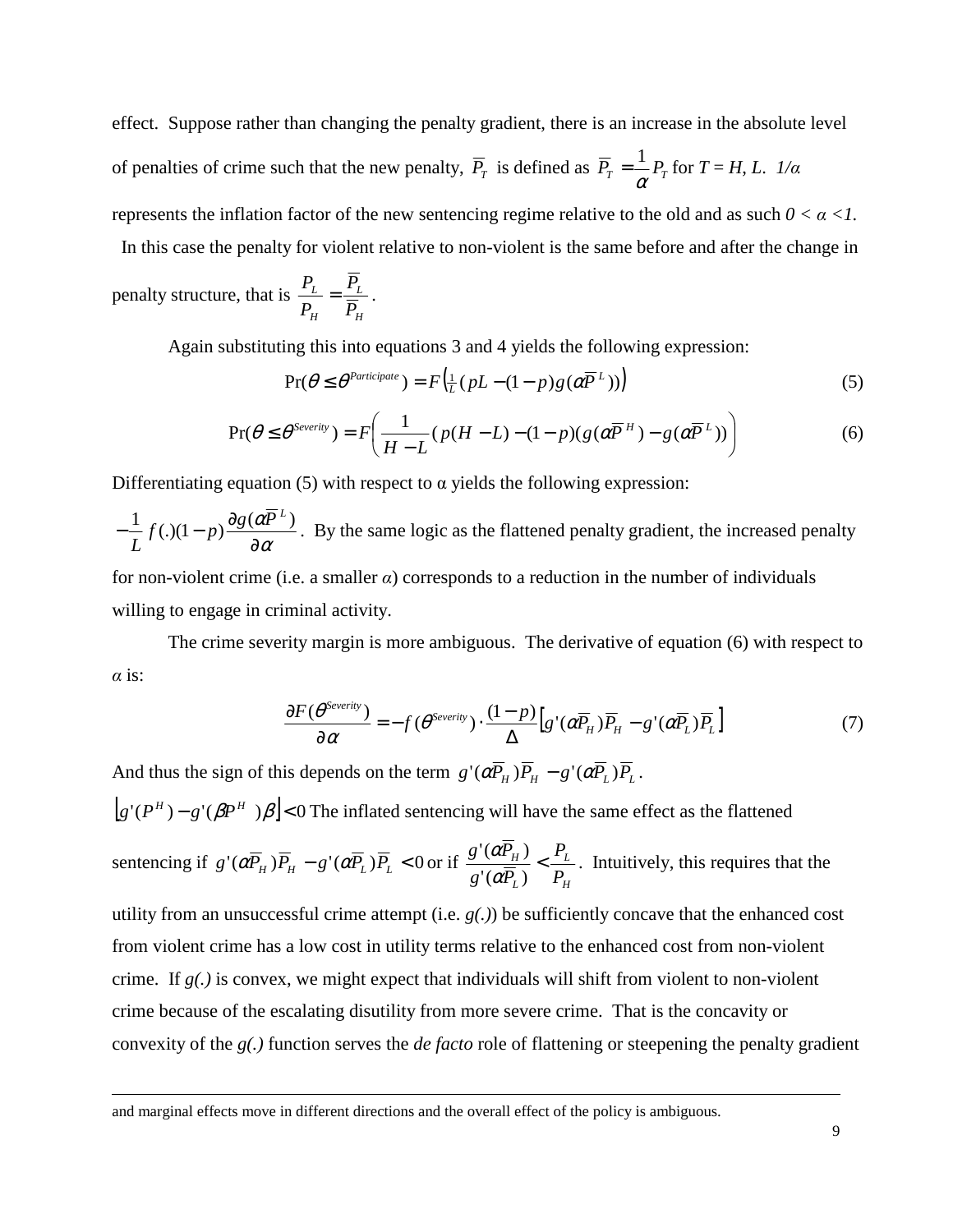for sufficiently high penalties.

 To summarize a level increase in the penalties of both violent and non-violent crime has two effects: first, it reduces the number of individuals willing to participate in criminal activity. Second, it has an ambiguous effect on the fraction of individuals participating in criminal activity who engage in violent crime.

#### *2.4 California's Three-Strikes Law as an Instrument for Changes in Sentencing Structure*

In 1993, Washington and Wisconsin were the first states to adopt Three-Strikes sentencing laws. By 1997, twenty-two other states and the Federal Government instituted similar statutes. The common underlying theme among these statutes was severe punishment for recidivist offenders. Although many states ignored their statute, two important components of California's law led it be strictly enforced. First, the broad coverage of the law offered highly enhanced sentencing for all felonies allowing wide application. Second, lack of judicial discretion prevented judges from circumventing the law in cases in which its application seemed unreasonable.<sup>6</sup> In California as of 2000, over 40,000 offenders have been sentenced under Three-Strikes while no other state has even reached 1000 (Zimring, Hawkins, Kamin, 2001).<sup>7</sup>

 Three-Strikes changed the entire sentencing structure for felonies in two distinct ways. In order to activate Three Strikes sentencing, individuals needed to be convicted of a "record aggravating" offense. As Table 1 shows, the aggravating offenses are very broad under California law, ranging from murder and rape to burglary.<sup>8</sup> The important aspect of the legal structure was that California law invokes a second or third strike for *any felony*, so long as the individual was previously convicted of an aggravating offense.<sup>9</sup>

 Specifically the structure of the law introduced two distinct changes to the penalty structure. On the third strike, California's Three Strikes law required individuals to serve the maximum of three times the sentence of the current felony or 25 years to life. Eligible individuals did not face any additional punishment for violent offenses relative to non-violent ones. This corresponds to a

<sup>&</sup>lt;sup>6</sup> In California, only prosecutors had discretion as to whether to charge individuals with qualifying offenses until 1997, when the California Supreme Court reinstated judicial discretion.

<sup>&</sup>lt;sup>7</sup> Several studies (National Institute of Justice, 1996; Dickey, 1996; Kessler and Levitt, 1998), as well as anecdotal observations by the media indicate that Three-Strikes statutes have rarely been invoked anywhere else. <sup>8</sup> Definitions of offenses are presented in Appendix Table 1.

 $9$  In fact, a prior prison sentence is not even required to trigger additional penalties, a unique feature of California law (Clark, Austin, and Henry, 1997).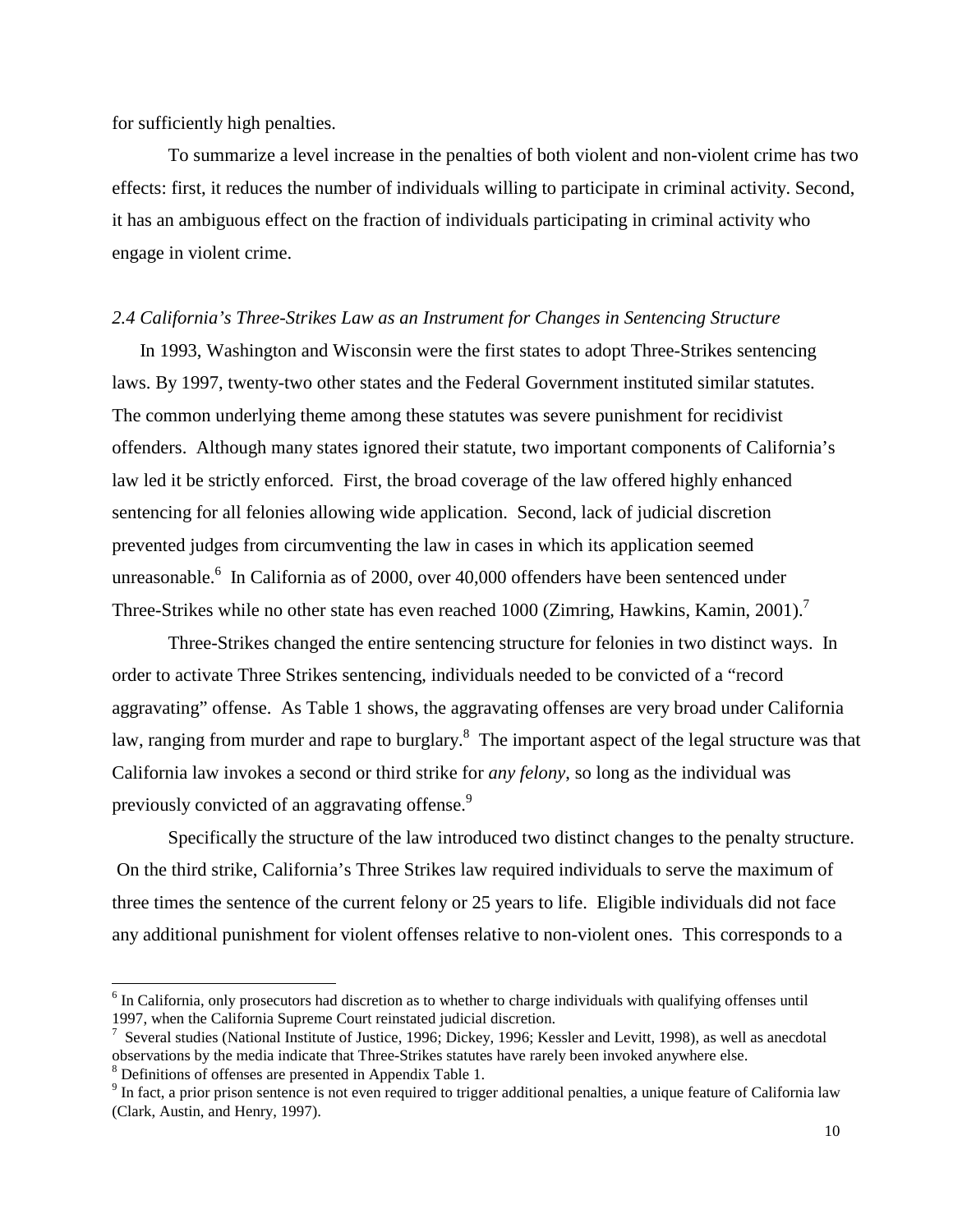flat penalty-severity gradient (i.e.  $\beta$  =1) and the anticipated effect illustrated above is a decrease in criminal participation but an increase violent crime conditional upon participation. On the second strike, California's Three Strikes law criminals faced a doubling of the sentence for the second felony. Thus, on the second strike, eligible individuals faced inflated sentences for all crimes. This corresponds to the case where  $\alpha = 0.5$  such that  $\overline{P}_T = 2P_T$  for both violent and non-violent crimes. There is an ambiguous effect on the severity of crime conditional on participation that depends on the nature of the disutility from unsuccessful criminal attempts.

 To summarize the predicted overall effect of the law: (1) there is an unambiguous decline in participation in criminal activity among second and third-strike eligible offenders, (2) there is a shift to more severe crime among third-strike eligible individuals who participate in crime, and (3) there is a potential change in the severity level of crime committed by second strike.

#### **3. DATA AND IDENTIFICATION**

 The analysis in this paper uses a sample of offender records for individuals arrested from 1990-1999 sampled from three California cities: Los Angeles, San Francisco, and San Diego. The sample thus includes individuals who have been arrested at least one time for a felony, though many of these individuals will not have been convicted. This data is linked to the Criminal Offenders Record Information (CORI) which provides information on previous and future offenses. The retrospective information includes prior convictions, prior sentences served, and the total number of prior arrests. The information on future criminal activity details all felony convictions after the year of arrest until 1999. These arrest records also document the final disposition of the crime for which the individual is under arrest which includes conviction and sentence length. Finally, the arrest records include some information on personal characteristics such as age, gender, and race. I partition individuals into three groups: first strike eligible, second strike eligible and third strike eligible based on their criminal history and current offense and disposition. Within each group, offenders have between zero and six prior felonies. In addition, I append information on police spending, prosecution, and other criminal justice spending from California Criminal Justice Profiles. I also use information on unemployment and poverty information from the Current Population Survey.

It is worth noting that the data used in this paper, while imperfect, represents a substantial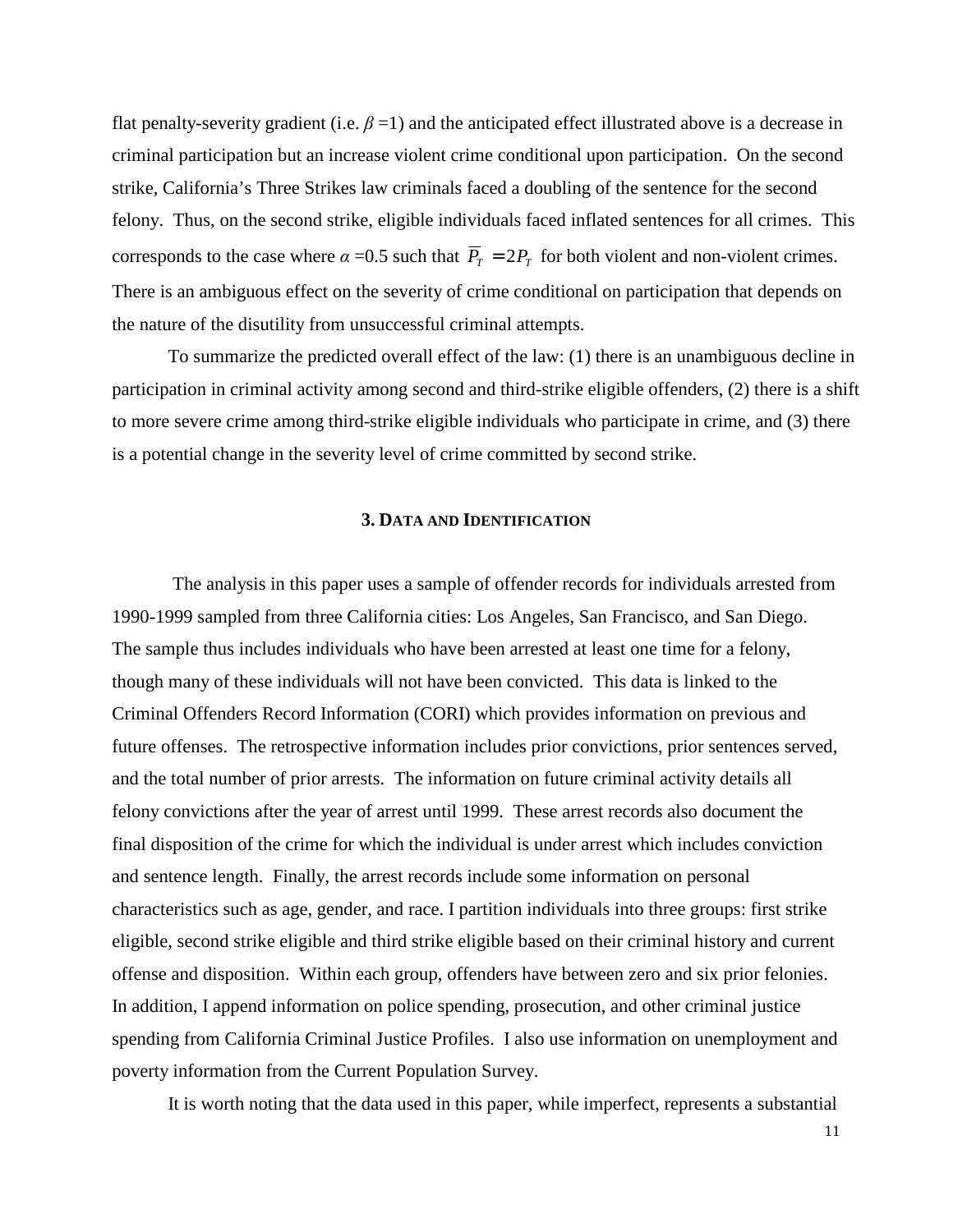improvement on previous data used to study the effect of sentencing enhancements on criminal activity. Much of the previous work uses aggregate crime rates relying on regional and/or temporal variation to identify the effects of sentence enhancements. An exception to this is recent work by Helland and Tabborak (HT). HT identify the effect of Three Strikes using whether an individual is convicted of two versus one strikeable offense as an exogenous source of variation. There are several reasons why this identification may not be the best way to identify the effects of the law change.

First, to the extent that there are systematic differences in offenders with two convictions versus one, estimates which only difference post-law change will tend to be biased. While HT tests this assumption in states without Three-Strikes law and find little difference, if the willingness or ability of juries to convict individuals of strikeable offenses changes as a function of the law, then HT's tests will not be able to ascertain the validity of their identifying assumption. Indeed, there appears to be a relationship between Three Strikes law on the rate of negotiated sentences (plea bargains). The fraction of cases decided by jury trial increased almost 10 percent after the enactment of Three Strikes.<sup>10</sup> While I cannot causally relate this to Three Strikes, discussions with district attorneys, defense attorneys and judges suggests that Three Strikes law has been one of the primary causes for this increase in the rate of cases going to trial. Because they are likely to face a lengthy sentence regardless of a plea bargain, many defendants decide not to negotiate a plea bargain in second and third strike cases. Thus many more offenders choose to go to court in the hopes of avoiding a conviction altogether altering the probability of conviction after the law change. Moreover, even if Three Strikes did not cause the increase in trial rates, the concurrent change in sentencing law and trial rates makes it difficult to separately identify the Three Strikes effect from other changes.

Second, because of the nature of discretion in the criminal justice system, the further along the process data is collected the more affected by discretion is the data. Ideally, we would observe all of the criminals who commit crime regardless of detection. Arrest is only one-step removed from that as it requires only detection by police. Cases brought to trial are several steps removed, requiring the decision to prosecute, determination of sufficient evidence for trial by a

 $10$  This is based on the estimates of the change in the probability of a jury trial conditional on being prosecuted for a strikeable offense based on California Department of Justice statistics. From the data used in this paper it is not possible to observe whether criminals were convicted due to a plea bargain or by trial. However, the probability of conviction does change significantly after the law and this change varies by city.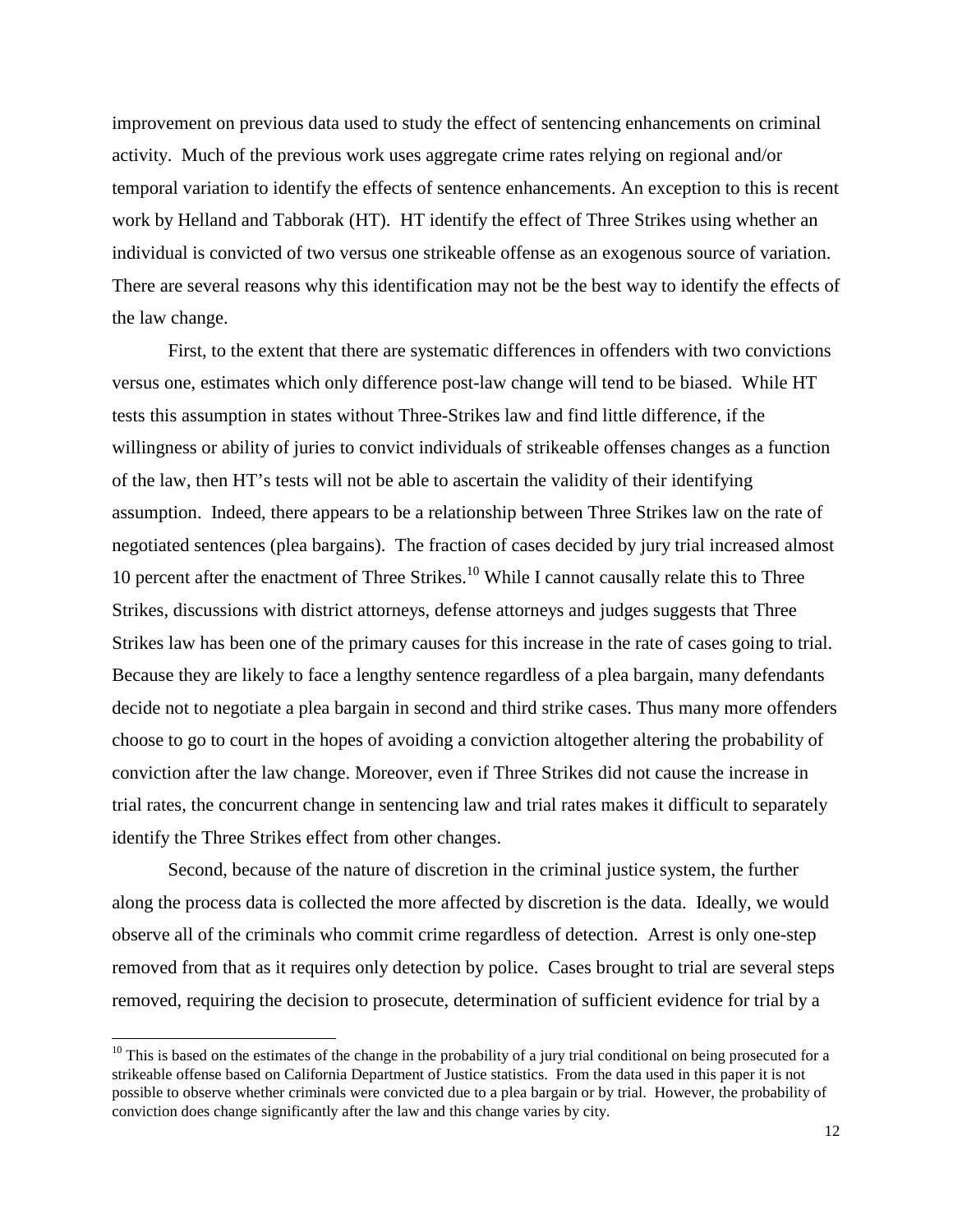grand jury, and decision to go to trial. Such discretion can be directly influence by the law change. For instance, in some areas prosecutors sought Three Strikes enhancements only in certain cases, such as for certain types of crimes that are particular problems in their county or where the current offense is serious or violent. While in other counties, prosecutors seek Three Strikes enhancements in most eligible cases. Similarly, after 1997, judges varied in how often they dismiss prior strikes, based on discretion afforded to them under the *Romero* decision.<sup>11</sup>

Third, there was a great deal of variation in the rate at which offenders who were arrested faced penalties from Three-Strikes law. A legislative analysis by Brown and Jolivette (2005) noted considerable variation among counties in the likelihood that an offender who is arrested would be prosecuted and convicted under the Three Strikes law. For example, Kern County was over 13 times more likely to send an arrestee to state prison with a strike enhancement than San Francisco County. This variation makes it difficult to identify the effect of Three Strikes penalties on offenders independent of prosecutorial conduct.

The approach used in this analysis is to compare similar individuals who faced different strike eligibility before and after Three Strikes law was introduced. If we could observe the true underlying propensity of individuals to commit a crime in the pre-Three-Strikes era, and then their propensity to commit a crime in the post-Three-Strikes era, we could attribute the difference in the propensity to commit crime to the effect of harsher sentencing (either through incapacitation or deterrence). In practice it is not possible to observe an individuals true probability of committing crime. However, we can observe among individuals who had previously committed a crime, whether their probability of committing another crime changes after the law change. Specifically, suppose that we believed the underlying distribution regarding the probability of recidivism was fixed over time except with respect to Three Strikes sentencing. Then if we observed in a change in the propensity to commit a crime among individuals who had previously committed crimes—that is a change in the propensity to commit a crime—then we can attribute that to the average deterrence effect from Three Strikes.

 In order to match plausibly similar individuals, I use an individual's prior criminal history  $(PCH)$  as the source of identification.<sup>12</sup> Under Three strikes, individuals with the same criminal

<sup>&</sup>lt;sup>11</sup> On June 20, 1996, the state Supreme Court ruled in *People v. Superior Court* (Romero)that the court has the discretion to dismiss prior serious or violent felony convictions under the Three Strikes law. For a discussion of the evolution of Three Strikes law see Brown and Jolivette (2005)

 $12$  The prior criminal history (PCH) variable is a vector of indicator variables for the types of crimes committed prior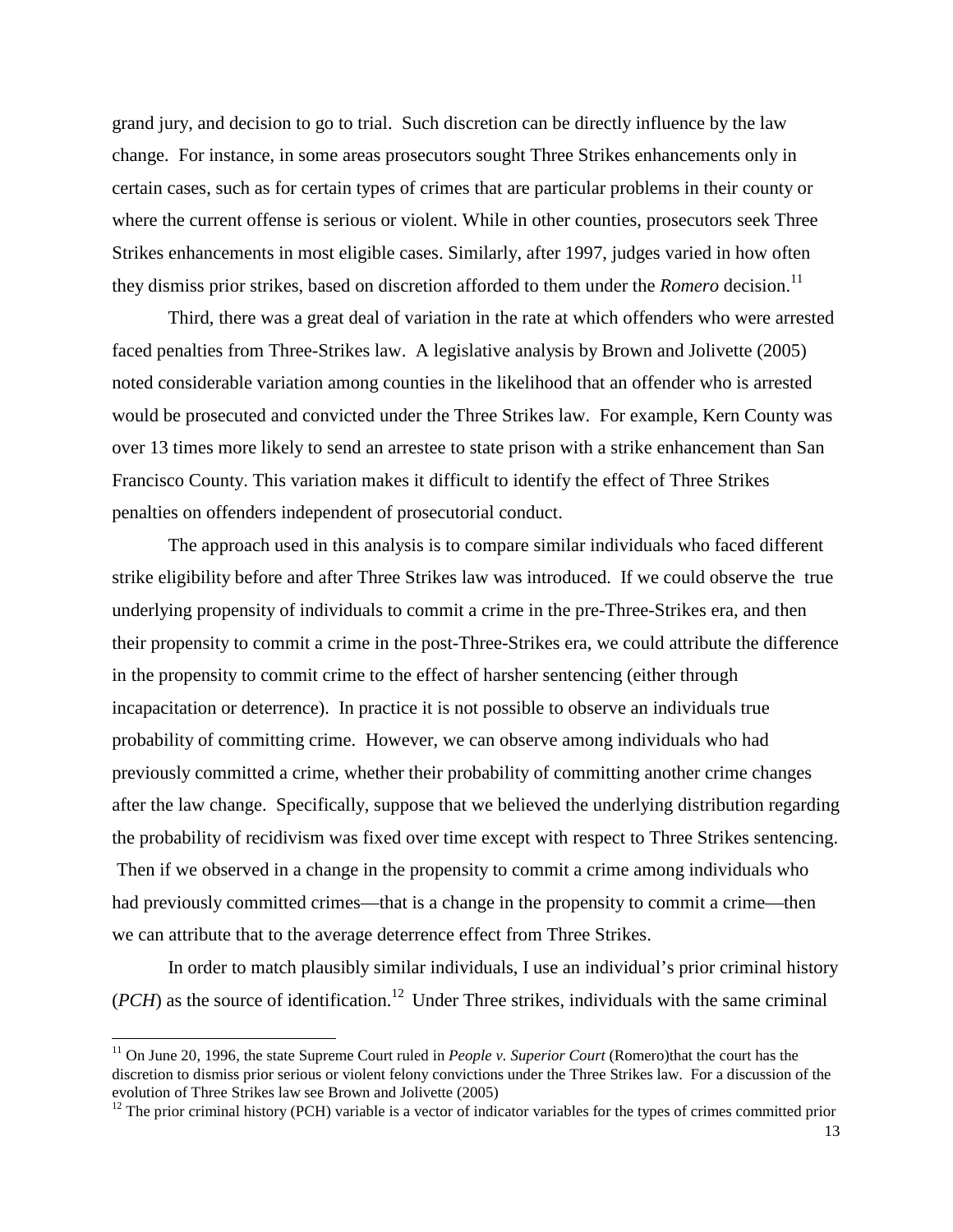history, but different ordering of crimes have different sentencing eligibility. This mismatch between strikes and felonies arises because while all felony convictions count as strikes after the first strike, only certain felonies are covered as record aggravating or "triggering" offenses (to give an individual a record-enhancing strike and evoke the harsher penalties). The list of record aggravating offenses is presented in Table 2. Using this fact, I assume that individuals with the same *PCH* variable have a fixed difference across time in all respects except sentencing eligibility. Comparing individuals with similar histories but different Three Strikes eligibility before and after Three-Strikes provides a means to measure the change in propensity to commit crime as well as the change in propensity to commit a violent crime associated with the law change.

 To illustrate the identification strategy, consider the following example with two criminals both of whom have previously committed a theft and a burglary. Criminal A first committed a theft and then committed burglary. Criminal B first committed a burglary and then committed a theft. Under sentencing guideline prior to Three-Strikes, both these individuals would face similar sentencing eligibility if they committed a third offense. However, after the Three-Strikes law change, the ordering of the crimes committed matters. Because burglary is a triggering offense, it activates Three-Strikes sentencing. All felonies committed after the activation of Three-Strikes then count as strikes. Thus, if individual A commits a new offense, that offense will count as a second strike since he has committed no offenses after the burglary. In contrast, a new offense committed by individual B will count as a third strike because he committed a theft after committing a burglary. Thus in the post-period, individuals A and B are exposed to different penalties based on the ordering of their previously committed crimes.

 Because there may be differences in the probability of committing a crime and the type of crime committed by an individual who first commits a less serious crime and then more serious crime relative to an individual who commits a more serious and then a less serious crime, it is important to control for the baseline difference in propensity to commit crimes. Thus I compare a pair of individuals A and B, before and after the law change. I assume that a pair of individuals with the same criminal history but different orderings of those crimes have a fixed difference in their probability of committing a new offense. I will attribute the change in the difference between these

to the current offense, where prior crime categories are murder, rape, assault, robbery, burglary, theft, drugs, and other miscellaneous felonies.. For example, an individual with two priors in burglary and theft would have non-zero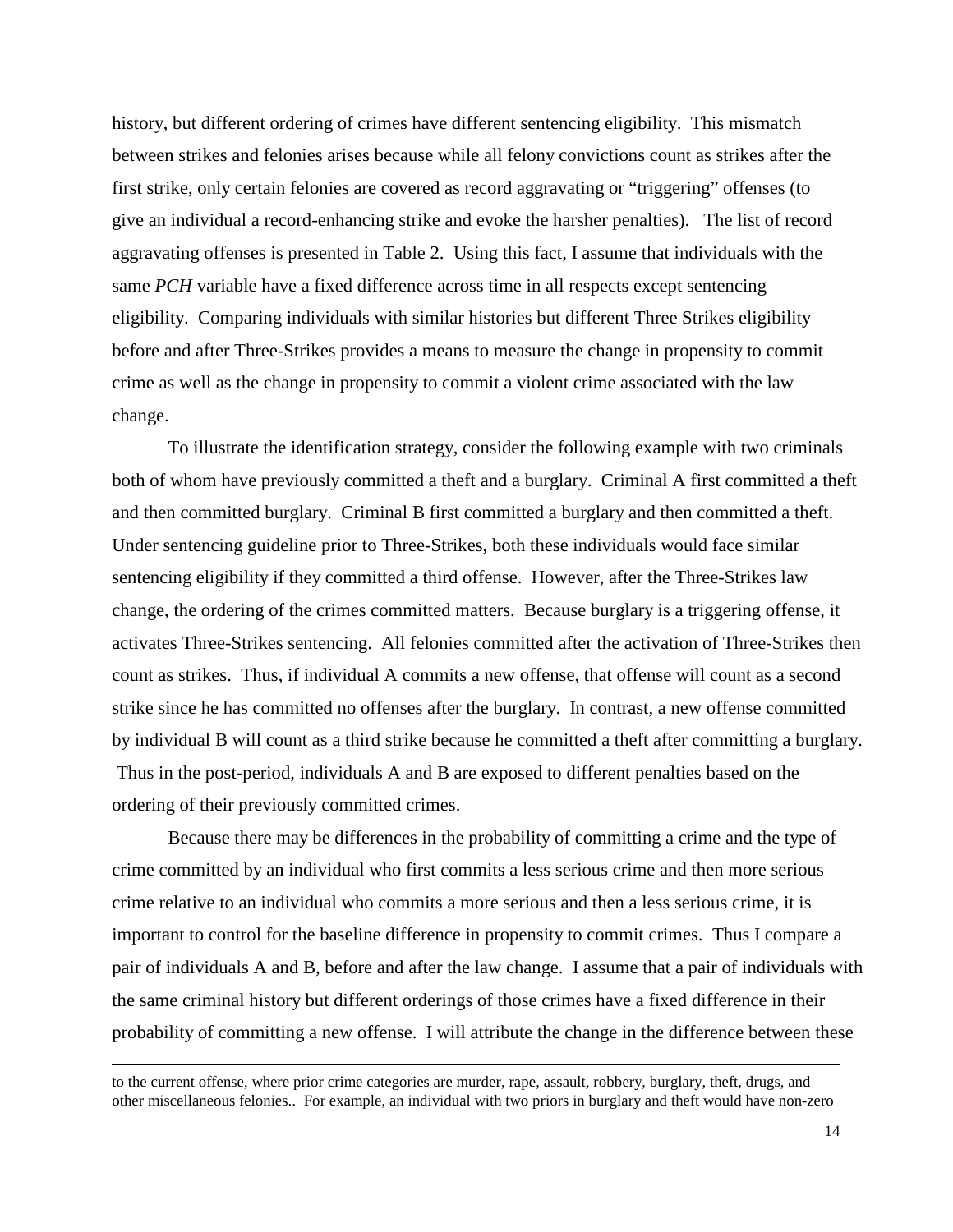two individual's propensity to commit a crime to Three Strikes sentencing eligibility.

There are two important exclusions in these data that may result in a mis-measured *PCH*  measure. First, juvenile records were not included despite the fact that under Three-Strikes juvenile offenses may count as a strike if they meet the statutory criteria. Second, out-of-state felonies count as a strike but are not documented in California arrest records. Thus, while I might observe individuals who exit the California criminal market, I cannot observe whether individuals committing offenses in California are first time offenders or migrants from other states. Barring these exclusions, this data provides a comprehensive set of information regarding individuals allowing relatively detailed comparison of offenders.

In order to construct the *PCH* variable, I classify previous convictions into one of seven categories: murder, rape, assault, robbery, burglary, theft (which includes larceny and motor vehicle theft), drug crimes, and other crimes. The definitions of these categories are presented in Table 3. I then construct the *PCH* variable. *PCH* is a vector-valued variable which counts the number of prior convictions in any of the seven offense categories. Returning to the example above, both criminal's A and B would have the same prior criminal histories  $PCH = [0 0 0 0 1 1 0 0].$ 

 In general, it would be troublesome to use prior criminal history as a control variable for an individual's innate propensity to commit crime, as the prior history itself may be affected by the law change. That is, individuals may be deciding whether to commit crimes now based, in part, on their effect on sentencing for future crimes. In order to avoid including this, I restrict the sample to individuals who committed their prior offenses before the law change (in 1994). Thus the retroactive nature of Three Strikes makes the variation in *PCH* independent of enhanced sentence eligibility in both the pre- and post-Three Strikes periods.

In addition, because of the censoring that occurs for individuals who commit crimes prior to 1990, I restrict the analysis to offenders who committed at least one prior criminal activity between 1990 and 1994. This eliminates the problem of observing individuals who commit crime pre-1990 and then never commit crime again.

 The above restrictions may generate the concern that individuals who commit crime in the pre-period may be less crime prone than those in the post-period because the sample is in part selected on the timeframe of an individuals criminal history. To address this all specifications

values for burglary and theft and zero values for all other crime types.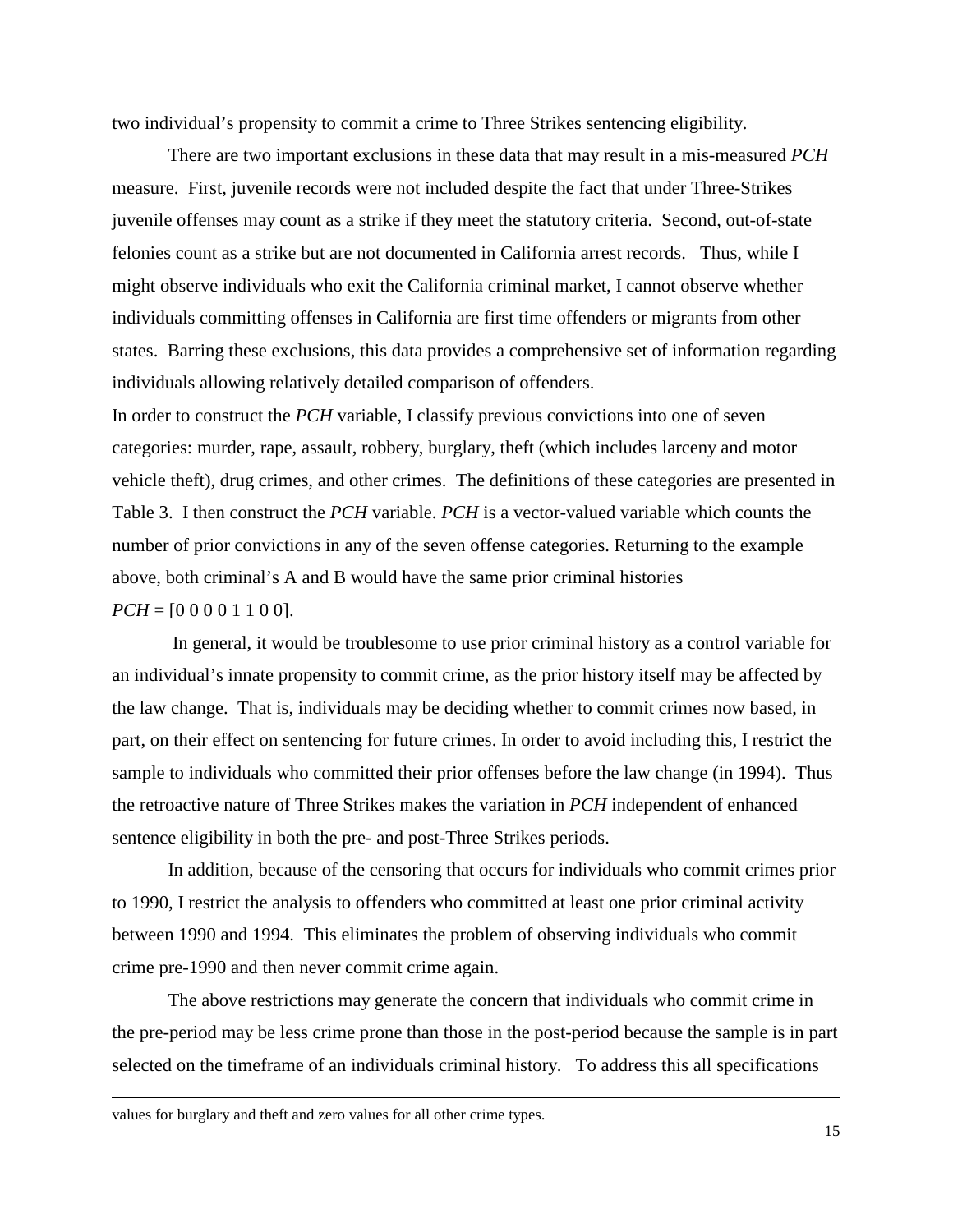include the felony rate per criminal year (FRCY). The FRCY provides a measure of the combination of effect from youth and being a "crime-prone" individual. Specifically, it is defined as:

$$
FRCY = \frac{Number\ of\ Felonies\ Committee}{Age\ of\ Offender - Time\ in\ Pr\ ison - 18}
$$
 (6)

I also include offender age as a control variable, which allows both an age effect as well as a rate effect, conditional on age.  $^{13}$ 

 The final sample restriction I impose is that I remove all offenders who are serving prison sentences for the entire analysis period since by construction they cannot recidivate. Because the time frame for recidivism used in the subsequent analysis is relatively short, this should not systematically bias the propensity for recidivism before and after the law change.

Summary statistics for the sample used in the analysis are reported in Table 2. When compared to the statewide criminal population (not reported), the sample differs from the general population on key demographics. The sample includes a high fraction of minorities especially blacks than in the population on average. The higher proportion of minorities is due to the sampling of cities and the higher proportion of blacks is due to the concentration of blacks in Los Angeles. Comparing outcomes between the cities also yields some notable differences. The fraction of individuals charged with record aggravating offenses appears significantly higher in Los Angeles than in San Francisco and marginally higher than in San Diego. This is consistent with previous literature which suggests Los Angeles was more zealous in its enforcement of Three Strikes. Similarly, conviction rates of second-strike and third-strike eligible defendants were significantly higher in both Los Angeles and San Diego, than in San Francisco. This difference declines after 1997 most likely due to the introduction of judicial discretion.

#### **4. RESULTS**

Before looking at the estimated effect of Three Strikes on criminal activity, I verify that Three-

 $13$  This restriction may raise the concern that individuals in the pre-period were required to commit their current offenses in more rapid succession than those in the post-period. If these are "worse" criminals in the sense that they are more likely to recidivate than the reported estimates would tend to overstate the recidivism effects of Three Strikes Law. Thus in addition to the FRCY inclusion, I test the sensitivity of the reported results to these sampling restrictions in two ways. First, I include all individuals regardless of the year in which their prior was committed. Second, I restrict the post sample to 1995-1996. This creates a symmetric timing requirement for pre- and post-law change samples. Results are consistent across regression and are reported in Appendix Table 3.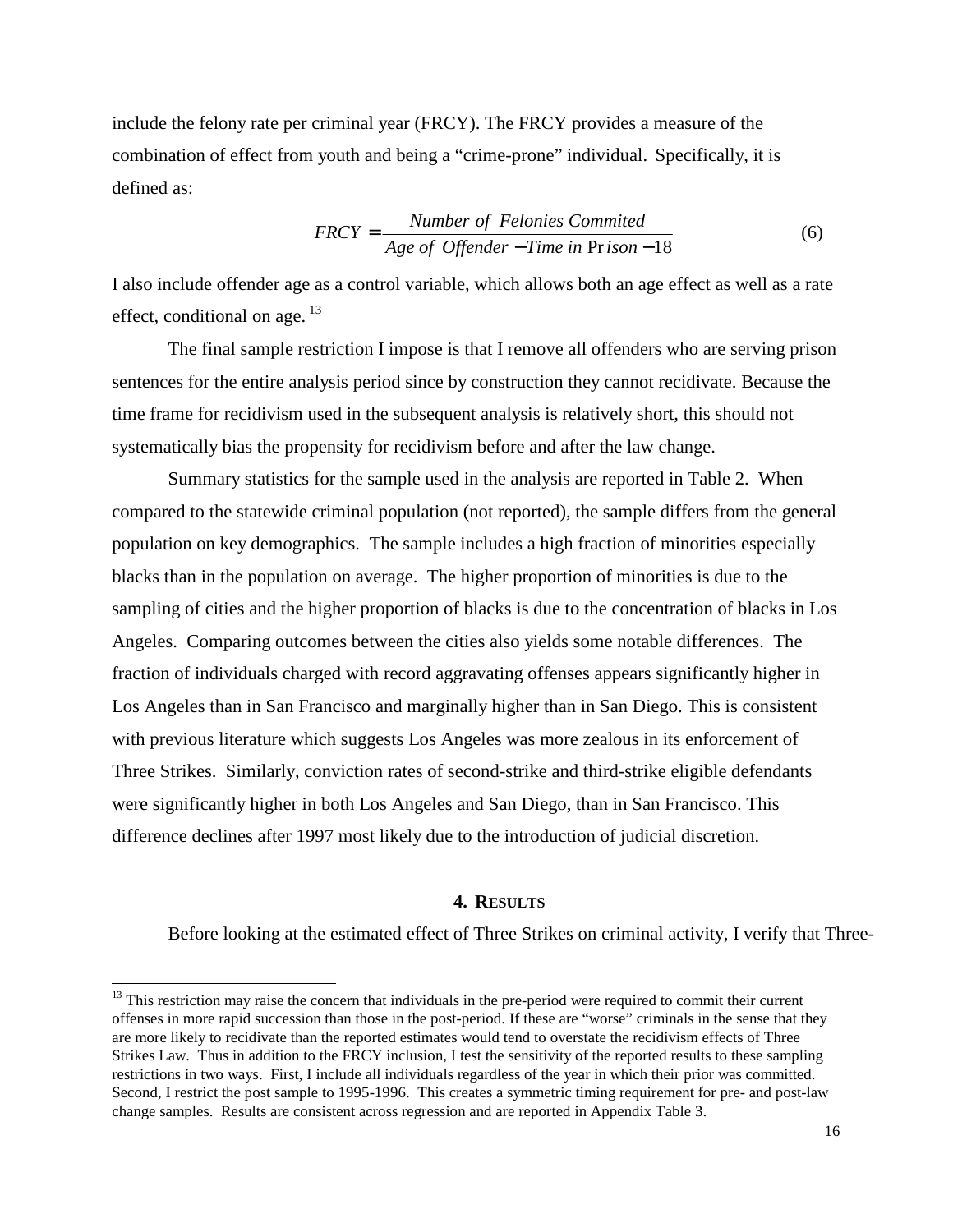Strikes resulted in sentencing differences by strike eligibility. Table 3 reports the sentencing statistics before and after Three-Strikes for offenders convicted after arrest.<sup>14</sup> It appears that Three-Strikes did in fact double sentences on the second strike and dramatically increased sentences on the third strike, as is required by law. It is worth noting that there is no effect on sentence length for first-strike eligible offenders but these offenders do face different penalty profiles for future offenses (as noted in Shepherd 2001). Moreover, while there is variation in the probability of conviction by cities, conditional on conviction there is no significant difference in the sentences faced by criminals.

#### *4.1 Estimating the Participation Effect*

-

I define the participation effect of Three Strikes as a change in the probability of committing a crime conditional on strike eligibility. To motivate this interpretation of the participation effect, consider a latent variable model where we define a variable  $Y^*$  such that  $Y^* = U_{\text{C}^{\text{time}}} - U$ . Then, assume that  $Y^*$ , the difference in utility from criminal and non-criminal activity, is a function of strike eligibility, prior criminal history, and individual characteristics. Therefore, we can write  $Y^*$  as:

$$
Y_{ict}^* = \beta_0 + \beta_1(2 \text{strikes}_{ict}) + \beta_2(3 \text{strikes}_{ict}) + \beta_3(\text{after}^*2 \text{strikes})_{ict} + \beta_4(\text{after}^*3 \text{strikes})_{ict} + \beta_5(PCH_{ict}) + \beta_6(\text{individual controls}_i) + \gamma_t + \delta_c + \varepsilon_{ict}
$$
 (7)

In equation (7), *2strikes* is an indicator variable for second strike eligibility, *3strikes* is an indicator variable for third strike eligibility, *PCH* is a vector valued variable detailing an individual's prior criminal history, and individual controls include age race, sex, and felony rate per criminal year. Although the latent variable,  $Y^*$  is not observable, I can observe whether an individual chooses to commit a crime (call this variable *Y*). The observed binary variable *Y* is 1 if  $Y^* > 0$  and 0 otherwise. I can then estimate a linear model of the probability that an individual chooses to commit a new crime before and after the law passage and use the difference as a measure of the laws effect on criminal participation.

Because the data is drawn using individuals who are currently under arrest, in order to estimate how Three Strikes affected the probability of recidivism I examine how their strike eligibility affects the probability that they commit a crime at some point in the future. For future

 $14$  Although in general, there are not significant differences between individuals with updated information versus those without, there does appear to be a marginally significant difference between individuals with current offenses of assault or drugs who have updated sentencing information.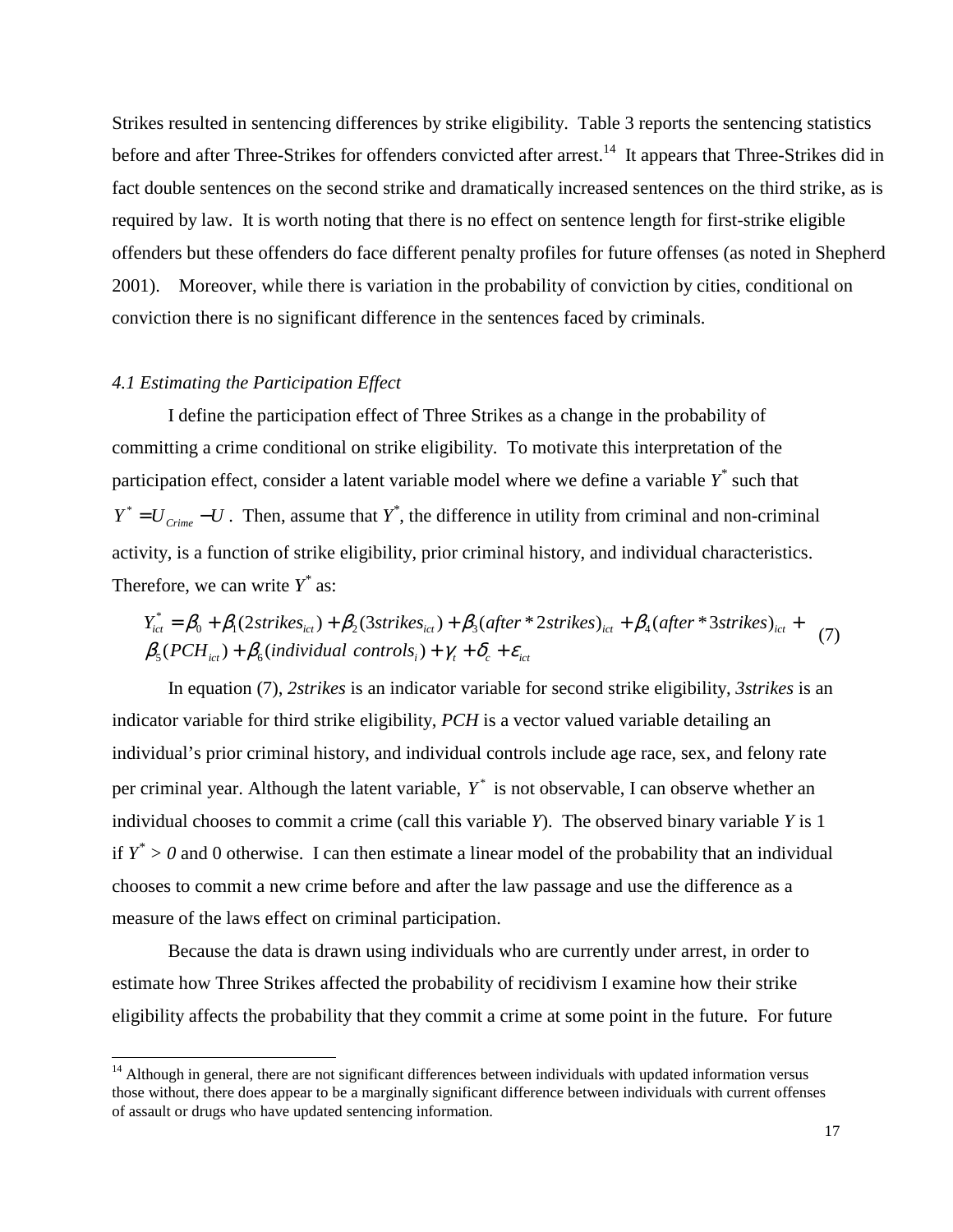crimes, an individual's true strike eligibility includes both the total number of previous convictions and the current offense if convicted. However, using the true strike eligibility as a measure of the cost of a future crime is problematic for two main reasons. First, individuals arrested for a felony after the law change may have chosen the type of crime for which they are currently under arrest in response to the law change. The theoretical prediction that penalty structure may affect the severity of the crime chosen after the law change makes including the current offense as part of strike eligibility undesirable. Second, because conviction after Three Strikes appears to be affected by the law change, a measure of strike eligibility after the law change includes the endogenously changing conviction rates.

Thus in order to predict the effect of strike eligibility on the probability of recidivating, I use an individual's strike eligibility based on his/her prior criminal history committed before the law change as an instrument for an individual's true strike eligibility. In order to do this, I construct an individual's true strike eligibility as determined by their strike eligibility from their prior criminal history plus an additional strike if they were convicted of a strikeable offense (either a felony if Three Strikes was already triggered or a triggering offense). I then construct four indicators: second strike eligible (*strikes2*), third strike eligible (*strikes3*), second strike eligible after 1994 (*after\*strikes2*) and third strike eligible after 1994 (*after\*strikes3*). I also construct a *PCH* based strike eligibility by counting the number of strikes acquired in the period pre-1994. Then I define the *PCH* based indicators: *strikes2\_pch*, *strikes3\_pch*, *after\*strikes2\_pch, after\*strikes3\_pch* which count the number of strikes based on the individuals prior criminal activity excluding the crime for which they are currently under arrest*.*  Using these *PCH* based strike counts, I estimate a first stage of this regression and instrument for *strikes2*, *strikes3*, *after\*strikes2*, *after\*strikes3* in equation 7. The t-statistics for all first stages are significant at the 1 percent level.

The data used spans 1990-1999 and thus individuals toward the end for the time series will be censored. To limit the fraction of the sample that is censored, I estimate the probability that an individual recidivates within 2-years of his/her release.<sup>15</sup> The results of this analysis are presented in table 4. Columns (1) and (2) compare the OLS and the instrumental variables (IV) regressions. The OLS appears to be upward biased consistent with a change in the composition

<sup>&</sup>lt;sup>15</sup> The choice of 2 years was based on criminology literature which suggests that most offenders who recidivate will do so within 2 years of their release from prison. The results presented are not very sensitive to the length of this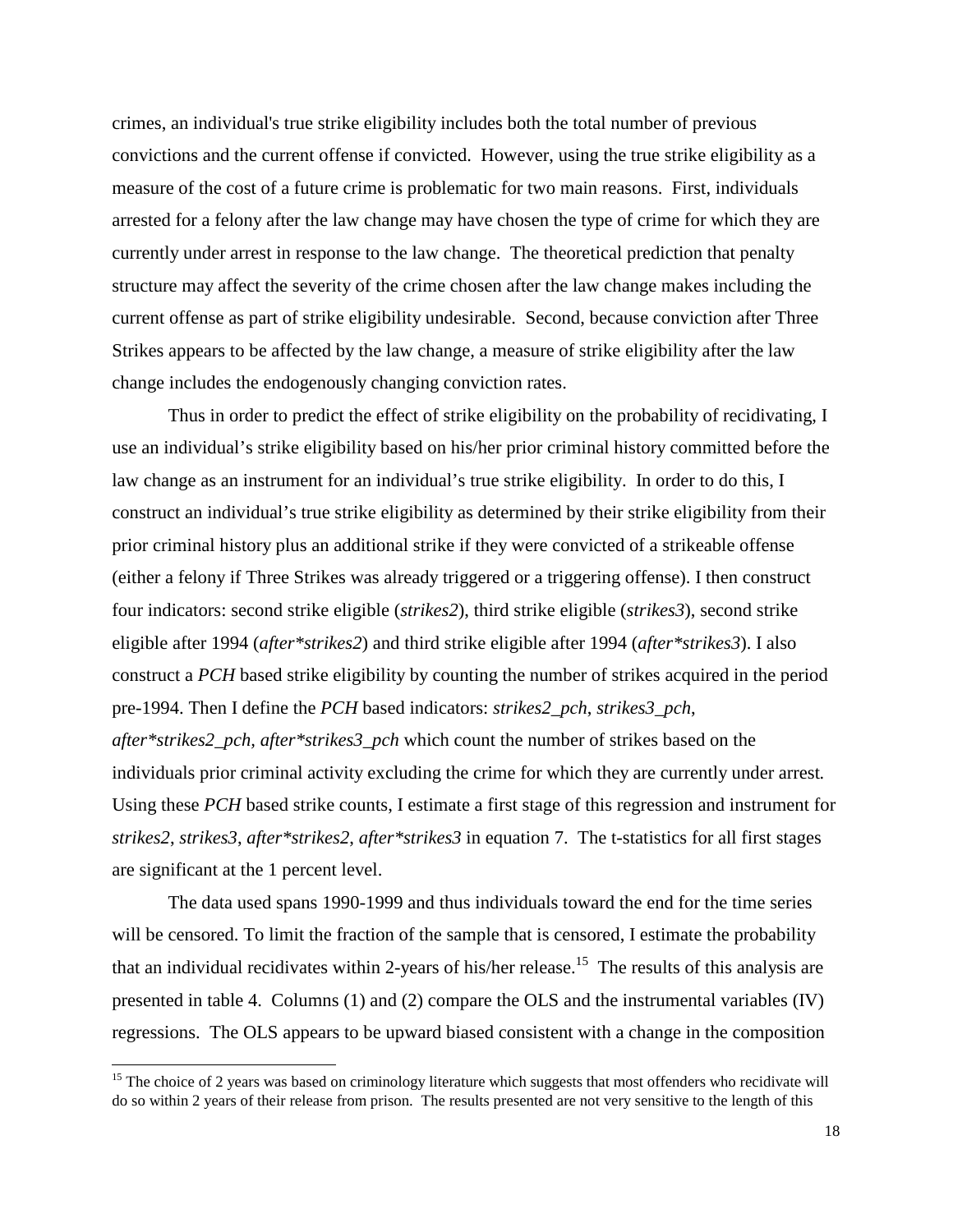of offenders convicted after Three Strikes changes. If the offenders convicted after the Three Strikes law change were less likely to recidivate then the post-Three Strikes cohorts would include some individuals with a lower propensity to recidivate. Thus, some of the reduced recidivism from the compositional change in Three-Strikes conviction rates is attributed to the behavioral response of criminals. The instrumental variable estimate implies a 9 percentage point (18 percent) reduction in the probability of recidivating among second strike eligible offenders. The effect for third strike eligible offenders is higher, corresponding to a 14 percentage points or 28 percent reduction. Column (3) includes additional controls for economic factors and criminal justice expenditures. The estimates appear robust to the inclusion of these additional variables.

 To test how the stringency of enforcement affects the deterrent effect, columns (4) through (8) report the OLS and IV estimates by city. Because a proportionally high fraction of the total number of offenders come from Los Angeles, the results from Los Angeles appear consistent with those in the Three City sample. There does appear a slightly larger difference between the IV and OLS estimates in Los Angeles relative to either San Diego or San Francisco. In San Diego, the IV is smaller than the OLS estimate, consistent with the pooled results. In San Francisco, however, the OLS estimates are smaller than the IV estimates. If they are different, this would suggest that discretionary use of Three Strikes is resulting in worse criminal being sentenced under Three Strikes' harsher sentencing. However, because of the large standard errors I cannot reject that the IV and the OLS are the same size.

#### *4.2 Estimating the Migration Effect*

1

While the lower probability of recidivating may be due to reduced participation, another less-desirable way in which crime in California might decline is the migration of repeat offenders into other states in order to commit crimes. Indeed the probability that a criminal will commit crime outside of California increased significantly after the Three Strikes law was introduced. However, because migration might be increasing generally during this time period, I estimate two specifications attempting to identify the impact of Three Strikes law on inter-state migration of criminals.

First, I estimate the propensity for criminals to commit crime in California, as a function

window. Sensitivity checks using 1-year and 3-years are presented in Appendix Table 2.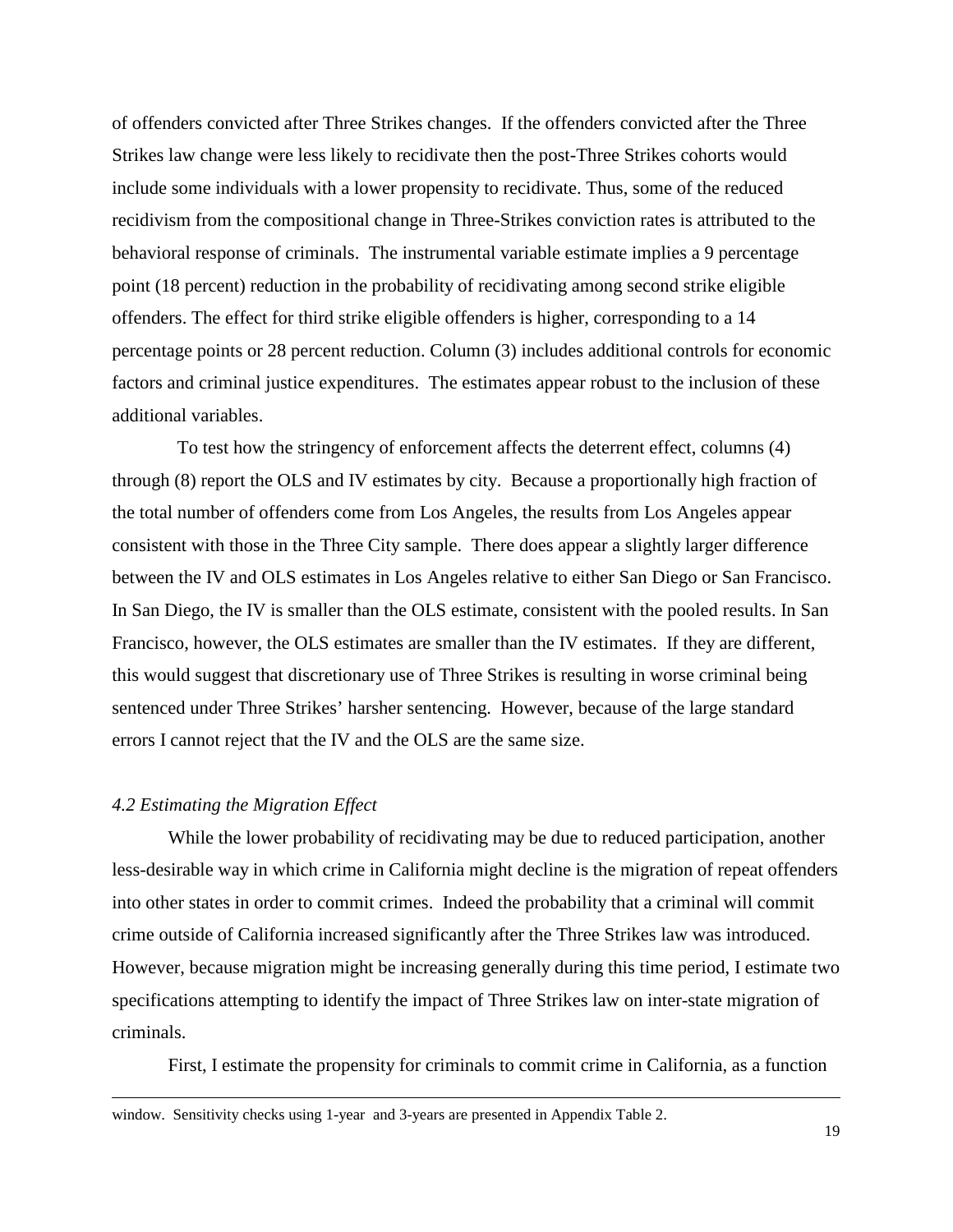of strike eligibility, before and after Three-Strikes law. Specifically, I estimate:

$$
\Pr(Crime in CA) = \beta_0 + \beta_1 (2 \, \text{strikes}_{\text{ict}}) + \beta_2 (3 \, \text{strikes}_{\text{ict}}) + \beta_3 (\, \text{after} \, * \, 2 \, \text{strikes})_{\text{ict}} + \beta_4 (\, \text{after} \, * \, 3 \, \text{strikes})_{\text{ict}} + \beta_5 (PCH_{\text{ict}}) + \beta_6 (\text{individual controls}_{\text{i}}) + \gamma_t + \delta_c
$$
\n
$$
(8)
$$

Again to account for the endogeneity of conviction rates in the post-Three Strikes time period, I instrument for strike eligibility using the criminal history. The results are presented in columns (1) through (3) of table 5. The results show a larger participation effect of individuals committing crime within California. Thus there appears to be a participation effect separate from the migration effect and the migration effect moves in the opposite direction as the within-state participation effect.

I next estimate the relationship between strike eligibility and the probability of committing crime outside of California conditional on recidivating as specified in equation (8). Consistent with the notion that criminals facing second and especially third strike eligibility migrate to other states, I find a 6 percentage point increase in migration among second strike offenders and an 8.5 percentage point change among second strike offenders. Thus it appears that among offenders committing new crimes, a growing fraction commit those crimes in other states. The overall migration effect is smaller in magnitude than within state participation but large relative to the fraction of individuals who migrated to conduct criminal activity prior to the law change.

 In the sample, the two most frequent states to which criminals migrate are Nevada and Arizona. Nevada's equivalent of Three-Strikes law applies only for violent offenses and appears to be rarely invoked.<sup>16</sup> Arizona does not have habitual offender legislation. It is worth noting that these results are likely a lower bound on the estimated probability of migrating. An individual shows up in the data as having committed a crime in another state if that state requests criminal records. Because many states may not request criminal records for low-level felonies, some individuals who migrate out and commit crimes will not appear in this data.

#### *4.3 Estimating the Crime Severity Effect*

-

While Three-Strikes appears to have had the anticipated effect of reducing recidivism

<sup>&</sup>lt;sup>16</sup> Numerous articles and anecdotal evidence suggest that except in California, Three Strikes statutes are rarely invoked. See for example New York Times (1996)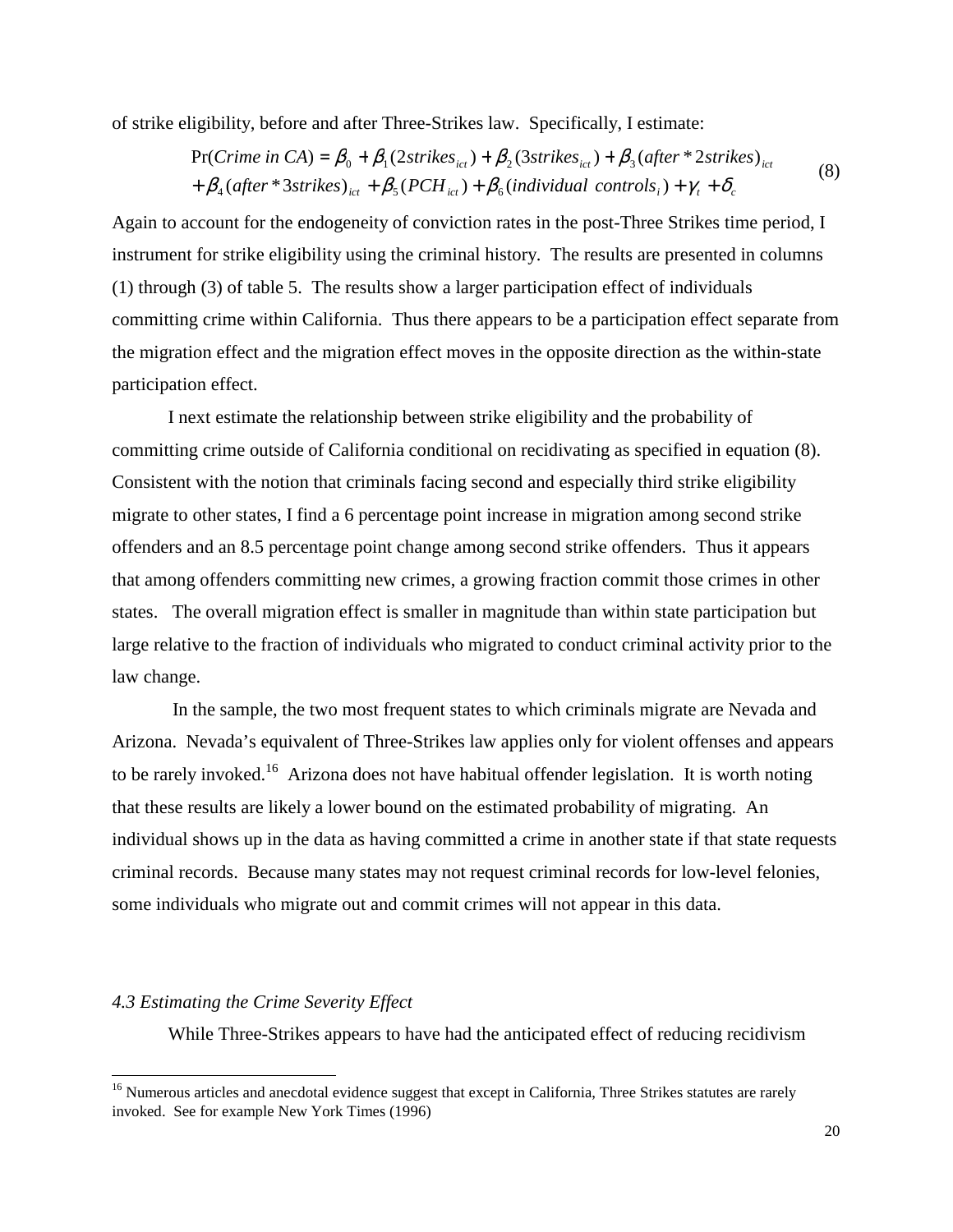among strike-eligible offenders, it may also have an effect on the distribution of crimes committed by recidivating criminals conditional on strike eligibility. Following the procedure used to estimate the participation effect, define  $V^* = U(violent) - U(non - violent)$ . Next, suppose that  $V^*$  is a function of an individual's strike eligibility, age-crime rate, prior criminal history, county characteristics, and individual characteristics, such as age, race/ethnicity, and sex. Then the

 $\beta_{5}(PCH_{ict}) + \beta_{6}(individual\ controls_{i}) + \gamma_{t} + \delta_{c} + \varepsilon_{ict}$  $V_{ict}^* = \beta_0 + \beta_1(2 \text{strikes}_{ict}) + \beta_2(3 \text{strikes}_{ict}) + \beta_3(\text{after} * 2 \text{strikes})_{ict} + \beta_4(\text{after} * 3 \text{strikes})_{ict} +$ \* (9)

Again defining a binary variable *V* that is 1 if  $V^*$  is greater than zero and 0 otherwise, I estimate a linear probability model of the probability that an individual chooses violent crime before and after the law passage and use the difference as a measure of the laws effect on crime choice. Taking a set of observations on crime choices, I can estimate the change in the distribution of crime types, i.e. the marginal deterrence effect. Note that the identification in equation (9) comes solely from individuals with the same prior criminal history facing differing strike eligibility. Because the sampling requires that all individuals have current offenses, I can use all individuals with a pre-period determined *PCH* and estimate the change in the crime severity differential probability before and after the law change. Thus unlike in the general participation estimates it is not necessary to estimate an instrumental variables specification.

 Table 6 reports the results of these regressions. Column (1) reports coefficients for a linear model with the outcome as whether an individual committed a violent crime or not. The estimate of propensity to commit violent crime indicates that second strike eligible individuals who choose to commit a felony after Three-Strikes was passed are about 4 percentage points more likely to choose a violent crime over a nonviolent crime than their counterparts were prior to Three-Strikes. Similarly, third-strike eligible individuals are about 10 percentage points more likely to commit violent crime. The similar effect on second strike eligible offenders suggests that the doubling of penalties does not simply create a higher marginal cost of severity across the board but rather appears to flatten the cost of more serious crime, possibly due to concavity in the cost function of criminals. Columns 2 through 8 in Table 6 provide estimates of the probability of committing a given type of crime (conditional on committing crime). Third strike eligible offenders are more likely to commit rape and robbery and less to commit burglary and theft. Among second strike eligible offenders the pattern was very similar but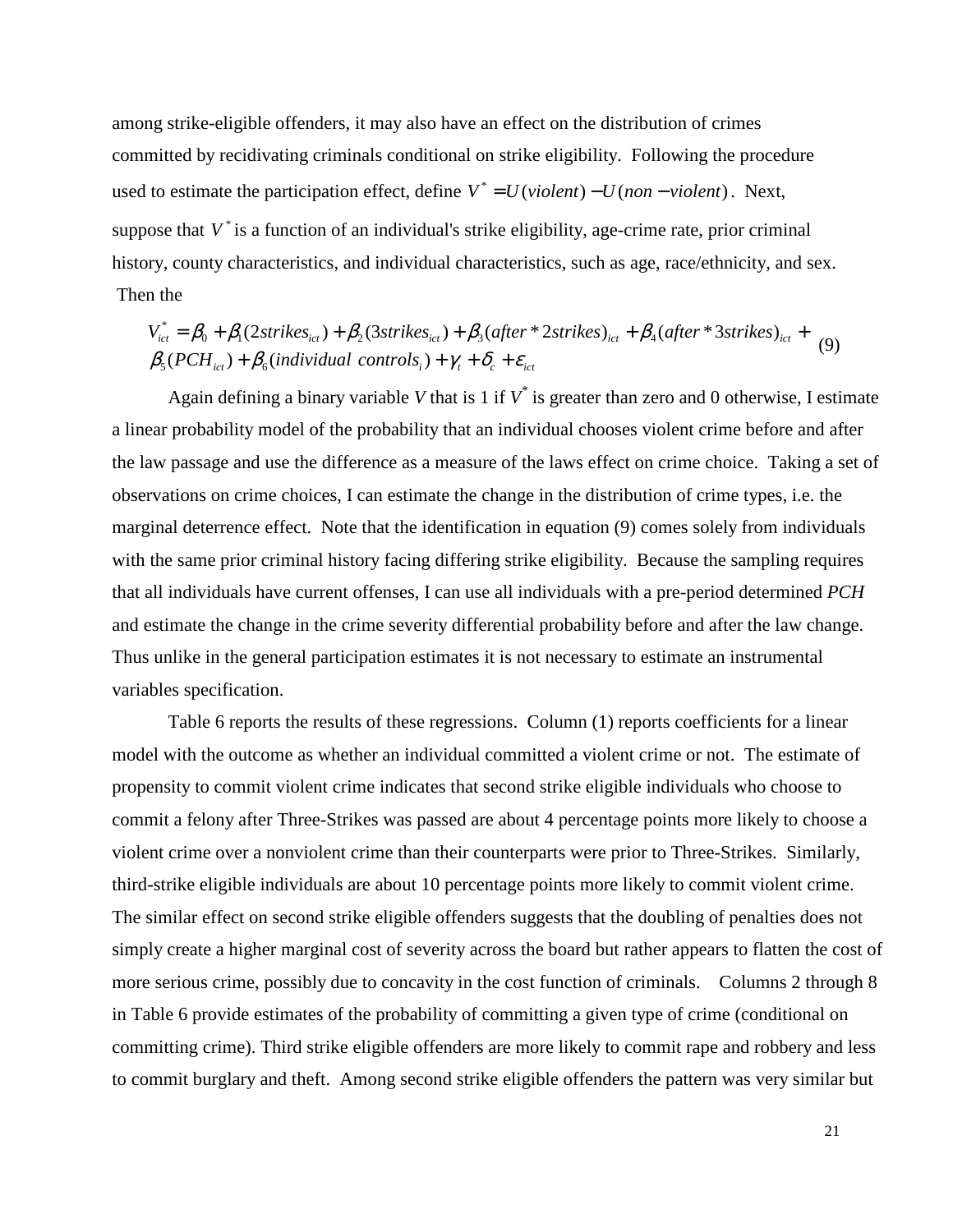with no significant decline in theft rates. Because burglary is record aggravating offense despite being nonviolent, offenders who commit crime may be seeking a greater "bang for their buck" by committing higher payoff, and therefore more violent, crimes. There also appears to be fewer substitutions from burglary but more substitutions from theft among third strike eligible offenders.<sup>17</sup>

 Overall these results seem consistent with the theory that by eliminating marginal deterrence, Three-Strikes resulted in a crime distribution that is skewed towards more violent crimes. For example, the decrease in murder given Three-Strikes seems reasonable since premeditated murder activates the death penalty, thus preserving marginal deterrence. Therefore, conditional on committing a violent crime, criminals should substitute away from murder to assault or robbery. The shift away from non-violent crime towards assault or robbery also seems consistent with the theory the marginal deterrence is relevant. The most compelling evidence appears in the increase in robbery and the decrease in burglary. Robbery and burglary are similar crimes in terms of goal, but differ in the element of force. Moreover, both offenses are record aggravating, which means they generate similar sentence eligibility.

 One alternative explanation for these results is that police officers began charging individuals with more serious crimes after the passage of Three-Strikes law. If this is correct, then the type of the crimes committed before and after Three-Strikes are the same and instead police discretion about the crime with which an offender is charged resulted in more serious charges for Three-Strikes eligible arrestees. While the use of discretion for an arrest is plausible, it is checked in part by the need for a judicial arrest warrant. Because the charges for violent felonies, like murder, rape and robbery, are difficult to compare to any nonviolent or misdemeanor crime it is difficult to imagine that judges would sanction the substitution of felony charges for lesser degree crimes. Discretion could apply in cases where individuals are arrested during the commission of a crime or during other exigent circumstances. However, in these cases it is unlikely that officers would know the strike eligibility of a particular individual.<sup>18</sup> Moreover, it is not necessarily clear that officers would have an incentive to charge more serious crimes. They might charge less serious crimes after Three Strikes to offenders who they perceive as less dangerous, which would bias against the results presented in this paper.

-

 $17$  These results appear to be linked to Three Strikes law change. I performed falsification checks to test the timing of the shift in severity by limiting the data to 1990-1993, pre-law change. I artificially assign 1992 as the placebo year of law change and find no significant changes when estimating the regression equation (9). Results are presented in Appendix Table 4.

 $18$ <sup>18</sup> This theory would be of greater concern with indictment or conviction level data, where charges often reflect both the nature of the crime and a bargaining position for plea negotiations. Kesseler and Piehl (1998)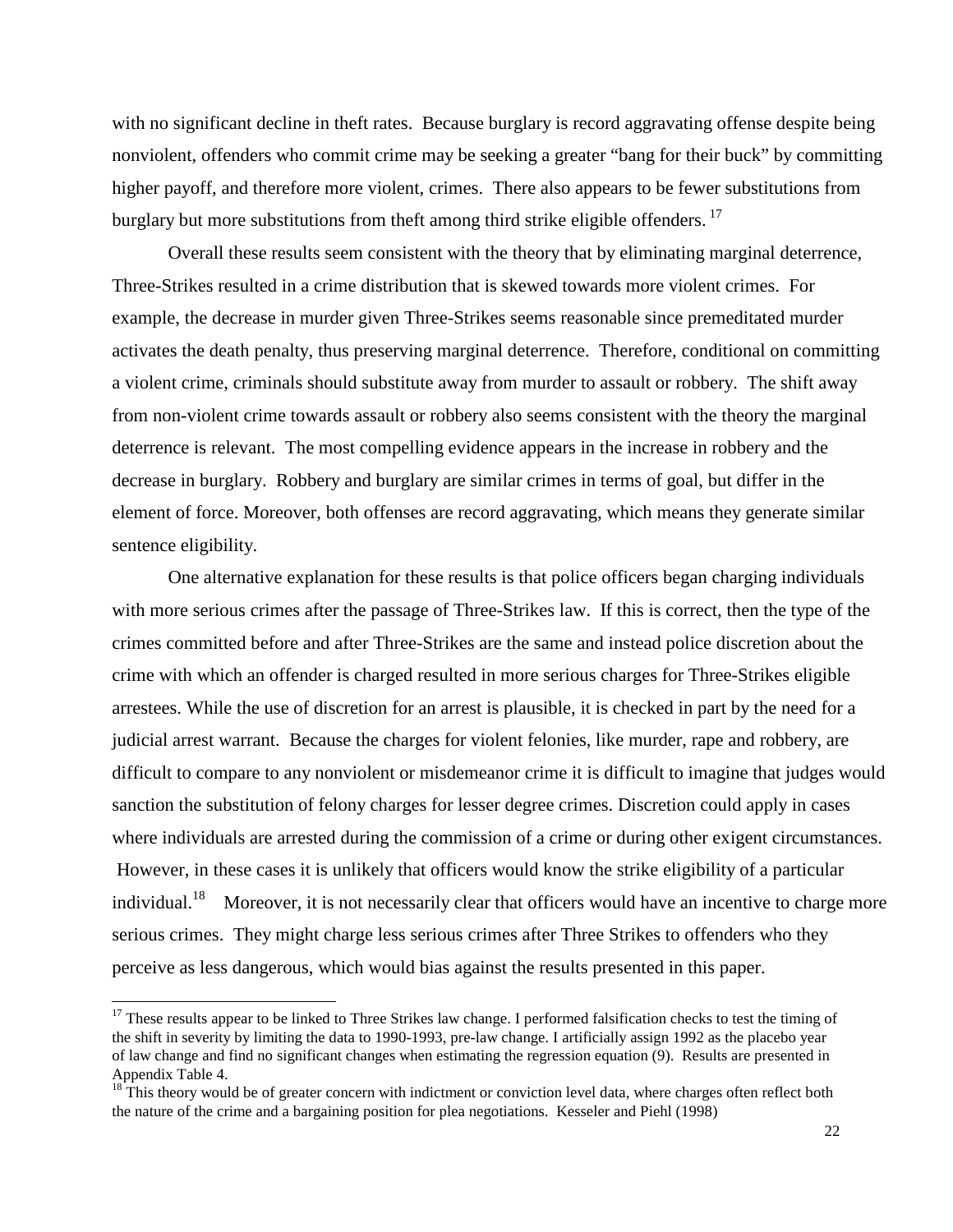Another alternative explanation consistent with the results presented in this paper is that offenders for non-violent crime are disproportionately deterred from committing crime. Thus, rather than a substitution effect, the results simply indicate the relative composition effect. Indeed, while the probability of committing a violent crime conditional on committing a crime increases, the unconditional probability of committing violent crime declines. While there does not appear to be a systematic way to disentangle the substitution story from the composition story, I marshal some evidence that suggests that at least some of the effects are due to substitution. First, note that while there are indeed significant declines in violent offenses, the absolute decline relative to non-violent offenses is smaller. Specifically three-quarters of the decline in crime rates appear to be due to the reduction in criminal participation by non-violent offenders.<sup>19</sup> Second, there also appears to be a change in the types of crimes committed by firststrike eligible offenders. The probability that a first-strike eligible offender committed a record aggravating offense declined significantly by 8 percentage points  $(12 \text{ percent})^{20}$  Under Three Strikes the penalty associated with a triggering offense could be higher for individuals expecting to engage in criminal activity over their lifetime. For these criminals, substituting from record aggravating to non-record aggravating offenses is consistent with the crime severity substitution effect. Third, the change in nature of the violent crimes being committed in the post-period appears more consistent with a substitution story than a compositional story. The increase in the conditional likelihood to commit violent crime appears entirely driven by robbery and rape. Thus, the compositional story would require a deterrent effect largely from burglary that results in the post-Three Strikes distribution being higher only in these two crimes. Moreover, when looking at the fraction of rapes which occur during home-invasions in the post-period, there appears to be a significant increase in these rapes relative to other forms of sexual assault. This combined with the increase in robberies is suggestive of the fact that at least some individuals may be switching from committing burglary to robbery or may be more willing to commit a rape during the course of a burglary.

 Additionally, the compositional explanation for behavior does not diminish the need for marginal deterrence. If offenders who commit violent crimes receive higher payoffs for these crimes, then harsher penalties are still required to deter these criminals. Thus coincident with this alternative

 $19$  This claim is based on estimating equation (7) separately for violent and non-violent offenses.

 $20$  This evidence is consistent with results in Shepherd (2001) which finds reduced levels of triggering offenses in a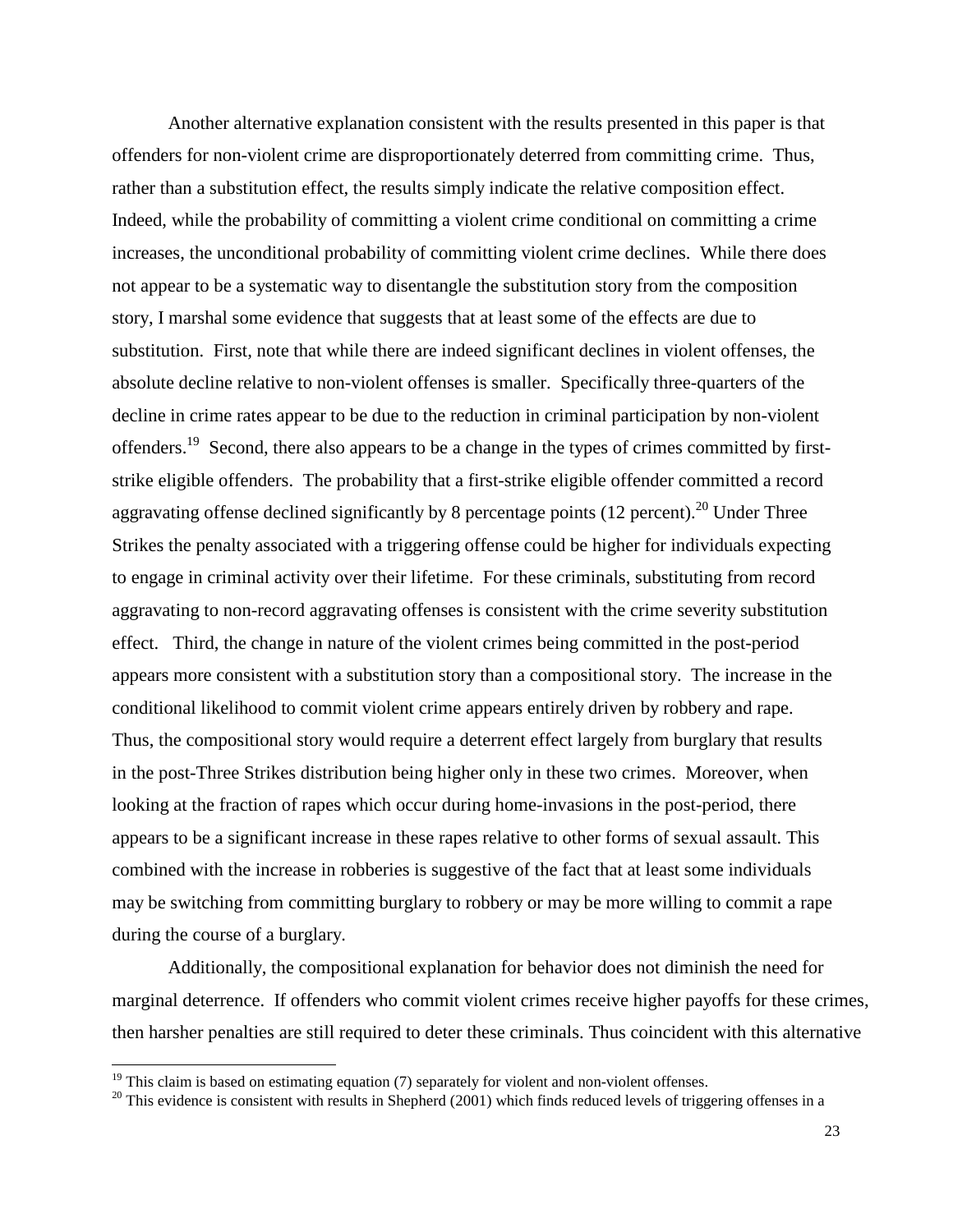theory is an alternative justification for maintaining a penalty gradient: proportional sentencing is necessary to ensure that violent crimes are deterred. However, if this explanation of behavior is true, then Three Strikes did not encourage any crime that would not have occurred in the absence of Three Strikes, it simply failed to deter violent crime.

#### 5**. CONCLUDING REMARKS**

 This study presents evidence that an increase in the severity of penalties for all crimes can generate competing effects. On the one hand, as intended, such a policy appears to reduce participation in criminal activity. In the case of habitual offender legislation such as Three-Strikes, this effect appears to be especially concentrated among repeat offenders. Such an effect produces unambiguous social gains. On the other hand, the broad enhancement of penalty severity reduces the cost of more severe crimes (such as violent crimes) relative to less severe crimes (such as non-violent crimes). This produces a social cost for societies who have a distaste for more severe crimes. Thus, while the overall effect of a sentence enhancement may be a reduction in crime levels, the cost in terms of a higher fraction of violent crimes may be unpalatable. This study provides additional evidence that criminals, when faced with harsh penalties in one area, may migrate to other less costly locations. This result is especially important when considering the efficacy of crime laws which are passed at the state level. If these laws do littler more than beggar thy neighbor by shifting the worst criminals across the border, then harsh sentencing regimes may not produce the anticipated reduction in criminal participation but rather will only serve to shift criminal activity across borders.

 In order to better compare the participation, severity, and migration effects, I attempt to quantify and monetize the estimates of crimes reduced. Based on the estimates presented in this paper, it appears that on average 148,000 non-violent crimes and 74,000 violent crimes were not committed each year due to the participation effect of the law change. However, the escalating severity due to the removal of proportional sentencing resulted in 21,000 additional violent crimes annually. Using monetized estimates of the cost of crime by the Bureau of Justice Statistics, I estimate that this amounts to \$193 million dollars.<sup>21</sup> A legislative analysis of Three Strikes estimated that the operating costs resulting from Three Strikes law is nearly one-half billion dollars annually.<sup>22</sup> Thus while Three-Strikes

structural model using aggregate data.

<sup>&</sup>lt;sup>21</sup> Cost estimates are weighted average of estimated costs for types of crimes from Miller, Cohen, and Wiersema updated to 2001 dollars.

 $22$  These estimates are substantially smaller than the estimates presented in previous work (such as Greenwood et al.)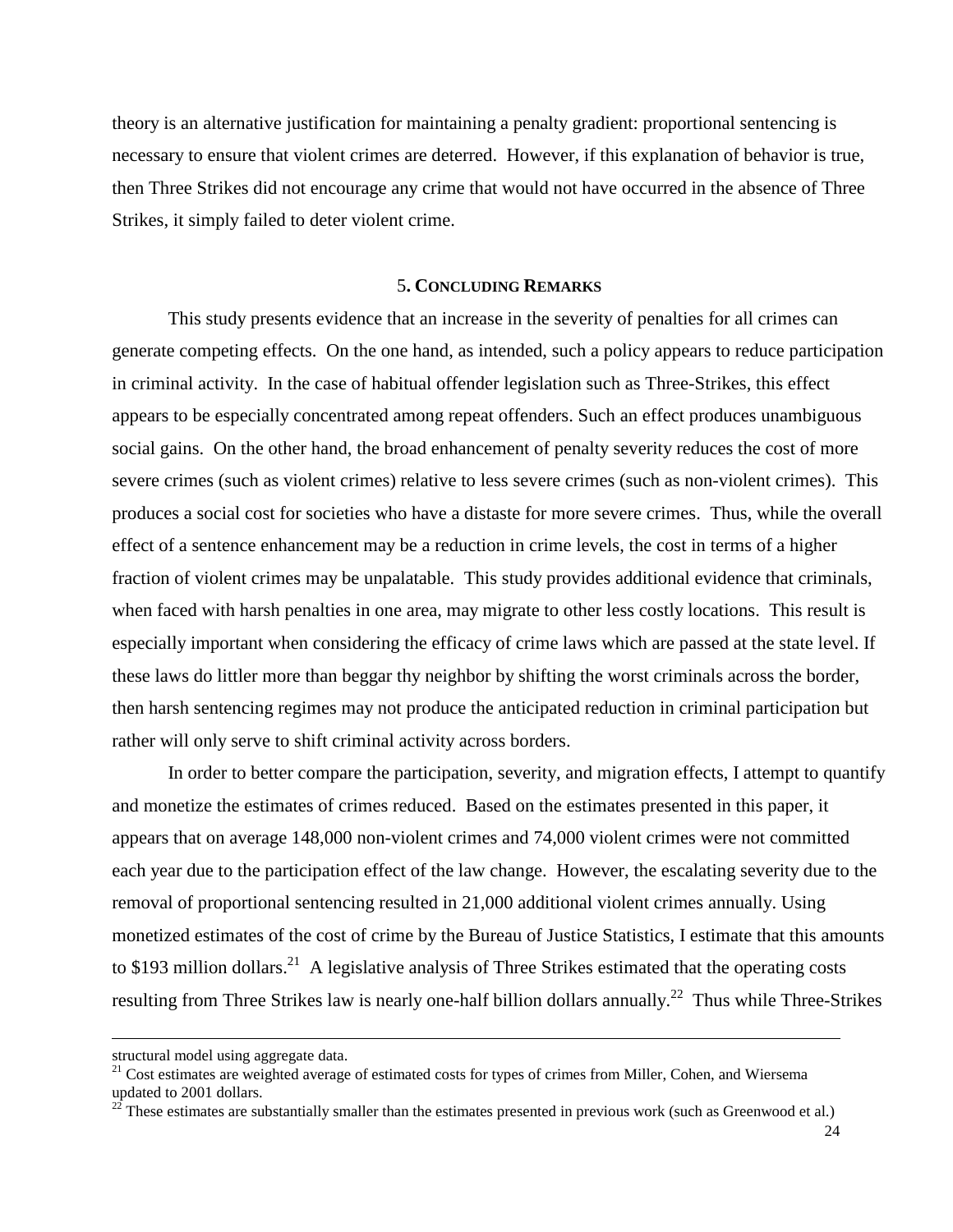does appear to be effective at deterring crime, the substitution from non-violent to violent crime and the high cost of incarceration make the law a somewhat costly strategy to reduce crime levels.

 Separate from the within state effectiveness of Three-Strikes is the effect of such harsh penalties on other states. Three Strikes appears to have imposed 50,000 crimes on other states due to the migration of criminals out of California. Such an affect appears to have been largely unanticipated and may be extremely costly for other states, especially if the destination states are ill-equipped to handle an influx of criminals. This effect is particularly important when considering the types of criminal justice policies advocated because most of these policies occur at the state level. If these laws are successful in part because they transfer criminal activity across borders then while politically successfully they maybe socially costly.

 The evidence provided in this study highlights the responsiveness of criminals, especially repeat offenders, to incentive-based penalty schemes. Individuals appear to choose both whether to participate as well as the form of the participation as a function of the penalty structure. While it may be surprising that criminals respond so sharply to incentives, sociological evidence (e.g. Shafer) suggests that criminals are aware of the sentencing structure and their own eligibility for punishment. The nuanced responsiveness of criminals to smaller enhancements and the effects of strong enhancements that preserve proportionality with respect to severity are not estimated in this paper and left as an area of future research.

-

The primary reason for the difference is the effect of discretion (i.e. the use of judicial discretion to dismiss prior strikes and variation among counties in willingness to prosecute offenders under the Three Strikes law.)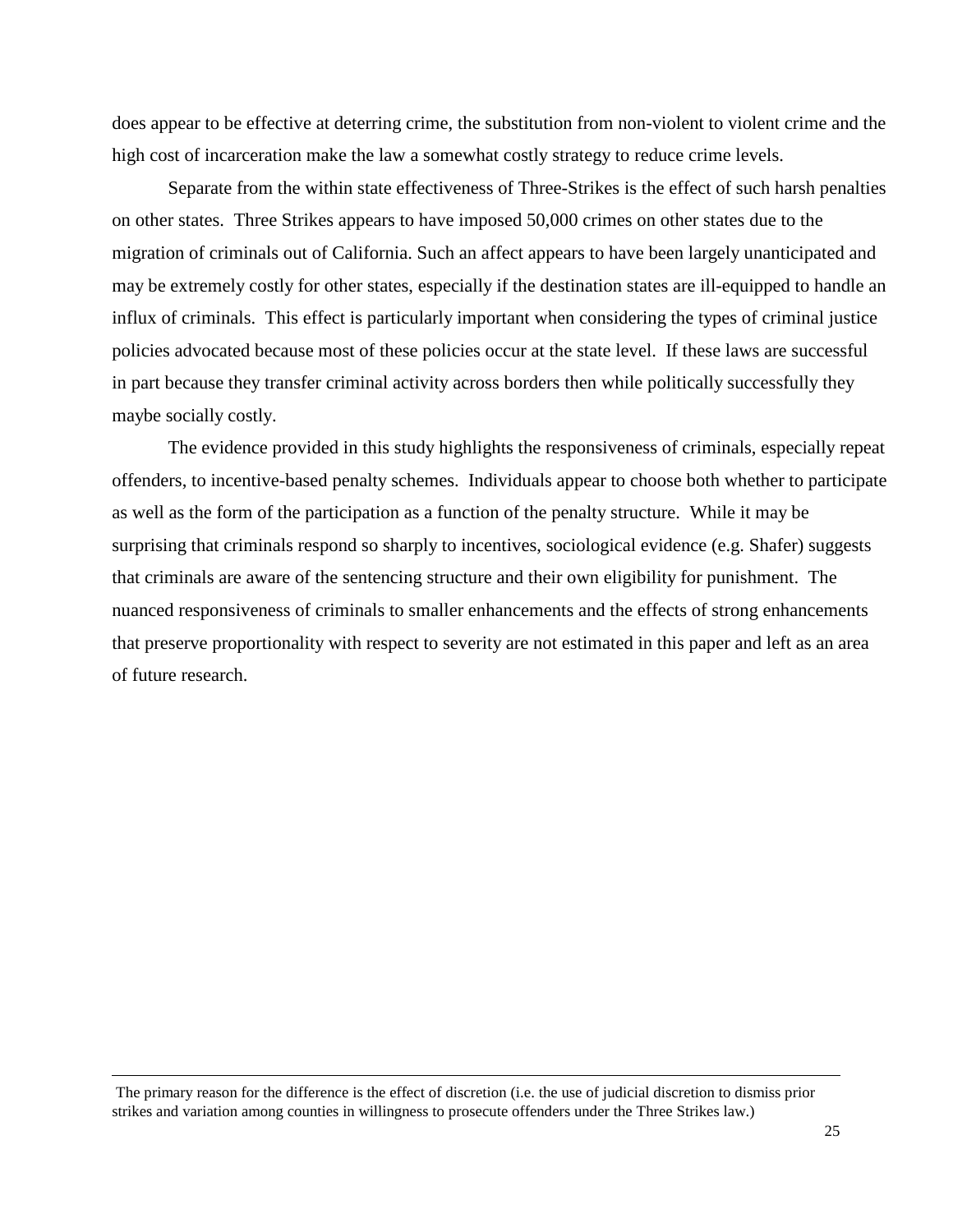#### **REFERENCES**

Becker, Gary (1968), "Crime and Punishment: And Economic Approach" *Journal of Political Economy* 76:169-217

Beres, Linda S., and Thomas D. Griffith (1998), "Did 'Three-Strikes' Cause the Recent Drop in California Crime" An Analysis of the California Attorney General's Repot". *Loyola of Los Angeles Law Review* 32:101

Brown, Brian and Greg Jolivette (2005) "A Primer: Three Strikes - The Impact After More Than a Decade" *Legislative Analyst's Office* Report

California Department of Corrections (2002), *Weekly Report Of Population,* Data Analysis Unit, State of California, March 24

Census Population Reports, State Estimates, 1986-1998

Clarke, John, James Austin, and D. Alan Henry (1997), *Three-Strikes and You're Out": A Review of State Legislation*, National Institute of Justice, Washington D.C.

Cushman, Robert. (1996), "The Effect of 'Three-Strikes and You're Out' on Corrections," in *Three-Strikes and You're Out: Vengeance as Public Policy*, David Schichor and Dale Sechrest eds., p. 155-174, Thousand Oaks, CA: SAGE Publications.

Dickey, Walter (1996),*The Impact of Three-Strikes You're Out" Laws: What Have We Learned* Washington D.C.: Campaign for An Effective Crime Policy

DiIulio, John and Anne Morrison Piehl (1991), "Does Prison Pay? The Stormy National Debate over the Cost-Effectiveness of Imprisonment", *The Brooking Review*, Fall

*Ewing v. California* (2003). Certiorari to the Court Of Appeal Of California, Second Appellate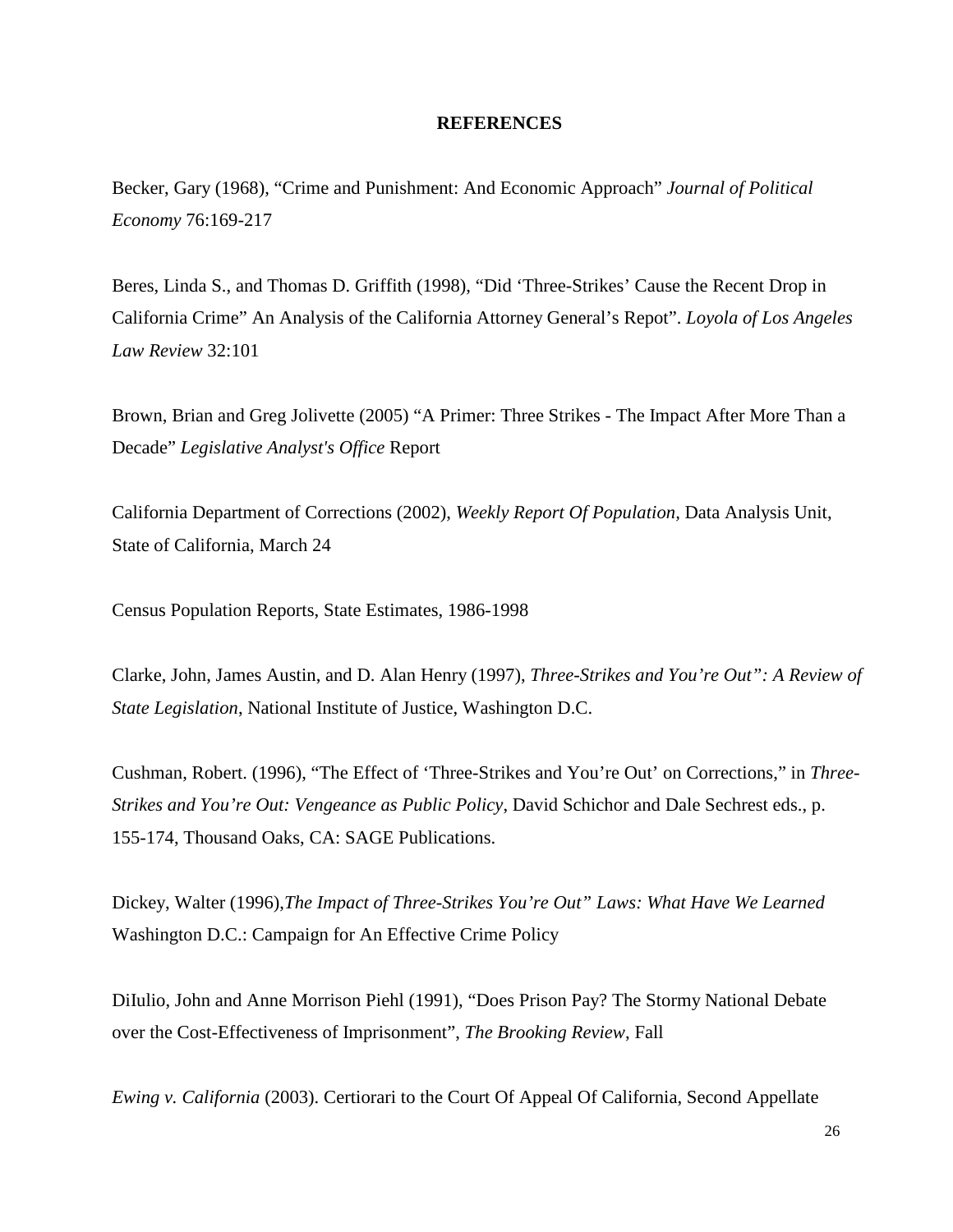District, No.01 –6978. Argued November 5,2002 —Decided March 5,2003

Flynn, Edith E. et al. (1997), Three-Strikes Legislation: Prevalence and Definitions," in Critical Criminal Justice Issues: Task Force Reports from the American Society of Criminology to Attorney General Janet Reno (Washington, DC: US Department of Justice/Office of Justice Programs, NCJ 158837)

Greenwood, et al. (1994) Three-Strikes and You're Out: Estimated Benefits and Costs of California's New Mandatory-Sentencing Law" (Santa Monica, CA: RAND)

Hawken, Angela and Peter Greenwood (2001), "Three-Strikes and You're Out: A Review of the Research Evidence On Impacts" Background Report for Three-Strikes Roundtable at RAND

Helland, Eric and Tabarrok (2007) Does Three Strikes Deter? A Non-Parametric Estimation. *Journal of Human Resources* forthcoming

Jaimeson, Ross (1999), "Striking Out: The Failure of California's 'Three-Strikes and You're Out' Law", *Stanford Law and Policy Review,* Fall

Kessler, Daniel and Anne Morrison Piehl (1998), "The Role of Discretion in the Criminal Justice System" *Journal of Law, Economics and Organization*, 14(2):256-276

Macallair, Daniel and Michael Males (1999), "*Striking Out: The Failure of California of California's 'Three-Strikes You're Out' Law*." Sand Francisco, CA: The Justice Policy Institute

Males, Michael and Dan Macallair, and Khaled Taqi-Eddin. (1999). "California Three-Strikes Ineffective." *Overcrowded Times* 10:1 14-16

Marvell, Thomas B., and Carlisle E. Moody (2001), "The Lethal Effects of Three-Strikes Laws," *Journal of Legal Studies*, v. 30, p. 89-106.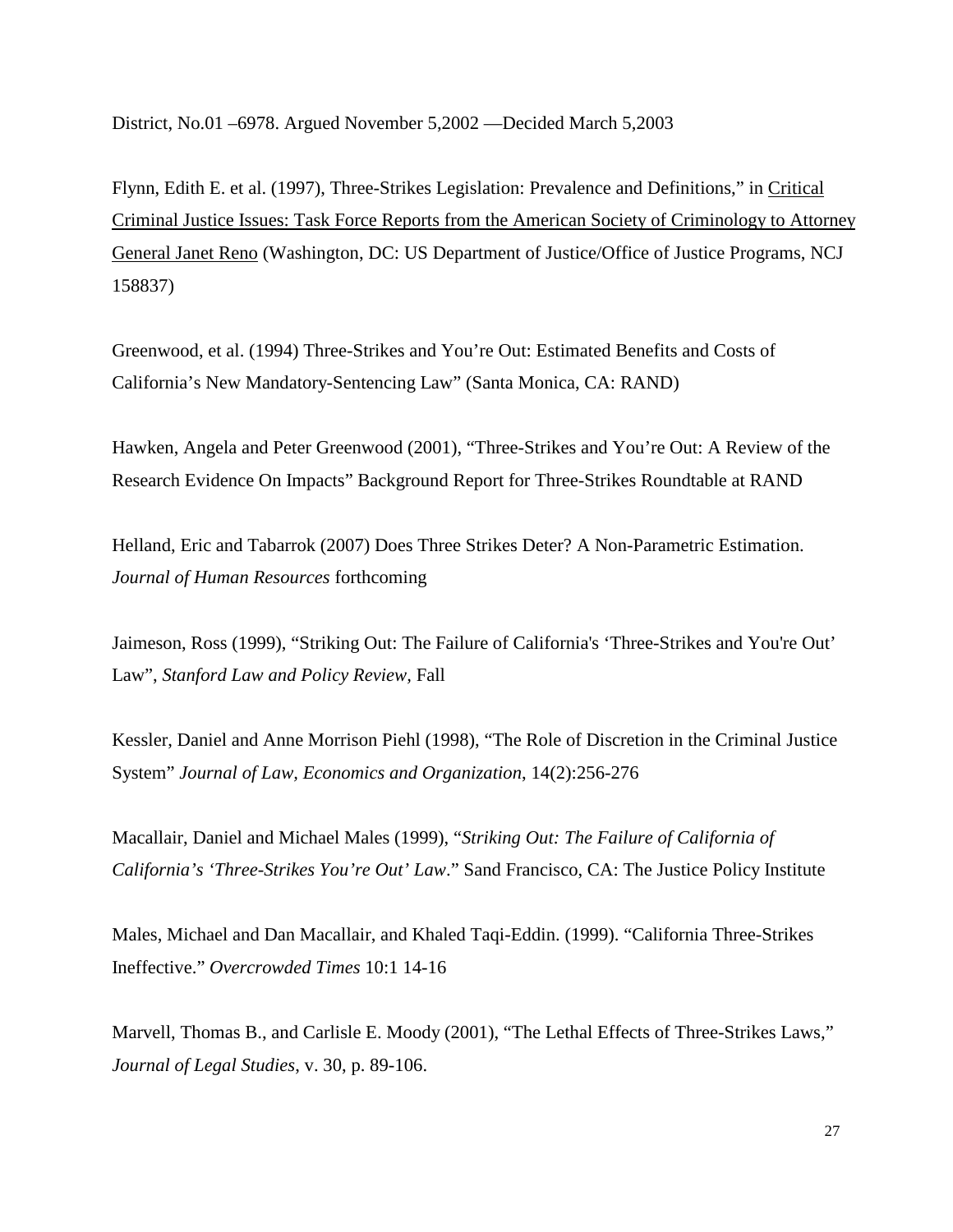Miller, Ted, Cohen, Mark A., Wiersema, Brian. (1996) "Victim Costs and Consequences: A New Look", *National Institute of Justice Research Report*

New York Times (1996), "'Three-Strikes' Rarely Invoked in Courtrooms" A1:1, September 10

Schafer, John (1999), "The Deterrent Effect of Three-Strikes Law", *FBI Law Enforcement Bulletin*, April

Shepherd, Joanna M. (2002), "Fear of the First Strike: The Full Deterrent Effect of California's Two-and Three-Strikes Legislation." *Journal of Legal Studies* 31: 159-201.

Stigler, George J. (1970), "The Optimum Enforcement of Laws." *Journal of Political Economy* 78:526-36

Zimring, Franklin E., Hawkins, Gordon, and Sam Kamin (2001) *Punishment and Democracy: Three-Strikes and You're Out in California"* Oxford ; New York : Oxford University Press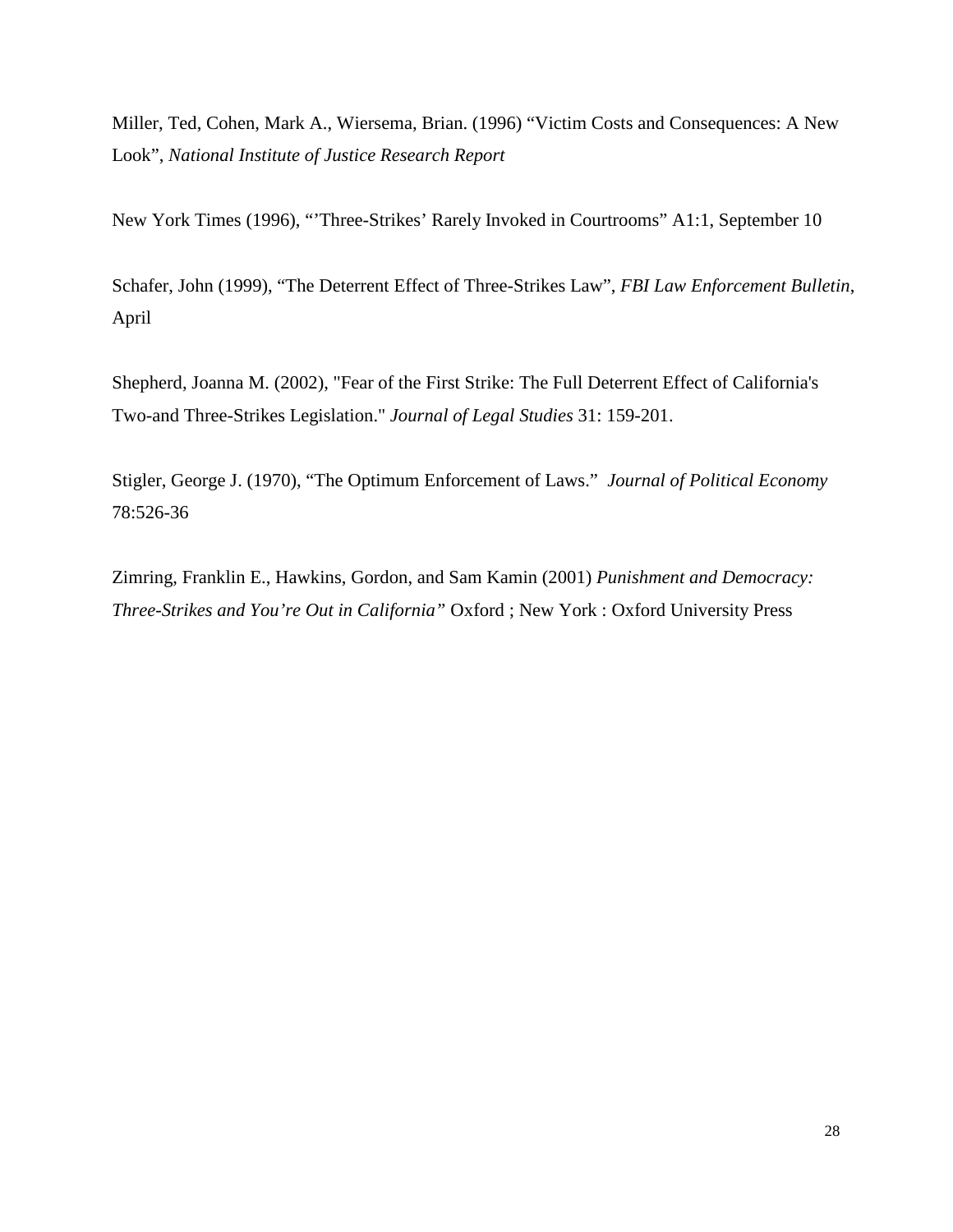

Figure 1. Example of Distribution of Individual Cost Parameter,  $\theta$ , and Cut-Off Values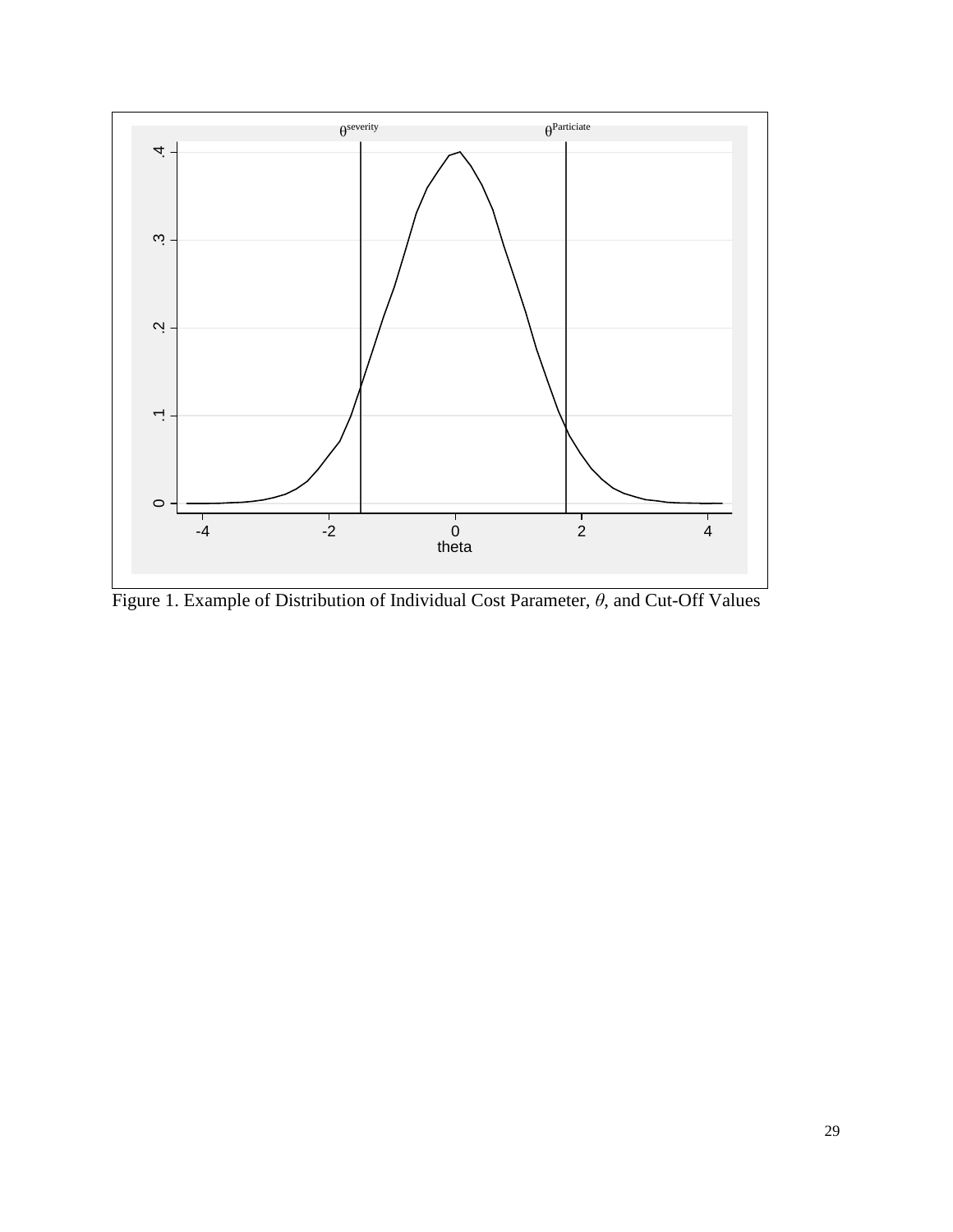|                                          |                       | Murder                                                                                                                                                                                                                   |
|------------------------------------------|-----------------------|--------------------------------------------------------------------------------------------------------------------------------------------------------------------------------------------------------------------------|
|                                          | Murder                | voluntary manslaughter                                                                                                                                                                                                   |
| <b>Violent Felonies</b>                  | <b>Sex Offenses</b>   | Rape<br>Sodomy by force, violence, duress, menace, or threat of injury<br>Oral copulation by force, violence, duress, menace, or threat of injury<br>Lewd acts on a child under 14<br>Continuous sexual abuse of a child |
|                                          | Assault               | Attempted murder<br>Assault with the intent to commit mayhem, rape, sodomy, or oral copulation                                                                                                                           |
|                                          | Robbery               | Any Robbery                                                                                                                                                                                                              |
|                                          | Other Violent         | Mayhem.                                                                                                                                                                                                                  |
|                                          | Crimes                | Any felony in which the defendant inflicts great bodily injury on any person<br>Kidnapping<br>Carjacking                                                                                                                 |
|                                          |                       | Arson which results in Bodily Harm<br>Exploding device with intent to injure or kill                                                                                                                                     |
|                                          | Property              | Arson                                                                                                                                                                                                                    |
| <b>Serious Felonies</b><br>(Non-Violent) | Crimes                | Burglary of a Home or Dwelling<br><b>Grand Theft</b>                                                                                                                                                                     |
|                                          | Drug Offenses         | Drug Sales to Minors<br>Drug Trafficking                                                                                                                                                                                 |
|                                          | <b>Other Felonies</b> | Any felony in which the defendant uses a firearm<br>Threats to victims or witnesses<br>Extortion<br>Any felony punishable by death or imprisonment for life.                                                             |

-

# Table 1: California Three Strikes Record Aggravating Offenses

Source: California Penal Code, Part 1. Title 16. General Provisions 667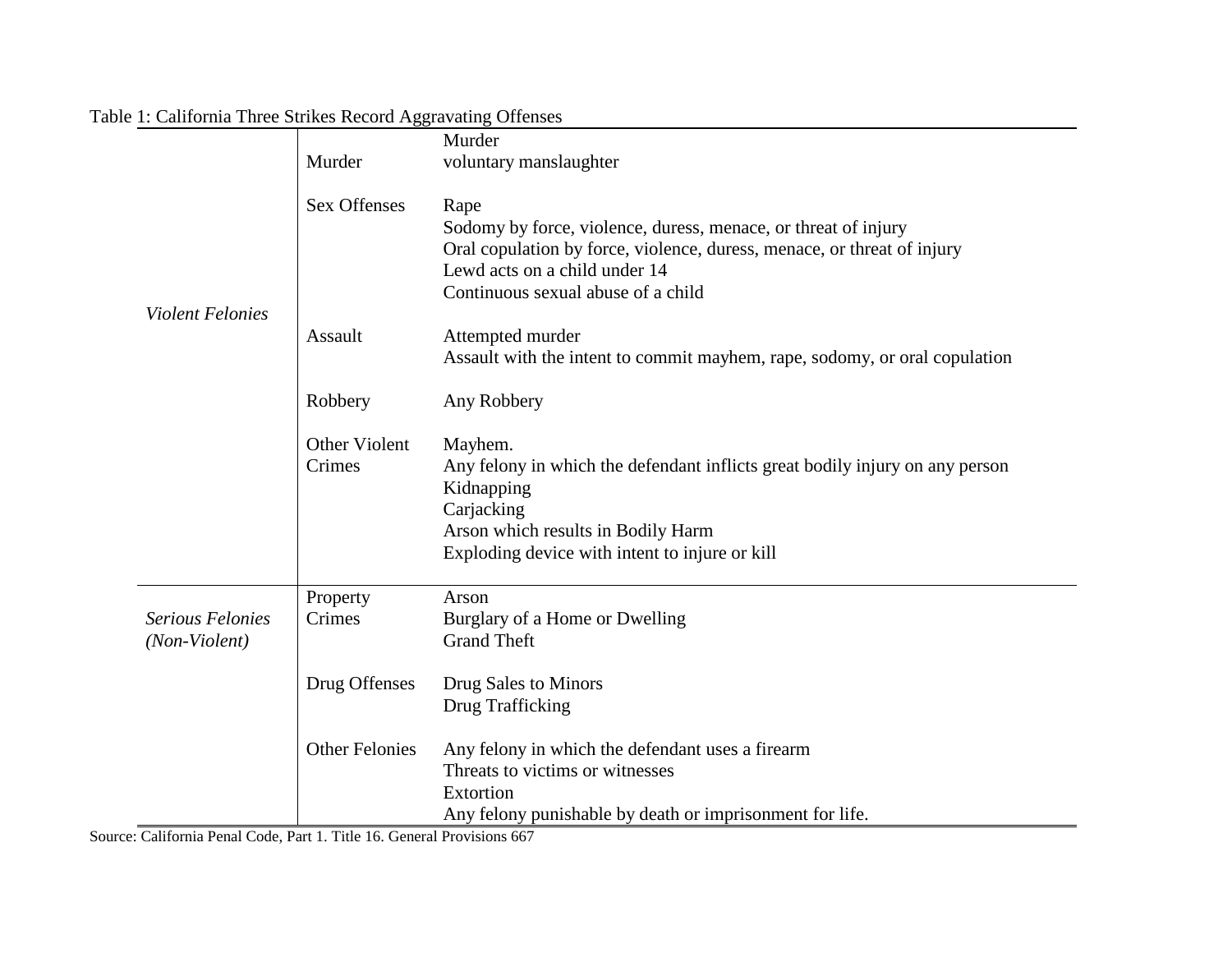|                                       | 1-Strike Eligible | 2-Strike Eligible | 3-Strike Eligible |
|---------------------------------------|-------------------|-------------------|-------------------|
| $\mathbf N$                           | 12,685            | 2,788             | 1,659             |
| Sex                                   |                   |                   |                   |
| Male                                  | 67%               | 71%               | 87%               |
| Race                                  |                   |                   |                   |
| <b>Black</b>                          | 31%               | 35%               | 45%               |
| Hispanic                              | 41%               | 32%               | 36%               |
| White                                 | 22%               | 29%               | 17%               |
| <b>Current Crime</b>                  |                   |                   |                   |
| Violent                               | 31%               | 37%               | 43%               |
| Property                              | 32%               | 29%               | 31%               |
| <b>Drugs</b>                          | 25%               | 24%               | 17%               |
| Other                                 | 12%               | 10%               | 9%                |
| Prior Criminal History                |                   |                   |                   |
| <b>Number of Prior Arrests</b>        | 1.1               | 2.6               | 4.2               |
| Number of Prior Felony Convictions    | 0.7               | 2.1               | 3.7               |
| Number of Violent Convictions         | $\boldsymbol{0}$  | 0.8               | 1.2               |
| <b>Current Offense</b>                |                   |                   |                   |
| Convicted on current offense          | 24%               | 27%               | 44%               |
| Receive Life Sentence                 | 0.3               | 0.7               | 5.3               |
| Average Sentence Length (in months)   | 22                | 45                | 67                |
| <b>Future Criminal Activity</b>       |                   |                   |                   |
| Probability Recidivate within 2 years | 53%               | 43%               | 41%               |
| Number of Future Convictions          | 1.3               | 2.4               | 2.2               |
| Number of Future Violent Convictions  | 0.6               | 1.0               | 1.1               |

Table 2: Summary statistics of in sample and total population

 Note: Life sentences are entered as 25 years for average sentence length computation. Violent Crimes include murder, rape, assault and robbery. Property crimes include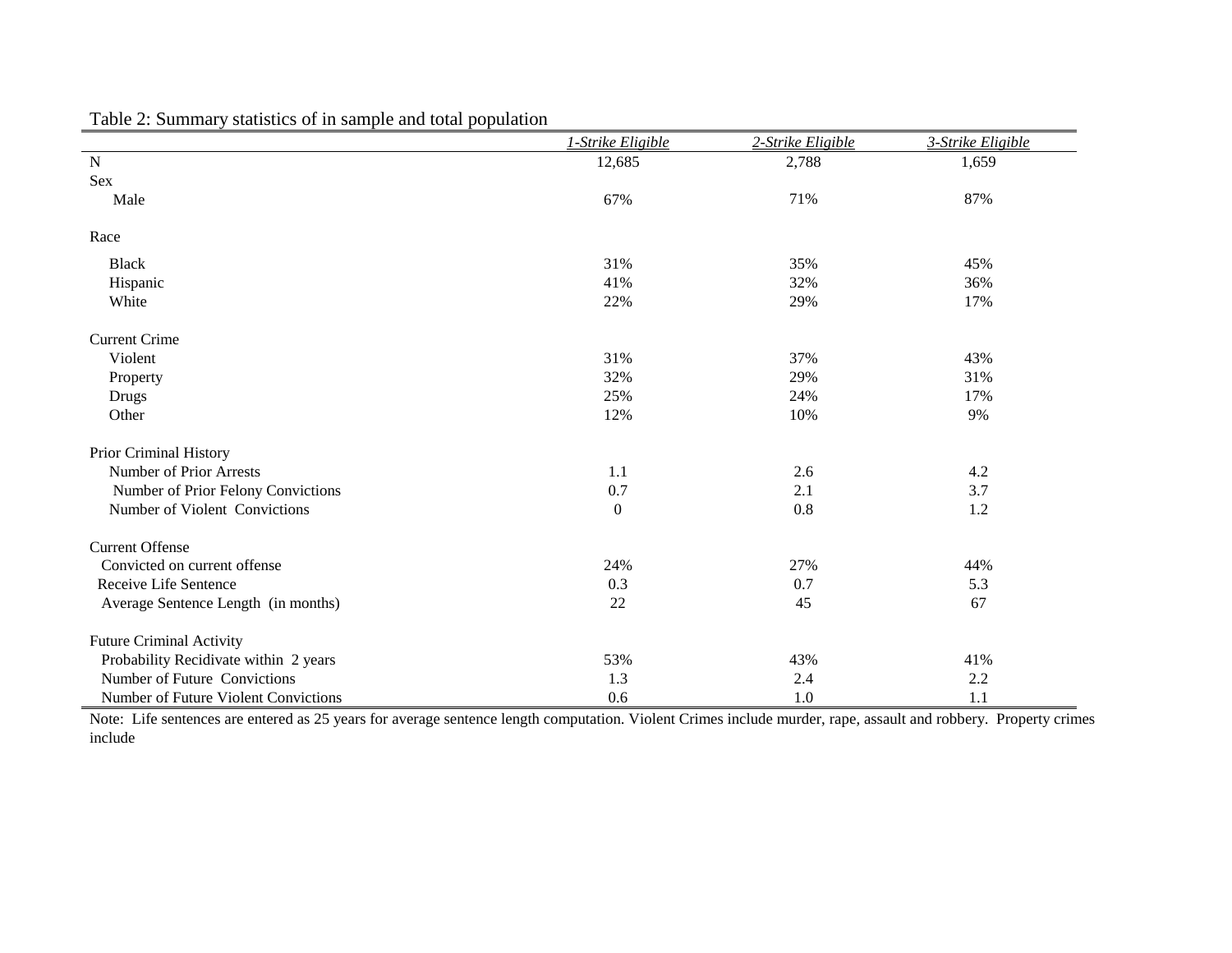|                                 | 1990-1993           | 1994-1999            |
|---------------------------------|---------------------|----------------------|
|                                 | (Pre-Three Strikes) | (Post-Three Strikes) |
| Panel A: First Strike Eligible  |                     |                      |
| Murder                          | 20 years            | 20 years             |
| Rape                            | 4.9 years           | 5 years              |
| Assault                         | 4.3 years           | 3 years, 6 months    |
| Robbery                         | 3 years             | 3 years              |
| <b>Burglary</b>                 | 9 months            | 1 year               |
| Theft                           | 6 months            | 9 months             |
| Drugs                           | 9 months            | 1 years 2 months     |
| Panel B: Second Strike Eligible |                     |                      |
| Murder                          | 23 years            | 27 years             |
| Rape                            | 5 years             | 9 years              |
| Assault                         | 1 year              | 2 years, 5 months    |
| Robbery                         | 3years 5 months     | 6years 5 months      |
| <b>Burglary</b>                 | 1 year 3 months     | 3 years              |
| Theft                           | 1 year              | 2 years, 8 months    |
| Drugs                           | 1 year              | 4 years              |
| Panel C: Third Strike Eligible  |                     |                      |
| Murder                          | 20 years            | Life                 |
| Rape                            | 9 years             | 30 years             |
| Assault                         | 6.5 years           | 23 years             |
| Robbery                         | 4 years             | 21 years             |
| <b>Burglary</b>                 | 2 years             | 22 years             |
| Theft                           | 1.2                 | 26 years             |
| Drugs                           | $\overline{2}$      | 25 years             |

Table 3: Median Sentences in Pre and Post Three Strikes Period, by Crime Type and Offender Strikes

Source: Three County Survey of Arrest Record in Los Angeles, San Diego, and San Francisco, 1990-1999. Offenders who committed "other" offenses are excluded from the sample. All sentences are truncated at 60 years. Offenders with missing sentencing data are omitted. Sample size is 17,264.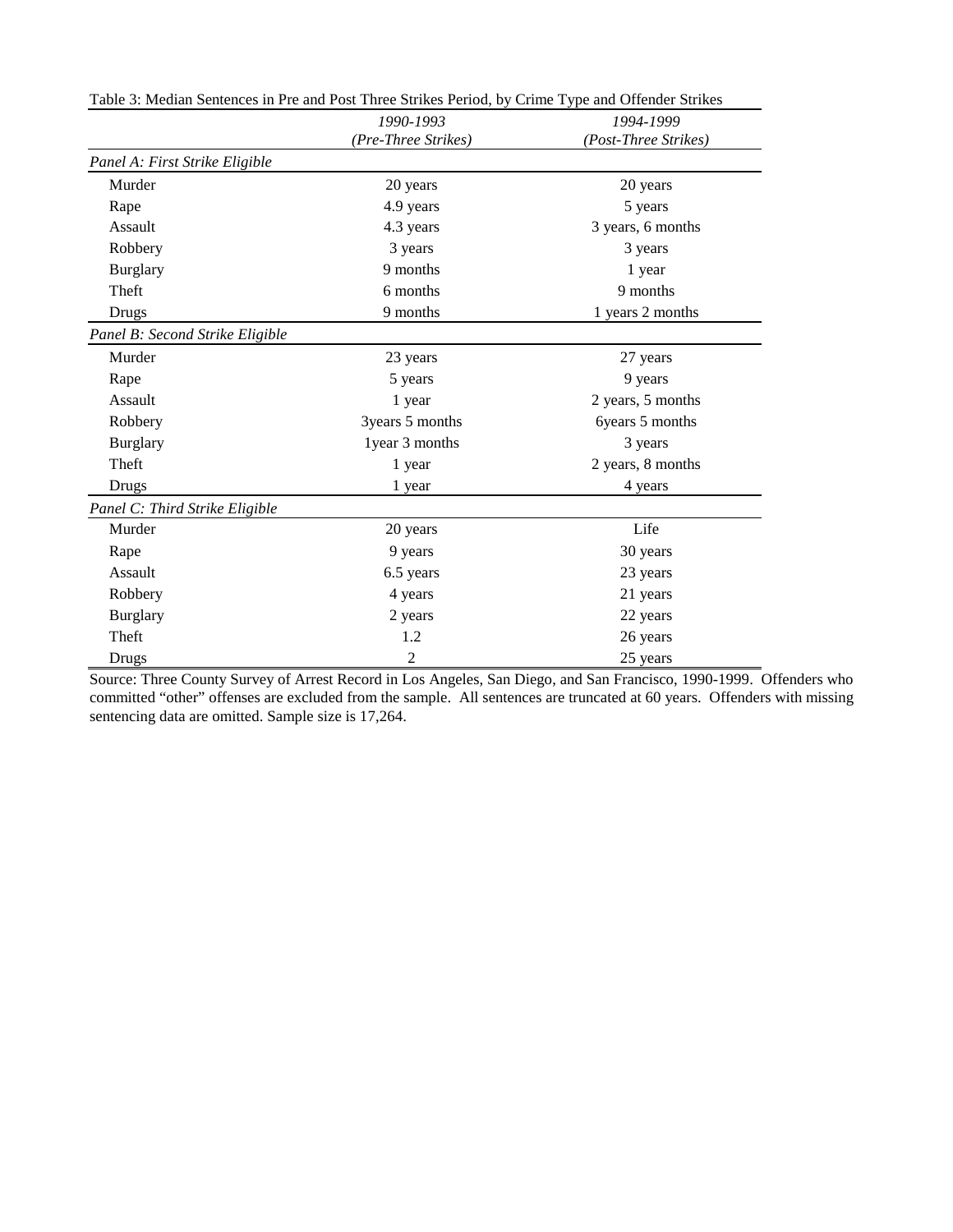|                                                              | (1)         | (2)                     | (3)         | (4)                | (5)          | (6)         | (7)         | (8)           | (9)         |
|--------------------------------------------------------------|-------------|-------------------------|-------------|--------------------|--------------|-------------|-------------|---------------|-------------|
| $Pr(Commit C$ rime within 2 years)                           |             | <b>All Three Cities</b> |             | <b>Los Angeles</b> |              | San Diego   |             | San Francisco |             |
| Dependent Variable Mean                                      |             | 0.49                    |             | 0.51               |              | 0.46        |             | 0.47          |             |
| after*2strikes                                               | $-0.1046**$ | $-0.0931**$             | $-0.0814*$  | $-0.1387**$        | $-0.1143**$  | $-0.0742**$ | $-0.0651*$  | $-0.0675*$    | $-0.0712*$  |
|                                                              | (0.0415)    | (0.0461)                | (0.0418)    | (0.0621)           | (0.0678)     | (0.0411)    | (0.0440)    | (0.0405)      | (0.0410)    |
| after*3strikes                                               | $-0.1822**$ | $-0.1434*$              | $-0.1411**$ | $-0.2214***$       | $-0.1685***$ | $-0.1254**$ | $-0.1011**$ | $-0.1119***$  | $-0.1412*$  |
|                                                              | (0.0713)    | (0.0793)                | (0.0721)    | (0.0443)           | (0.0471)     | (0.0493)    | (0.0471)    | (0.0409)      | (0.0771)    |
| 2 strikes                                                    | 0.0462      | 0.0251                  | 0.0264      | 0.0532             | 0.0546       | 0.0324      | 0.0438      | 0.0178        | 0.0176      |
| $(=1$ if second strike eligible)                             | (0.0317)    | (0.0165)                | (0.0171)    | (0.0417)           | (0.0376)     | (0.0456)    | (0.0379)    | (0.0365)      | (0.0326)    |
| 3 strikes                                                    | 0.0643      | 0.0471                  | 0.0238      | 0.0526             | 0.0564       | 0.0471      | 0.0496      | 0.0784        | 0.0464      |
| $(=1$ if third strike eligible)                              | (0.0436)    | (0.0795)                | (0.0624)    | (0.0757)           | (0.0795)     | (0.0795)    | (0.0775)    | (0.0736)      | (0.0714)    |
| <b>County Fixed Effects</b>                                  | Y           | Y                       | $\mathbf Y$ | N                  | $\mathbf N$  | N           | N           | N             | $\mathbf N$ |
| Year Fixed Effects                                           | Y           | Y                       | Y           | Y                  | Y            | Y           | Y           | Y             | Y           |
| <b>Controls for Economic</b><br>Characteristics <sup>a</sup> | $\mathbf N$ | N                       | Y           | Y                  | $\mathbf Y$  | Y           | Y           | Y             | Y           |
| Controls for Police and Judicial<br>Spending <sup>b</sup>    | $\mathbf N$ | ${\bf N}$               | Y           | Y                  | Y            | Y           | Y           | Y             | Y           |
| Estimation Strategy <sup>c</sup>                             | <b>OLS</b>  | IV                      | IV          | <b>OLS</b>         | IV           | <b>OLS</b>  | IV          | <b>OLS</b>    | IV          |
| Observations                                                 | 17,264      | 17,264                  | 17,264      | 12,514             | 12,514       | 2,829       | 2,829       | 1,921         | 1,921       |

#### Table 4. Linear Estimates of Probability of Recidivism by Strike Eligibility

Note: Results that are significant at .05 (0.1, 0.01) are reported with \*\*, (\*,\*\*\*). Reported values are marginal effects evaluated at the mean. Coefficients reported are an indicator variable for individuals who are second strike eligible, and an interaction term between the year indicator variables and strikes indicator variables. Also included in all specifications but not reported are variables for age, race, ethnicity, sex, felony rate per criminal year, and prior criminal history. Prior criminal history variable is a vector of variables counting the number of times an individual was convicted of a felony by crime category. Crime categories include murder, rape, assault, robbery, burglary, theft, drug crimes, and other felonies. Standard errors, reported in parentheses, are clustered by county of arrest

a. Economic Characteristics include county-year measures of unemployment rate and percent of population below poverty.

b. Police and Judicial spending controls include county-year expenditures on police, prosecution, public defense, and judiciary.

c. Instrumental variables estimates instrument for prior criminal history using arrest for offenses.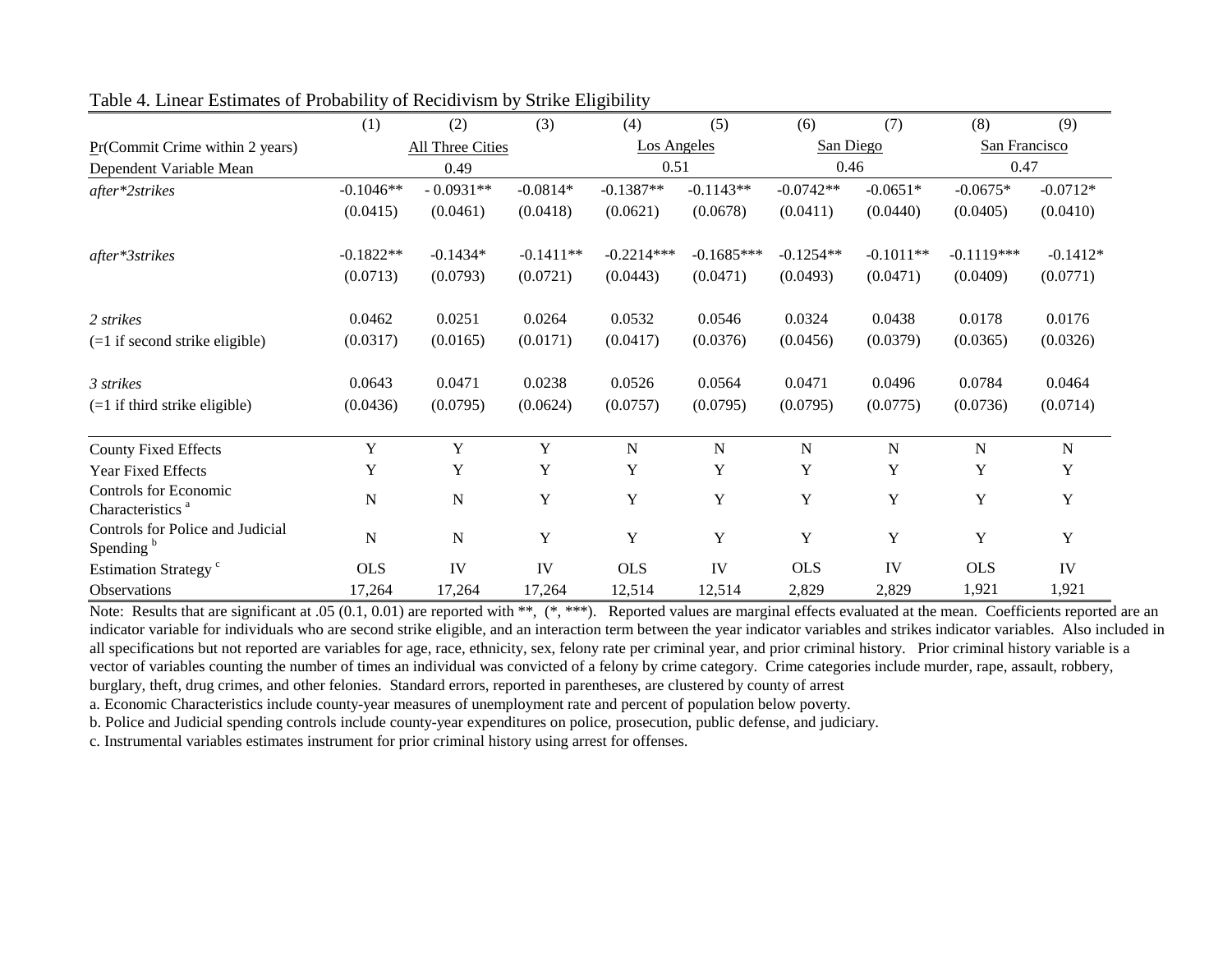|                                                           | (1)         | (2)                                   | (3)         | (4)                                                     | (5)         | (6)         |  |
|-----------------------------------------------------------|-------------|---------------------------------------|-------------|---------------------------------------------------------|-------------|-------------|--|
|                                                           |             | Pr(Commit Crime in CA within 2 years) |             | Pr(Commit Crime Outside CA within 2 yrs   Commit Crime) |             |             |  |
| Dependent Variable Mean                                   |             | 0.43                                  |             |                                                         | 0.13        |             |  |
| after*2strikes                                            | $-0.1272**$ | $-0.0882**$                           | $-0.0866*$  | $0.0692**$                                              | $0.0614**$  | $0.0611*$   |  |
|                                                           | (0.0578)    | (0.0465)                              | (0.0464)    | (0.0299)                                                | (0.0312)    | (0.0316)    |  |
| after*3strikes                                            | $-0.2165**$ | $-0.1621**$                           | $-0.1599**$ | $0.0918**$                                              | $0.0874*$   | $0.0867*$   |  |
|                                                           | (0.0779)    | (0.0822)                              | (0.0791)    | (0.0414)                                                | (0.0466)    | (0.043)     |  |
| 2 strikes                                                 | 0.0652      | 0.0541                                | 0.0610      | 0.0031                                                  | 0.0061      | 0.0059      |  |
| $(=1$ if second strike eligible)                          | (0.0465)    | (0.0454)                              | (0.0465)    | (0.0315)                                                | (0.0376)    | (0.0371)    |  |
| 3 strikes                                                 | $0.0864*$   | 0.0412                                | 0.0431      | 0.0093                                                  | 0.0167      | 0.0163      |  |
| $(=1$ if third strike eligible)                           | (0.0521)    | (0.0678)                              | (0.0645)    | (0.0516)                                                | (0.0613)    | (0.0615)    |  |
| <b>County Fixed Effects</b>                               | Y           | Y                                     | Y           | Y                                                       | Y           | Y           |  |
| Year Fixed Effects                                        | Y           | Y                                     | Y           | Y                                                       | Y           | Y           |  |
| Controls for Economic Characteristics <sup>a</sup>        | $\mathbf N$ | N                                     | Y           | N                                                       | N           | $\mathbf Y$ |  |
| Controls for Police and Judicial<br>Spending <sup>b</sup> | N           | N                                     | $\mathbf Y$ | N                                                       | $\mathbf N$ | $\mathbf Y$ |  |
| Estimation Strategy <sup>c</sup>                          | <b>OLS</b>  | IV                                    | IV          | <b>OLS</b>                                              | IV          | IV          |  |
| <b>Observations</b>                                       |             |                                       |             | 17,264                                                  |             |             |  |

Table 5. Linear estimates of the Probability of Committing Crime outside of California by Strike Eligibility

Note: Results that are significant at .05 (0.1, 0.01) are reported with \*\*, (\*,\*\*\*). Reported values are marginal effects evaluated at the mean. Coefficients reported are an indicator variable for individuals who are second strike eligible, and an interaction term between the year indicator variables and strikes indicator variables. Also included in all specifications but not reported are variables for age, race, ethnicity, sex, felony rate per criminal year, and prior criminal history. Prior criminal history variable is a vector of variables counting the number of times an individual was convicted of a felony by crime category. Crime categories include murder, rape, assault, robbery, burglary, theft, drug crimes, and other felonies. Standard errors, reported in parentheses, are clustered by county of arrest

a. Economic Characteristics include county-year measures of unemployment rate and percent of population below poverty.

b. Police and Judicial spending controls include county-year expenditures on police, prosecution, public defense, and judiciary.

c. Instrumental variables estimates instrument for prior criminal history using arrest for offenses.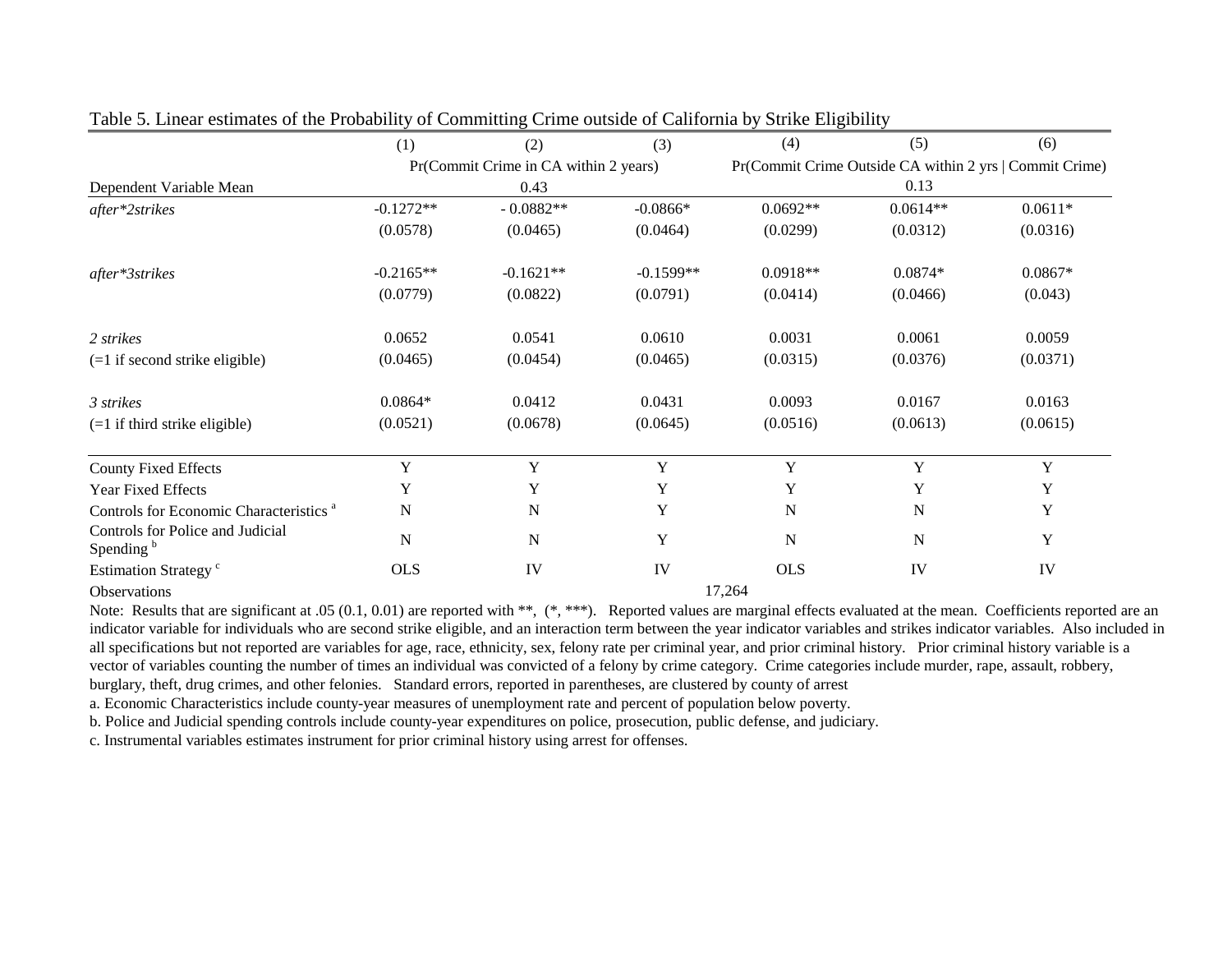|                                  | (1)           | (2)         | (3)        | (4)         | (5)        | (6)          | (7)       | (8)       |
|----------------------------------|---------------|-------------|------------|-------------|------------|--------------|-----------|-----------|
| (Probability of committing $Y$ ) | Violent crime | murder      | rape       | assault     | robbery    | burglary     | theft     | drugs     |
| Committing a Crime)              |               |             |            |             |            |              |           |           |
| Dependent Variable Mean          | 0.34          | 0.01        | 0.04       | 0.14        | 0.15       | 0.14         | 0.09      | 0.27      |
| after*2strikes                   | $0.0412**$    | $-0.0048$   | $0.0432**$ | $0.0289*$   | $0.0593**$ | $-0.0679***$ | $-0.0208$ | $-0.0147$ |
|                                  | (0.0205)      | (0.0031)    | (0.0192)   | (0.0125)    | (0.0237)   | (0.0260)     | (0.0296)  | (0.0211)  |
| after*3strikes                   | $0.0956***$   | $-0.0037$   | 0.0526     | $0.0541*$   | $0.1214*$  | $-0.0680*$   | $-0.794*$ | 0.0713    |
|                                  | (0.0295)      | (0.0021)    | (0.0221)   | (0.0236)    | (0.0525)   | (0.0168)     | (0.0628)  | (0.0448)  |
| 2 strikes                        | $-0.0334$     | $-0.0014$   | 0.0267     | 0.0947      | 0.0372     | $-0.0107$    | 0.1147    | $-0.0461$ |
| $(=1$ if second strike eligible) | (0.0290)      | (0.0017)    | (0.0342)   | (0.1016)    | (0.0244)   | (0.0158)     | (0.0949)  | (0.0714)  |
| 3 strikes                        | $-0.0679$     | $-0.001$    | 0.0129     | $-0.0207$   | $0.0210*$  | $-0.0012$    | 0.1749    | 0.0160    |
| $(=1$ if third strike eligible)  | (0.0469)      | (0.0037)    | (0.0645)   | (0.0581)    | (0.0436)   | (0.0361)     | (0.0688)  | (0.0202)  |
| <b>County Fixed Effects</b>      | Y             | Y           | Y          | Y           | Y          | Y            | Y         | Y         |
| Year Fixed Effects               | Y             | $\mathbf Y$ | Y          | $\mathbf Y$ | Y          | Y            | Y         | Y         |
| Controls for Economic            |               |             |            |             |            |              |           |           |
| Characteristics                  | Y             | $\mathbf Y$ | Y          | Y           | Y          | Y            | Y         | Y         |
| Controls for Police and Judicial |               |             |            |             |            |              |           |           |
| Spending                         | Y             | $\mathbf Y$ | Y          | $\mathbf Y$ | Y          | Y            | Y         | Y         |
| <b>Observations</b>              |               |             |            |             |            |              |           |           |

#### Table 6. Linear Estimates of the Change in Crime Severity by Strike Eligibility

Note: Results that are significant at .05 (0.1, 0.01) are reported with \*\*, (\*,\*\*\*). Reported values are marginal effects evaluated at the mean. Column (1) dependent variable is an indicator for whether the current offense is violent. Violent offenses are murder, sex offenses, assault and robbery. The dependent variables for columns (2)-(8) are indicator variables for whether an individual committed a given crime type (types are murder, sex offenses, assault, robbery, burglary, theft, drugs). Coefficients reported are an indicator variable for individuals who are second strike eligible, and an interaction term between the year indicator variables and strikes indicator variables. Also included in all specifications but not reported are variables for age, race, ethnicity, sex, felony rate per criminal year, and prior criminal history. Prior criminal history variable is a vector of variables counting the number of times an individual was convicted of a felony by crime category. Crime categories include murder, rape, assault, robbery, burglary, theft, drug crimes, and other felonies. Standard errors, reported in parentheses, are clustered by county of arrest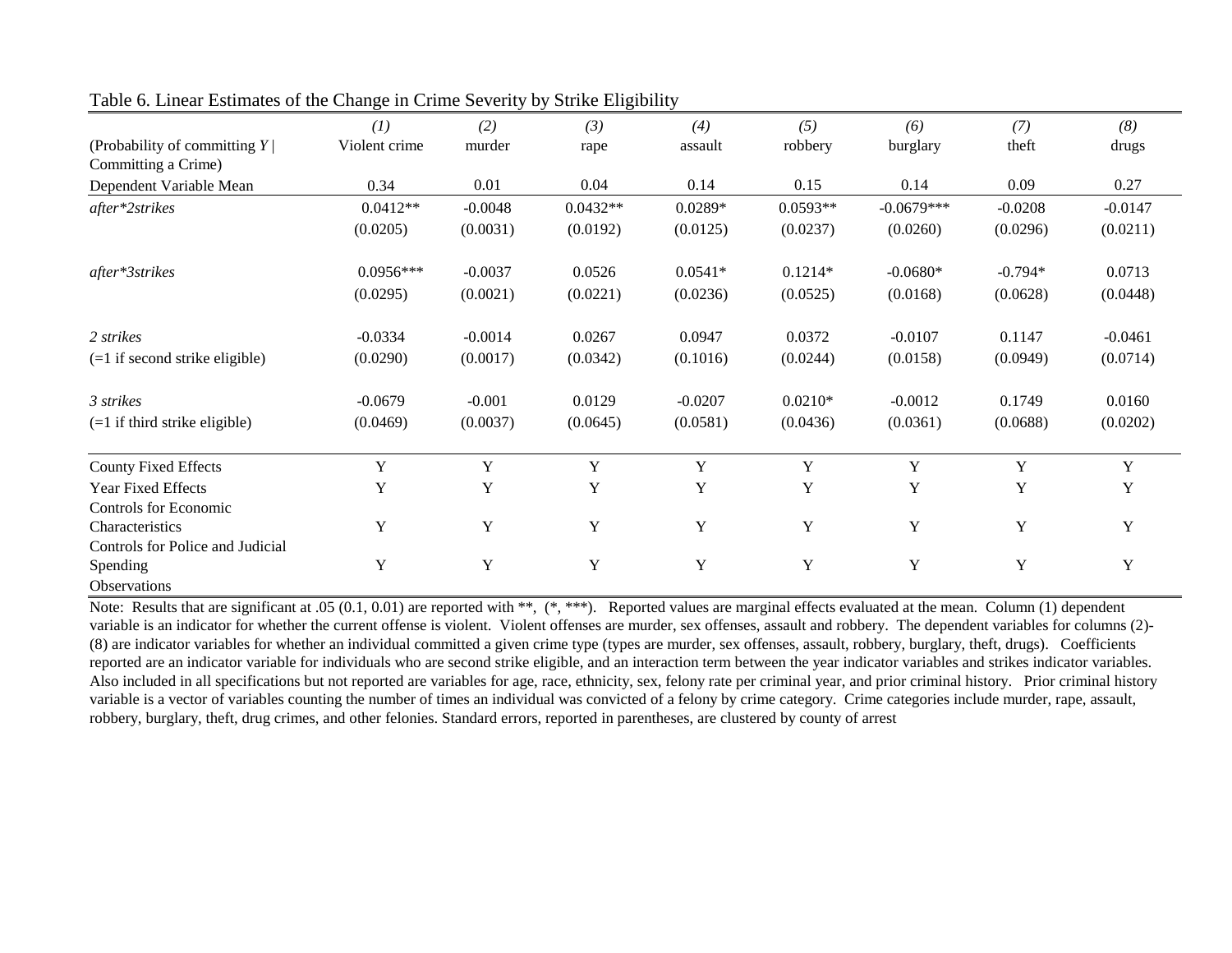| Crime           | Definition                                                                                                        | Included Offenses (California Penal Code Sections)                                             |
|-----------------|-------------------------------------------------------------------------------------------------------------------|------------------------------------------------------------------------------------------------|
| Murder          | All willful (non-negligent) killing of one human being by another                                                 | Murder $(\S187)$                                                                               |
|                 |                                                                                                                   | Voluntary Manslaughter (§192a)                                                                 |
|                 |                                                                                                                   | Involuntary Manslaughter (§192b)                                                               |
|                 |                                                                                                                   | Gross Vehicular Manslaughter while intoxicated (§193.5)                                        |
| Rape            | Forcible sexual contact                                                                                           | Forcible rape, spousal rape (§261, §262)                                                       |
|                 |                                                                                                                   | Forcible Sodomy or Oral Copulation (§286, 288a)                                                |
|                 |                                                                                                                   | Sexual assault with an object (§289)                                                           |
|                 |                                                                                                                   | Lewd or Lascivious acts of continuous sex abuse of a child (§288, 288.5)                       |
|                 |                                                                                                                   | Sexual battery (§243.4)                                                                        |
| Assault         | Unlawful attack by one person upon another for the purpose of                                                     | Mayhem, Aggravated Mayhem (§203, 205)                                                          |
|                 | inflicting severe or aggravated bodily injury, usually                                                            | Torture $(\S 206)$                                                                             |
|                 | accompanied by the use of a weapon or by means likely to                                                          | Assault with intent to commit Mayhem or sex offenses (§220)                                    |
|                 | produce death or great bodily harm.                                                                               | Assault with Caustic Chemicals or Taser gun (§244, 244.5)                                      |
|                 |                                                                                                                   | Assault with deadly weapon or by force (§245)                                                  |
|                 |                                                                                                                   | Infliction of injury on spouse, cohabitee or parent of child $(\S 273.5)$                      |
| Robbery         | The taking or attempting to take anything of value from the care,                                                 | Robbery $(\S 211)$                                                                             |
|                 | custody or control of a person or persons by force or threat of                                                   | First and Second Degree Robbery (§212.5)                                                       |
|                 | force or violence and/or by putting the victim in fear.                                                           | Train Robbery, Car Jacking (§214, 215)                                                         |
| <b>Burglary</b> | The unlawful entry of a structure to commit a felony or theft.                                                    | Burglary (§459)                                                                                |
|                 | The use of force to secure entry is often a part of burglary but is<br>not required for a burglary charge.        | Looting $(\$463)$                                                                              |
| Theft           | The unlawful taking, carrying, leading or riding away of property                                                 | Larceny (§484-502.9)                                                                           |
|                 | from the possession or constructive possession of another in                                                      | Motor vehicle theft $(\S 10851)$                                                               |
|                 | which no use of force, violence or fraud occurs.                                                                  |                                                                                                |
| <b>Drugs</b>    | The unlawful possession, sale, use, growing, manufacturing, and                                                   | Any individual subject to California Major Narcotic Vendors Prosecution Law                    |
|                 | making of narcotic drugs. The relevant substances include:                                                        | (§13883) who is under arrest for violation of the Health and Safety Code                       |
|                 | opium or cocaine and their derivatives (morphine, heroin,                                                         | Narcotics (§11350-11356.5)                                                                     |
|                 | codeine); marijuana; synthetic narcotics (Demerol, methadone);<br>and dangerous non-narcotic drugs (barbiturates) | Controlled Substances formerly classified as restricted dangerous drugs<br>$(\$11377-11382.5)$ |
|                 |                                                                                                                   |                                                                                                |

## Appendix Table 1: Crime Categories and Definitions

Note: Definitions from Uniform Crime Reporting Handbook. Not all potentially included offenses are included in the sample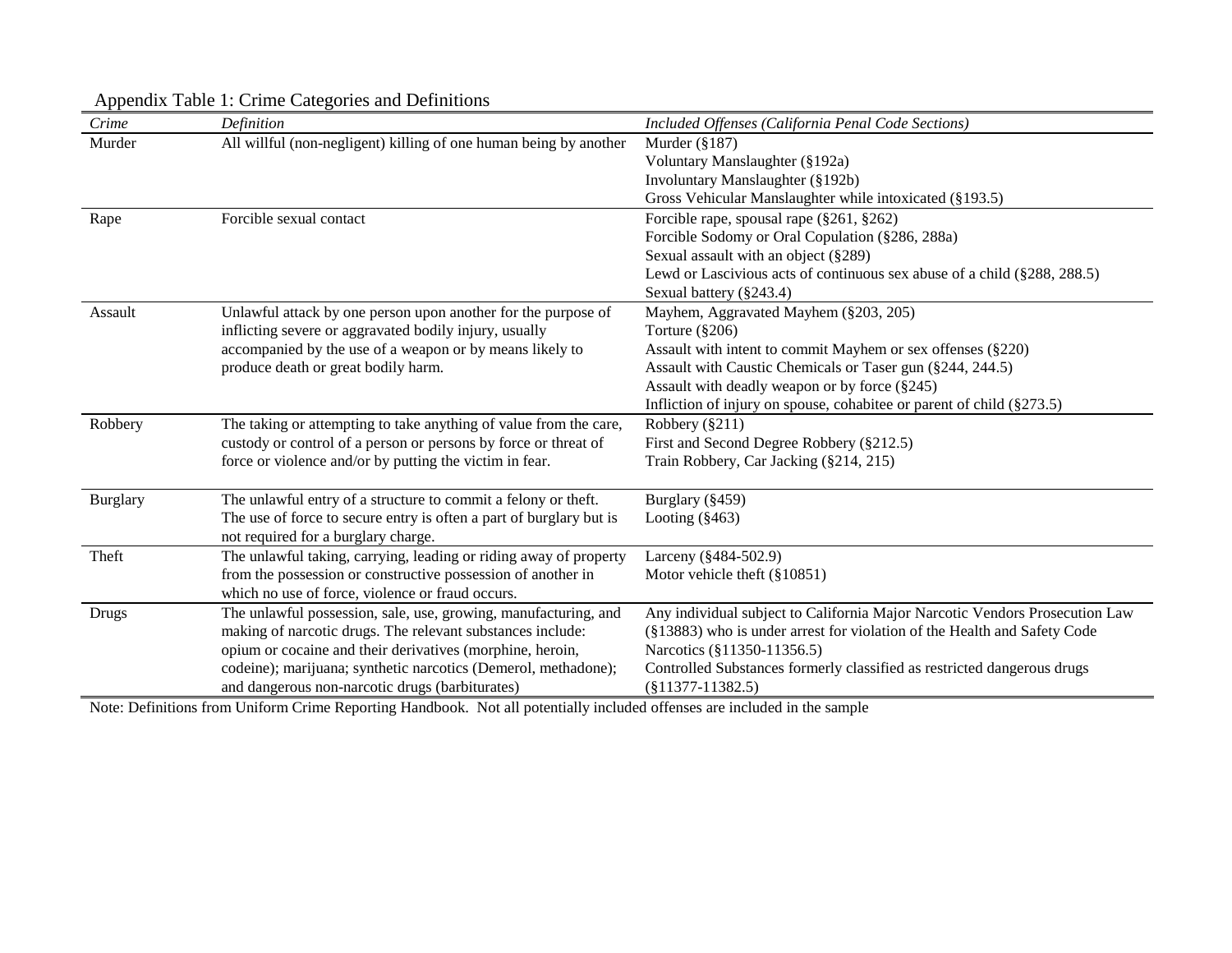|                                                        | (1)         | (2)                                   | (3)         | (4)                                   | (5)         | (6)         |  |
|--------------------------------------------------------|-------------|---------------------------------------|-------------|---------------------------------------|-------------|-------------|--|
|                                                        |             | Pr(Commit Crime in CA within 1 years) |             | Pr(Commit Crime in CA within 3 years) |             |             |  |
| Dependent Variable Mean                                |             | 0.43                                  |             |                                       | 0.13        |             |  |
| after*2strikes                                         | $-0.1361**$ | $-0.1010**$                           | $-0.1002*$  | $-0.1125**$                           | $-0.0914*$  | $-0.0913*$  |  |
|                                                        | (0.0498)    | (0.0522)                              | (0.0521)    | (0.0263)                              | (0.0511)    | (0.0499)    |  |
| after*3strikes                                         | $-0.2614**$ | $-0.2211**$                           | $-0.2159**$ | $-0.1832**$                           | $-0.1632**$ | $-0.1613**$ |  |
|                                                        | (0.0361)    | (0.0672)                              | (0.0671)    | (0.0323)                              | (0.0512)    | (0.0528)    |  |
| 2 strikes                                              | $0.0553*$   | 0.0532                                | 0.0513      | 0.0352                                | 0.0332      | 0.0388      |  |
| $(=1$ if second strike eligible)                       | (0.0311)    | (0.0433)                              | (0.0421)    | (0.0263)                              | (0.0613)    | (0.0625)    |  |
| 3 strikes                                              | 0.0815      | 0.0741                                | 0.0713      | $0.0963**$                            | 0.0716      | 0.0713      |  |
| $(=1$ if third strike eligible)                        | (0.0492)    | (0.0568)                              | (0.0561)    | (0.0273)                              | (0.0512)    | (0.0555)    |  |
| <b>County Fixed Effects</b>                            | Y           | Y                                     | Y           | Y                                     | Y           | Y           |  |
| <b>Year Fixed Effects</b>                              | Y           | Y                                     | Y           | Y                                     | Y           | Y           |  |
| Controls for Economic Characteristics <sup>a</sup>     | N           | $\mathbf N$                           | Y           | $\mathbf N$                           | $\mathbf N$ | Y           |  |
| Controls for Police and Judicial Spending <sup>b</sup> | $\mathbf N$ | $\mathbf N$                           | Y           | $\mathbf N$                           | N           | Y           |  |
| Estimation Strategy <sup>c</sup>                       | <b>OLS</b>  | IV                                    | IV          | <b>OLS</b>                            | IV          | IV          |  |

Appendix Table 2. Sensitivity of Probit Estimates of Length of time for Probability of Recidivate

Note: Results that are significant at .05 (0.1, 0.01) are reported with \*\*, (\*, \*\*\*). Reported values are marginal effects evaluated at the mean. Column (1) dependent variable is an indicator for whether the current offense is violent. Violent offenses are murder, sex offenses, assault and robbery. The dependent variables for columns (2)-(8) are indicator variables for whether an individual committed a given crime type (types are murder, sex offenses, assault, robbery, burglary, theft, drugs). Coefficients reported are an indicator variable for individuals who are second strike eligible, and an interaction term between the year indicator variables and strikes indicator variables. Also included in all specifications but not reported are variables for age, race, ethnicity, sex, felony rate per criminal year, and prior criminal history. Prior criminal history variable is a vector of variables counting the number of times an individual was convicted of a felony by crime category. Crime categories include murder, rape, assault, robbery, burglary, theft, drug crimes, and other felonies. Standard errors, reported in parentheses, are clustered by county of arrest

a. Economic Characteristics include county-year measures of unemployment rate and percent of population below poverty.

b. Police and Judicial spending controls include county-year expenditures on police, prosecution, public defense, and judiciary.

c. Instrumental variables estimates instrument for prior criminal history using arrest for offenses.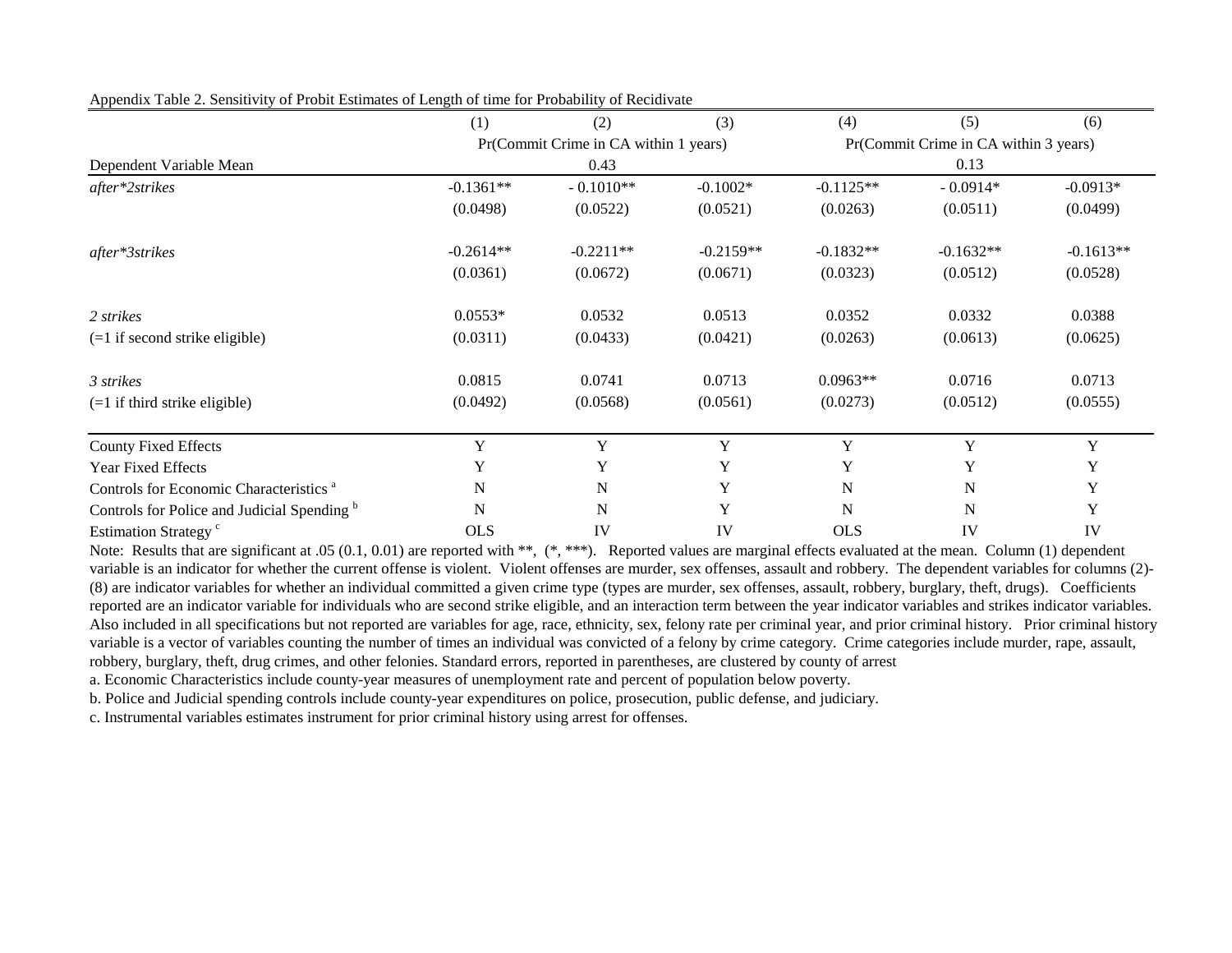#### Appendix Table 3. Sensitivity of Probit Estimates for Sample Time Frame

|                                                        | (1)              | (2)              | (3)               | (4)                                   | (5)              | (6)              |  |
|--------------------------------------------------------|------------------|------------------|-------------------|---------------------------------------|------------------|------------------|--|
|                                                        |                  |                  |                   | Pr(Commit Crime in CA within 2 years) |                  |                  |  |
| Dependent Variable Mean                                |                  | 0.43             |                   | 0.31                                  |                  | 0.45             |  |
| after*2strikes                                         | $-0.1046**$      | $-0.0814*$       | $-0.1183**$       | $-0.0913$                             | $-0.1099**$      | $-0.0899*$       |  |
|                                                        | (0.0415)         | (0.0418)         | (0.0515)          | (0.0564)                              | (0.0451)         | (0.0513)         |  |
| after*3strikes                                         | $-0.1822**$      | $-0.1411**$      | $-0.1316**$       | $-0.1292*$                            | $-0.1786**$      | $-0.1611**$      |  |
|                                                        | (0.0713)         | (0.0721)         | (0.0588)          | (0.0769)                              | (0.0727)         | (0.0783)         |  |
| 2 strikes                                              | 0.0462           | 0.0264           | 0.0325            | 0.0329                                | 0.0511           | 0.0416           |  |
| $(=1$ if second strike eligible)                       | (0.0317)         | (0.0171)         | (0.0235)          | (0.0372)                              | (0.0361)         | (0.0400)         |  |
| 3 strikes                                              | 0.0643           | 0.0238           | 0.0734            | 0.0226                                | 0.0701           | 0.0611           |  |
| $(=1$ if third strike eligible)                        | (0.0436)         | (0.0624)         | (0.0481)          | (0.0143)                              | (0.0511)         | (0.0649)         |  |
| <b>County Fixed Effects</b>                            | $\mathbf Y$      | $\mathbf Y$      | Y                 | $\mathbf Y$                           | Y                | $\mathbf Y$      |  |
| <b>Year Fixed Effects</b>                              | Y                | Y                | Y                 | Y                                     | Y                | Y                |  |
| Controls for Economic Characteristics <sup>a</sup>     | N                | Y                | ${\bf N}$         | Y                                     | ${\bf N}$        | Y                |  |
| Controls for Police and Judicial Spending <sup>b</sup> | N                | Y                | N                 | Y                                     | $\mathbf N$      | Y                |  |
| Estimation Strategy <sup>c</sup>                       | <b>OLS</b>       | IV               | <b>OLS</b>        | IV                                    | <b>OLS</b>       | IV               |  |
| Sample Used for Analysis <sup>d</sup>                  | 1990-1999        | 1990-1999        | 1990-1999         | 1990-1999                             | 1990-1996        | 1990-1996        |  |
|                                                        | At least 1 prior | At least 1 prior | No restriction on | No restriction on                     | At least 1 prior | At least 1 prior |  |
|                                                        | >90,             | >90,             | date of prior     | date of prior                         | >90,             | $>90$ ,          |  |
|                                                        | All priors <94   | All priors <94   |                   |                                       | All priors <94   | All priors <94   |  |

Note: Results that are significant at .05 (0.1, 0.01) are reported with \*\*, (\*, \*\*\*). Reported values are marginal effects evaluated at the mean. Column (1) dependent variable is an indicator for whether the current offense is violent. Violent offenses are murder, sex offenses, assault and robbery. The dependent variables for columns (2)-(8) are indicator variables for whether an individual committed a given crime type (types are murder, sex offenses, assault, robbery, burglary, theft, drugs). Coefficients reported are an indicator variable for individuals who are second strike eligible, and an interaction term between the year indicator variables and strikes indicator variables. Also included in all specifications but not reported are variables for age, race, ethnicity, sex, felony rate per criminal year, and prior criminal history. Prior criminal history variable is a vector of variables counting the number of times an individual was convicted of a felony by crime category. Crime categories include murder, rape, assault, robbery, burglary, theft, drug crimes, and other felonies. Standard errors, reported in parentheses, are clustered by county of arrest

a. Economic Characteristics include county-year measures of unemployment rate and percent of population below poverty.

b. Police and Judicial spending controls include county-year expenditures on police, prosecution, public defense, and judiciary.

c. Instrumental variables estimates instrument for prior criminal history using arrest for offenses.

d. Sample used in the analysis of the paper spans 1990-1999 and in order to be included requires offenders